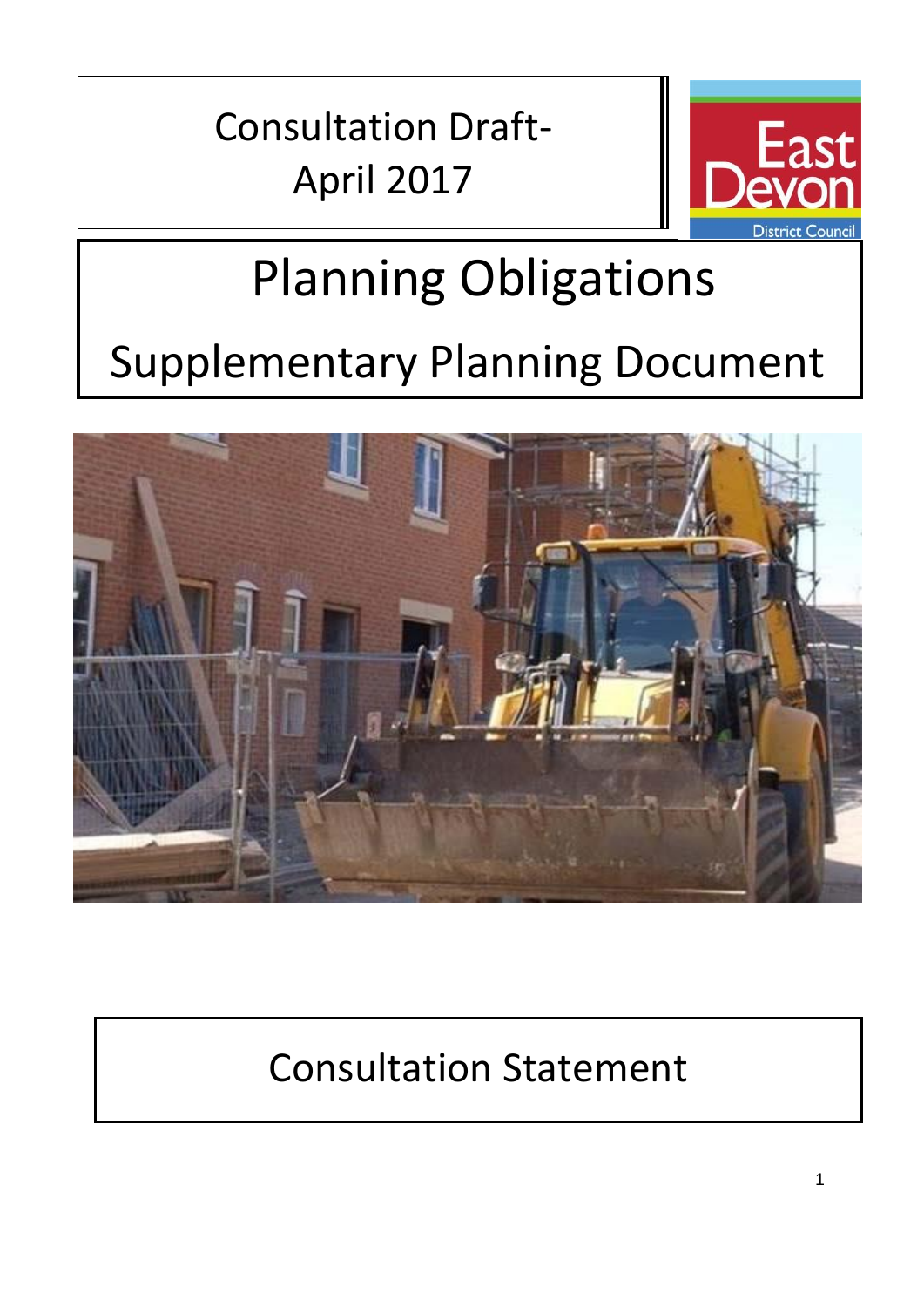Planning Obligations Supplementary Planning Document- April 2017

# Planning Obligations

### Supplementary Planning Document

**--------------**

#### **Consultation Statement**

**Prepared by Officers of East Devon District Council** 

#### **Contents**

| Appendix A- Draft for Consultation from 28/11/2016 to 16/01/2017 Summary of Responses6 |  |
|----------------------------------------------------------------------------------------|--|

#### <span id="page-1-0"></span>1.0 Introduction

 $\overline{a}$ 

- 1.1 This document explains how East Devon District Council has undertaken community consultation and stakeholder involvement to produce the Planning Obligations Supplementary Planning Guidance (hereafter called SPD). It is a legal requirement for SPD to undergo public consultation<sup>1</sup>, to take account of any comments which are made and to produce this statement.
- 1.2 In producing Development Plan Documents (such as the East Devon Local Plan) the Council follows the **Statement of Community Involvement** [http://eastdevon.gov.uk/planning/planningpolicy/policy-work-whats-new/work-programme](http://eastdevon.gov.uk/planning/planning-policy/policy-work-whats-new/work-programme-and-consultations/)[and-consultations/](http://eastdevon.gov.uk/planning/planning-policy/policy-work-whats-new/work-programme-and-consultations/) which sets out who, how and when consultation will occur. This guidance is SPD, and so is not legally required to comply with the Statement of Community Involvement, however it is sensible and consistent to use it as a model process for this document to follow.

<sup>1</sup> The Town and Country Planning (Local Planning) (England) Regulations 2012, part 5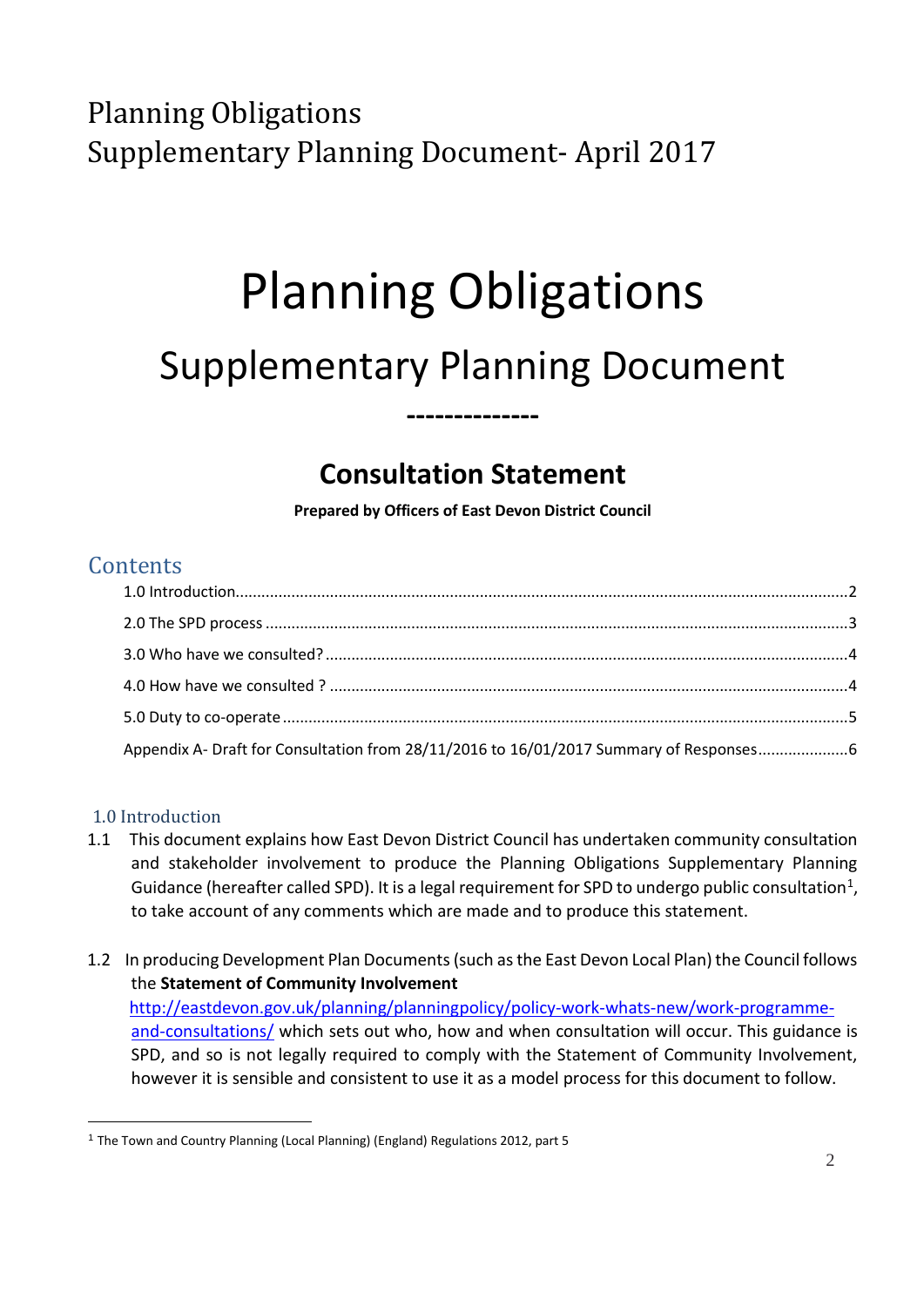1.3 Consultation responses are usually made public and can be viewed on the Council's website or at the main Council offices at Knowle. Comments may be summarised, or text redacted, where publication is considered discriminatory to any protected groups.

#### <span id="page-2-0"></span>2.0 The SPD process

- 2.1 Planning Obligations are an effective way of securing measures to overcome the negative impacts of generally acceptable development proposals on the environment, economy and community. Through East Devon's Local Plan (particularly Strategy 50) we seek to ensure new growth and development meets the needs of the community and is sustainable. In dealing with planning applications, local planning authorities consider each on its merits and reach a decision based on whether the application accords with the relevant development plan, unless material considerations indicate otherwise. Where applications do not meet these requirements, they may be refused. However, in some instances, it may be possible to make development proposals, which might otherwise be unacceptable, acceptable through the use of planning obligations. Planning obligations can be used to mitigate the impact of development on the surrounding communities by, for example, providing affordable housing, employment training, improves the transport links, and enhancing the quality of open space.
- 2.2 The Planning Obligations SPD is intended to provide detailed guidance on the type and scale of planning obligations sought from new developments in East Devon. It also explains when the Community Infrastructure Levy will be collected and how it will be spent. The SPD, once adopted, will be a material planning consideration for use in guiding and determining planning applications.

| <b>SPD Process stage</b>                                                                          | <b>What is involved?</b>                                                                                                                                                                                 |  |
|---------------------------------------------------------------------------------------------------|----------------------------------------------------------------------------------------------------------------------------------------------------------------------------------------------------------|--|
| Stage 1<br>Development of evidence base                                                           | Identification of the issues and collection of the<br>information needed to prepare the SPD<br>Engagement with relevant stakeholders to decide<br>$\bullet$<br>on content and level of detail of the SPD |  |
| Stage 2<br>Drafting of the SPD and consultation<br>(Regulation 12 of Local Plan Regulations 2012) | Drafting of SPD<br>Consultation with stakeholders and members of the<br>public<br>Minimum of 4 weeks consultation<br>$\bullet$                                                                           |  |
| Stage 3<br>Preparation of the SPD                                                                 | Formal consideration of points raised in Stage 2.<br>Amendment of the SPD as required and<br>finalisation of the supporting documents in light of<br>consultation.<br>Potentially further consultation   |  |
| Stage 4<br>Adoption of SPD by the Council<br>(Regulation 14 of local Plan Regulations 2012)       | Report to Strategic Planning Committee for<br>consideration, and then Cabinet. If Cabinet agree,<br>then EDDC can adopt the SPD and produce an<br><b>Adoption Statement</b>                              |  |

#### 2.3 Production of the SPD consists of four main stages: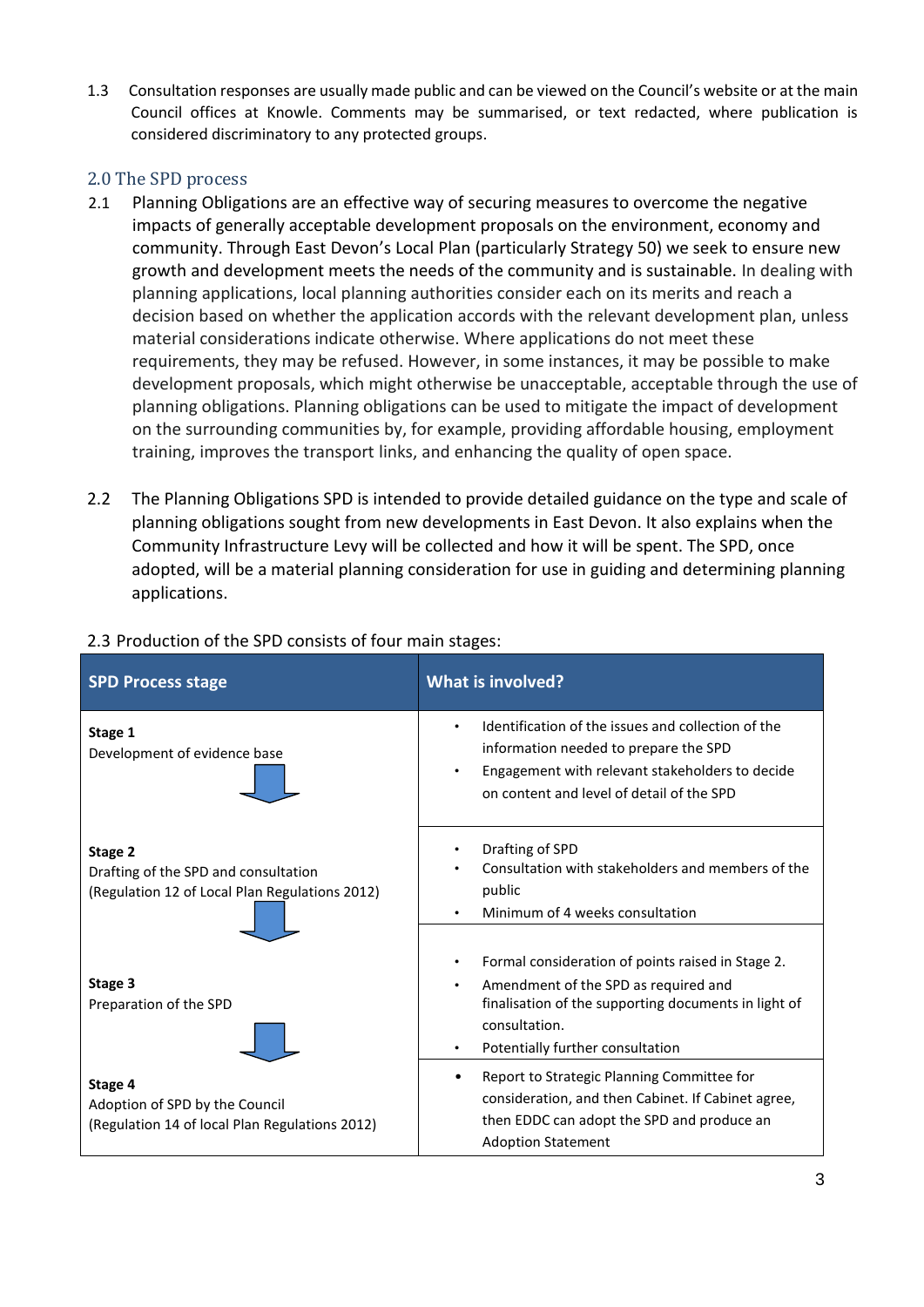2.4 After each consultation a report is made to the relevant Council Committee. These reports are available to the public in paper form and can be downloaded from the Councils website<sup>2</sup>. They give details of the issues raised and links to the representations in full.

#### <span id="page-3-0"></span>3.0 Who have we consulted?

- 3.1 In line with our commitment to early and meaningful community engagement, extensive public consultation was undertaken prior to the introduction of the Community Infrastructure Levy (CIL) on 1<sup>st</sup> September. This SPD built on/was informed by this consultation and our approach has been to use the Statement of Community Involvement (SCI) to guide all engagement activity.
- 3.2 The Planning Obligations SPD was subject to consultation between 28<sup>th</sup> November 2016 and 17 January 2017. We consulted with everyone on our consultee database who has previously expressed an interest in planning obligations and all representors for whom we hold an e.mail address. This includes the specific consultation bodies and general consultation bodies identified in our SCI as well as individual members of the public. We will do this at each stage of consultation.

#### **Specific Consultation Bodies**

Statutory bodies such as or specifically Natural England, Environment Agency and Highways Agency.

Neighbouring Town and Parish Councils and neighbouring County Councils and Local Planning Authorities.

#### **General Consultation Bodies**

Groups representing voluntary, racial/ethnic, religious, disability and business interests. Specific groups representing certain interests (nationally and/or locally) for example covering environmental, health, education, transport, leisure, economic development and community need issues, equality groups.

#### Councillors / MP's.

Members of the public including residents of East Devon.

- 3.4 Recognising that many planning applications in East Devon are submitted by agents, we presented the draft SPD to the East Devon Agents Forum, a group of planning professionals with a particular interest in development in East Devon.
- 3.5 We also directly contacted Officers in the neighbouring authorities of Teignbridge and Exeter where the Local Authorities are involved in the delivery of habitat mitigation to learn from their examples of best practice.

#### <span id="page-3-1"></span>4.0 How have we consulted ?

 $\overline{a}$ 

<sup>2</sup> The Development Management Committee minutes are available at: http://eastdevon.gov.uk/councilanddemocracy/committees-and-meetings/development-management-committee/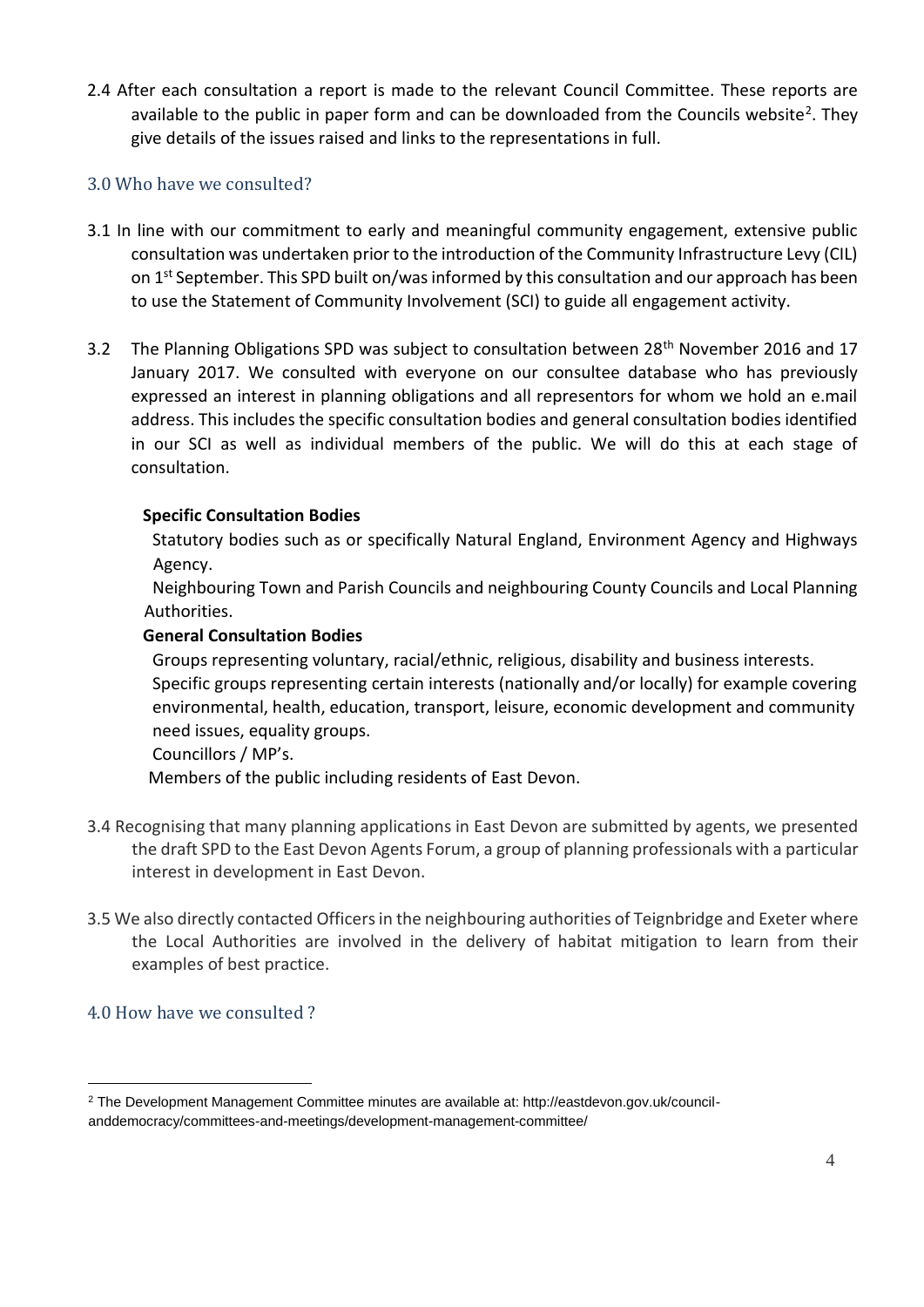#### 4.1 The CIL Charging Schedule

The production of the East Devon CIL Charging Schedule underwent two stages of consultation, both of which were subject to formal consultation:

- 1) The Preliminary Draft Charging Schedule
- 2) The Draft Charging Schedule

Consultation with the relevant bodies and an appropriate range of the public as set out in the regulations was undertaken at each stage. Targetted consultation was undertaken with various interested parties including a Developers Workshop (March 2012), meetings with the East Devon new Community Partners, Agents Forum (February 2013), Exmouth Town Council, EDDC Task and Finish Forum, Internal Officer meetings, and Infrastructure Provider meetings. A report was made to the relevant Council meeting following each stage of consultation. These have reported the representations made and the officer's suggested responses plus the ways in which the Charging Schedule has subsequently needed to be amended.

#### 4.2 Specific consultation on the Planning Obligations SPD

The first consultation on the SPD was carried out between 28 November 2016 and 16 January 2017.

Emails were sent to everyone on the Local Plan database (including statutory consultees, the public, neighbouring authorities, local Councillors, Parish Councils, interest groups, agents and landowners who have previously expressed an interest in bringing their land forward for development).

We also put the details on our website and produced a press release.

The responses to this consultation are summarised at Appendix A, along with an Officer comment on most points indicating any amendment to the SPD resulting from the response. The full responses received on the consultation are available to view on the Council's website at [http://eastdevon.gov.uk/planning/planning-policy/planning-obligations-supplementary](http://eastdevon.gov.uk/planning/planning-policy/planning-obligations-supplementary-planning-document-spd/)[planning-document-spd/.](http://eastdevon.gov.uk/planning/planning-policy/planning-obligations-supplementary-planning-document-spd/)

Generally the SPD was well received and representors supported the principle of providing guidance. Most objections related to viability and overage issues. These will be addressed through amended guidance notes rather than the SPD itself. Concern was also expressed that the SPD might differ from the anticipated Government Housing white paper. This has now been issued and there is no conflict. The table of examples has also been clarified in line with some representations.

#### <span id="page-4-0"></span>5.0 Duty to co-operate

 $\overline{a}$ 

5.1 The Council must engage 'constructively, actively and on an ongoing basis<sup>3</sup>' during the preparation of plans when they relate to 'strategic matters'. Strategic matters are defined as development, including infrastructure, with a significant impact on at least two planning areas. All neighbouring authorities were consulted on the document.

<sup>3</sup> Section 110 of the Localism Act 2011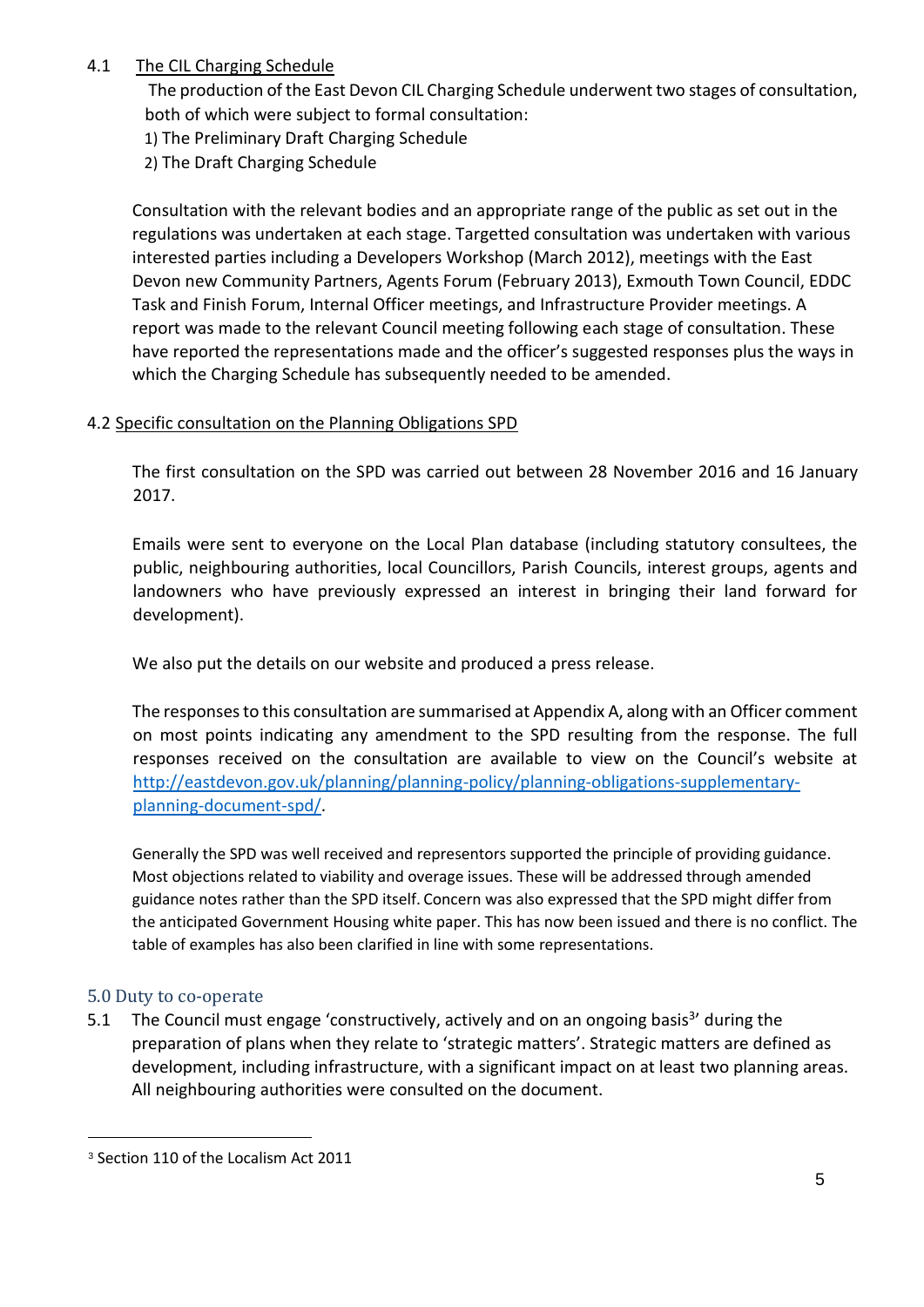#### East Devon Planning Obligations Supplementary Planning Guidance

Appendix A- Draft for Consultation from 28/11/2016 to 16/01/2017 Summary of Responses

These tables include a brief officer summary of comments received on the East Devon Planning Obligations SPD draft for consultation. For full details of responses received please se[e http://eastdevon.gov.uk/planning/planning-policy/planning-obligations-supplementary-planning-document-spd/](http://eastdevon.gov.uk/planning/planning-policy/planning-obligations-supplementary-planning-document-spd/) .

<span id="page-5-0"></span>

| Rep<br>no. | <b>Name</b>                      | <b>Comment/Summary of comment</b>                                                                                                                                                                                                                                                                                                                                                                                                                                                                                                                                                                                                                                                                                                                                                                                       | <b>Officer Response</b>                                                                                                                                                                                                                                                                |
|------------|----------------------------------|-------------------------------------------------------------------------------------------------------------------------------------------------------------------------------------------------------------------------------------------------------------------------------------------------------------------------------------------------------------------------------------------------------------------------------------------------------------------------------------------------------------------------------------------------------------------------------------------------------------------------------------------------------------------------------------------------------------------------------------------------------------------------------------------------------------------------|----------------------------------------------------------------------------------------------------------------------------------------------------------------------------------------------------------------------------------------------------------------------------------------|
| 18         | Seaton Town<br>Council           | Supports document.<br>Fully supports Sections 6.21 to 6.28 especially that there is a strong public interest in financial<br>viability appraisals being made available for scrutiny when relied upon to secure planning<br>permissions. STC consider that transparency is extremely important and the public benefit of<br>publishing all aspects of a viability appraisal outweighs any potential commercial harm to the<br>applicant.                                                                                                                                                                                                                                                                                                                                                                                 | <b>Support Noted</b>                                                                                                                                                                                                                                                                   |
| 34         | Axminster<br><b>Town Council</b> | P12 - 4.2 With reference to the Site specific roads, car parking etc. bus shelters should be included<br>and these should be suitable for use by elderly/disabled people.<br>4.2 When traffic orders are required the opportunity should be afforded to add into them any<br>measures which would be beneficial elsewhere in the town and which otherwise would have to be<br>deferred where D.C.C. was not making a traffic order itself for a single item.<br>4.2 With reference to travel planning consideration should be given to provision (possibly by<br>E.D.D.C.) of additional car/cycle parking to serve Axminster Railway Station, accessed from<br>Trafalgar Way with a pedestrian link to the station itself.<br>P13-4.2 With reference to other infrastructure provision of dog bins should be included. | Bus shelters added<br>These suggestions are noted. The table is<br>indicative of the types of issue which can be<br>addressed through S106's rather than a<br>comprehensive list and some of these issues<br>would need to be raised in relation to<br>specific planning applications. |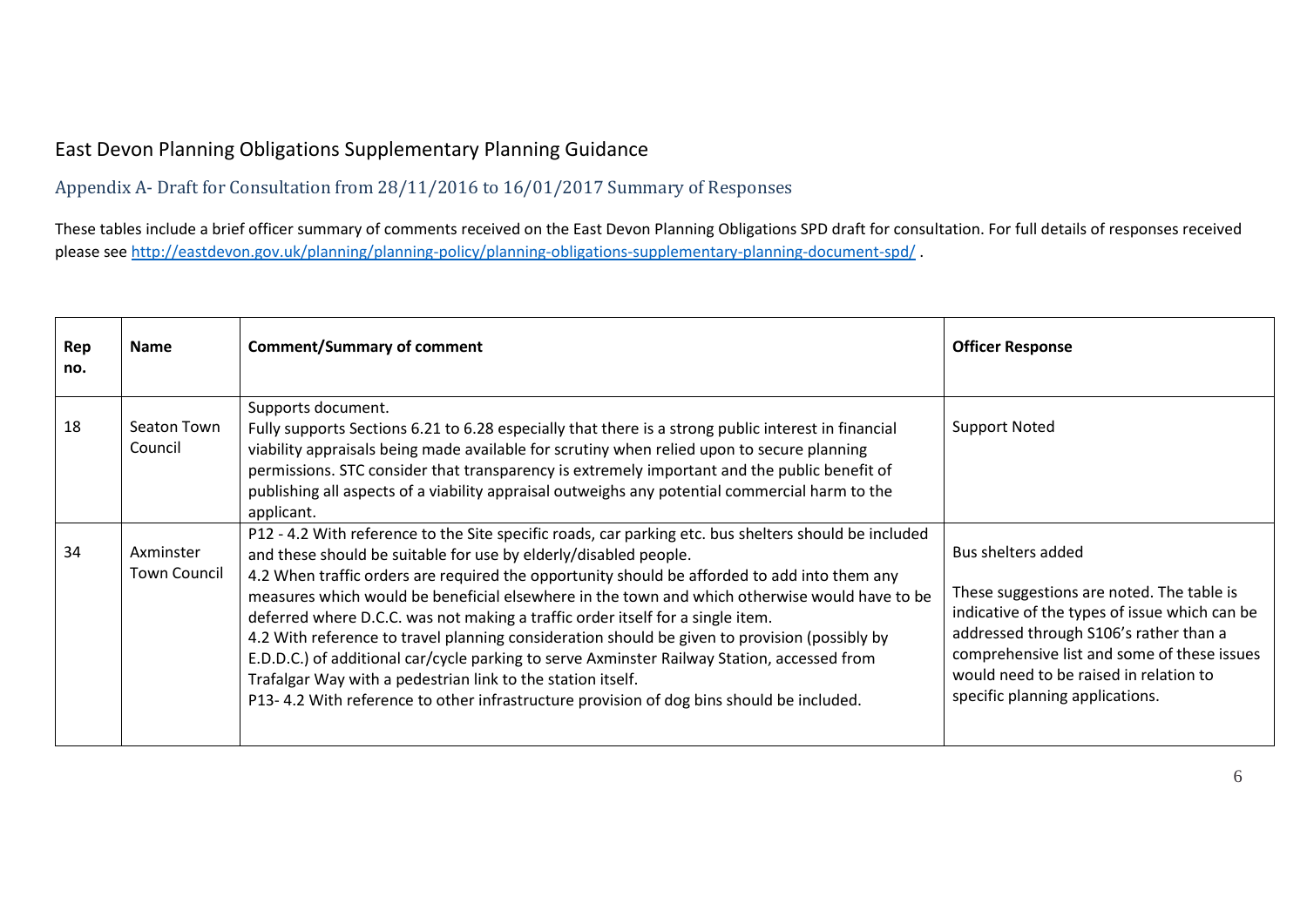|     |                                      | 4.2 With reference to land to enable delivery of infrastructure on-site consideration should be<br>given to the inclusion of contributions towards items off-site, such as roundabouts, which may                                                                                                                                                                                                                                                    |                                                                                                                                                                                                                                                                                                                                        |
|-----|--------------------------------------|------------------------------------------------------------------------------------------------------------------------------------------------------------------------------------------------------------------------------------------------------------------------------------------------------------------------------------------------------------------------------------------------------------------------------------------------------|----------------------------------------------------------------------------------------------------------------------------------------------------------------------------------------------------------------------------------------------------------------------------------------------------------------------------------------|
|     |                                      | form part of later improvement schemes which will complement the on site works.<br>P17-5.8 Strategy 50 no $1$ – do these include healthcare and education or are they a separate issue.                                                                                                                                                                                                                                                              | Support noted                                                                                                                                                                                                                                                                                                                          |
|     |                                      | 5.8 Stragegy 50 no 2 - phased provision of infrastructure must be monitored and further<br>development must be made dependent on timely delivery of this.                                                                                                                                                                                                                                                                                            | Guidance will be available                                                                                                                                                                                                                                                                                                             |
|     |                                      | P21-6.16 It is recommended that in situations where these conditions cannot be met for sound<br>reasons that the obligations can be transferred to provision/enhancement of facilities at the<br>nearest available site.                                                                                                                                                                                                                             |                                                                                                                                                                                                                                                                                                                                        |
|     |                                      | P25-7.1 The application of a small fee is supported to enable effective monitoring of the process.<br>P27-8.1 Presumably the District Council will provide the necessary information to the Parish<br>Councils to enable them to fulfil their obligations.                                                                                                                                                                                           |                                                                                                                                                                                                                                                                                                                                        |
| 124 | South West<br>Water                  | (2 responses) No comment                                                                                                                                                                                                                                                                                                                                                                                                                             |                                                                                                                                                                                                                                                                                                                                        |
| 135 | <b>Colyton Parish</b><br>Council     | Section 8.1 - the Parish Council does not receive regular S106 updates and is unlikely to be able to<br>publish a CiL report on an annual basis if there is a similar lack of information.<br>The Council would like to have these details on a regular basis in a format that could easily be<br>formulated into a report for general consumption. EDDC has employed an extra staff member but<br>this has not increased the information available. | The CIL Regulations (62A) require Town and<br>Parish Councils to publish a report including<br>CIL receipts and CIL expenditure (amongst<br>other things) for each year when they have<br>received neighbourhood funds from CIL. If<br>the Town/Parish Council have not received<br>any money they do not need to publish a<br>report. |
| 261 | Newton<br>Poppleford<br>and Harpford | No particular comments.<br>Leisure facilities, improvements to footpaths and traffic management measures to improve safety<br>on School Lane and four Elms Hill should be included in the list of CIL projects. The Parish is<br>preparing a neighbourhood Plan and this may throw up other requests for infrastructure in the<br>Parish.                                                                                                            |                                                                                                                                                                                                                                                                                                                                        |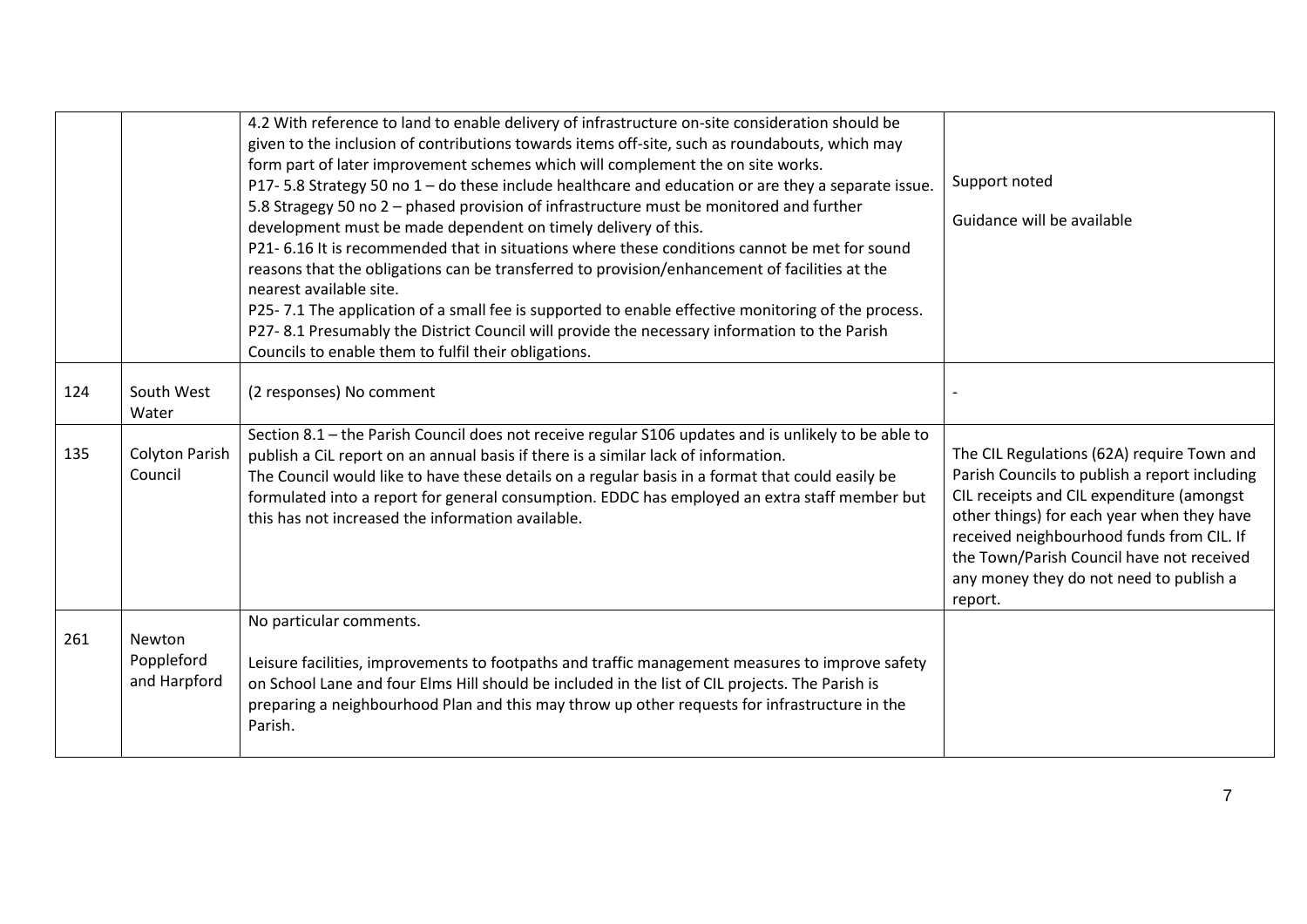| 526 | Woodland     | We are pleased to support the inclusion of 'trees' in the summary table (section 4.2, p.12), this    | Amend table at 4.2 to read 'Trees; tree and |
|-----|--------------|------------------------------------------------------------------------------------------------------|---------------------------------------------|
|     | Trust        | should include new tree planting as well as retention of existing ancient and valued trees, and also | other planting; landscaping'                |
|     |              | ancient woodland.                                                                                    |                                             |
|     |              | Benefits of trees and woods for local communities strongly supported by current national planning    |                                             |
|     |              | policy. The Woodland Trust believes that woodland creation is especially important because of the    |                                             |
|     |              | unique ability of woodland to deliver across a wide range of benefits - see our publication          |                                             |
|     |              | <b>Residential Development and Trees -</b>                                                           |                                             |
|     |              | https://www.woodlandtrust.org.uk/publications/2015/07/residential-developments-and-trees/            |                                             |
|     |              | including landscape and biodiversity (helping habitats become more robust to adapt to climate        |                                             |
|     |              | change, buffering and extending fragmented ancient woodland), for quality of life and climate        |                                             |
|     |              | change (amenity & recreation, public health, flood amelioration, urban cooling) and for the local    |                                             |
|     |              | economy (timber and woodfuel markets).                                                               |                                             |
|     |              | http://www.woodlandtrust.org.uk/publications/2015/02/space-for-people/ Access Standard               |                                             |
|     |              | recommends:                                                                                          |                                             |
|     |              | - that no person should live more than 500m from at least one area of accessible woodland of no      |                                             |
|     |              | less than 2ha in size                                                                                |                                             |
|     |              | - that there should also be at least one area of accessible woodland of no less than 20ha within     |                                             |
|     |              | 4km (8km round-trip) of people's homes.                                                              |                                             |
|     |              | Strongly support the use of tree planting as an obligation in this Planning Obligations SPD. We      |                                             |
|     |              | suggest the reference in the summary table at section 4.2, p.12 is amended to read (italic           |                                             |
|     |              | amendment) : 'Trees; tree planting; landscaping'.                                                    |                                             |
|     |              | The Commission does not have the resources to respond to all consultations, and it is not our        |                                             |
| 553 | Equality and | practice to respond to consultations on local plans or infrastructure projects unless they raise a   | Noted                                       |
|     | Human Rights | clear or significant equality or human rights concern.                                               |                                             |
|     | Commission   | Local, Parish and Town Councils and other public authorities have obligations under the Public       |                                             |
|     |              | Sector Equality Duty (PSED) in the Equality Act 2010 to consider the effect of their policies and    |                                             |
|     |              | decisions on people sharing particular protected characteristics. We provide advice for public       |                                             |
|     |              | authorities on how to apply the PSED, which is the mechanism through which public authorities        |                                             |
|     |              | involved in the planning process should consider the potential for planning proposals to have an     |                                             |
|     |              | impact on equality for different groups of people.                                                   |                                             |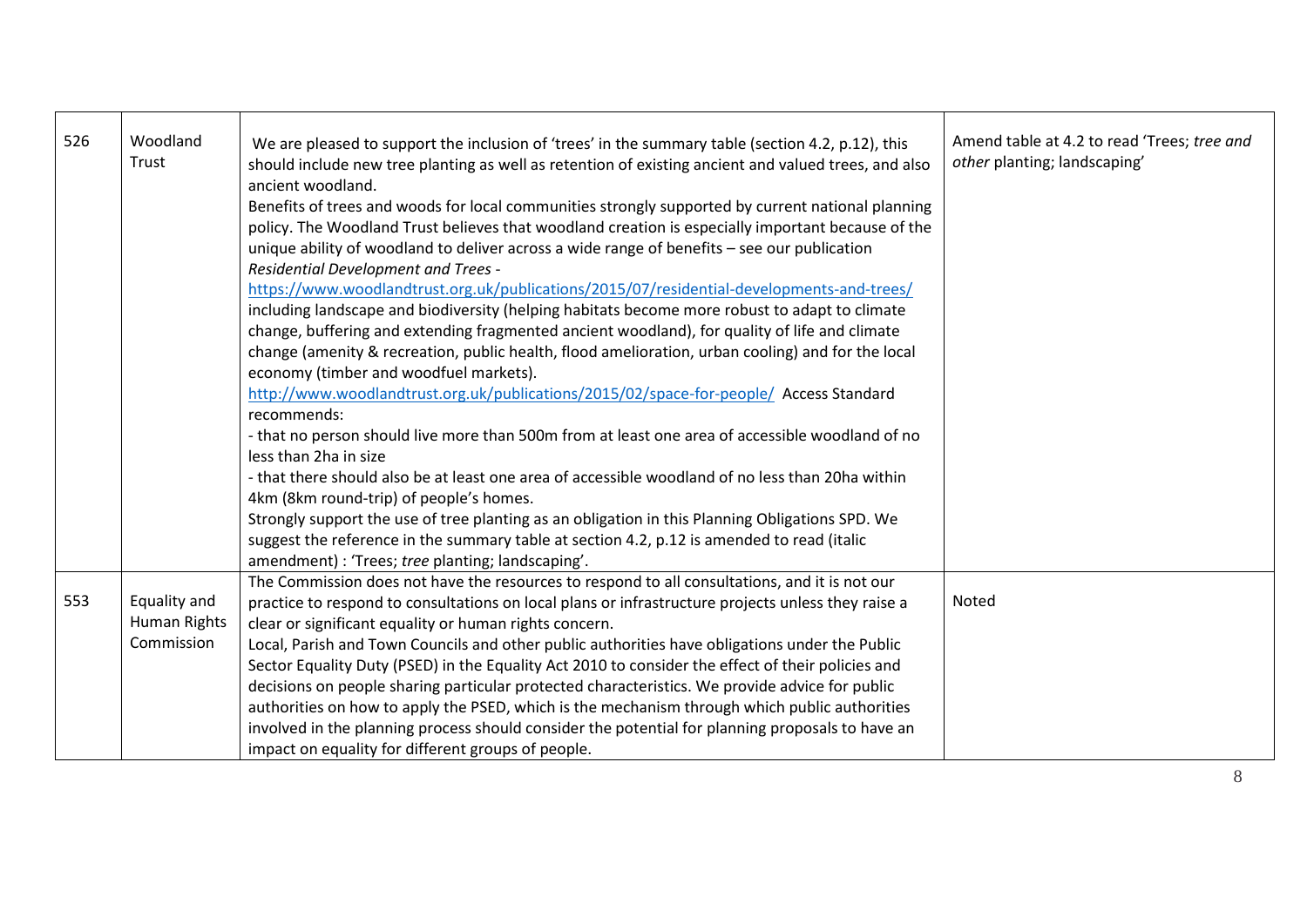|      |                 | 1. Contribution to Education should be a priority as general housing provides for the needs of                                            |                                                 |
|------|-----------------|-------------------------------------------------------------------------------------------------------------------------------------------|-------------------------------------------------|
| 1608 | Cllr Jill Elson | families. Education is a priority for all young people and retraining of adults to ensure skills are                                      | These comments are noted and support the        |
|      |                 | upgraded to provide the workforce for the future. This is not only basic                                                                  | possible requirements in the table at 5.2 (4.2) |
|      |                 | classrooms but also specialist rooms for science, technology, computing etc. This is in the                                               | in consultation version). The information will  |
|      |                 | economic plan of the Local Enterprise Partnership.                                                                                        | be used to inform the IDP/Regulation 123 list   |
|      |                 | 2. Affordable housing is vital in this area due to the high price of housing within East Devon. They                                      | review and could assist Exmouth Town            |
|      |                 | should be on 'affordable rents' (80% of market rents) and low cost market homes. Many of our                                              | Council in prioritising their spending.         |
|      |                 | employers are saying they are unable to recruit due to the cost of housing within East Devon.                                             |                                                 |
|      |                 | 3. 'Extra Care' housing is now vital as East Devon has one of the highest numbers of people over                                          |                                                 |
|      |                 | 75yrs and some vulnerable disabled people younger than that who need support. These must be                                               |                                                 |
|      |                 | true 'Extra Care' in that they will provide a minimum of 10 hours personal care up to 24 hour 7                                           |                                                 |
|      |                 | days per week.                                                                                                                            |                                                 |
|      |                 | 4. Contribution to highway network to ease 'travel to work' and main highways to access main                                              |                                                 |
|      |                 | employment areas                                                                                                                          |                                                 |
|      |                 | 5. Contribution to public transport network to encourage increased use to travel to employment                                            |                                                 |
|      |                 | centres.                                                                                                                                  |                                                 |
|      |                 | 6. Retirement homes specifically built for those over 55yrs should make a contribution to Social                                          |                                                 |
|      |                 | Care and Medical services.                                                                                                                |                                                 |
|      |                 | 7. Environmental contributions to be sought towards maintaining our beaches, estuaries, wildlife,                                         |                                                 |
|      |                 | countryside parks.                                                                                                                        |                                                 |
|      |                 | 8. Flood prevention measures for those areas that have a high gross value.                                                                |                                                 |
|      |                 | 9. Contributions 'off site' from small developments towards improvement of community buildings                                            |                                                 |
|      |                 | (eg. village halls, community centres), play spaces, leisure activities helping toward Health and                                         |                                                 |
|      |                 | Well Being agenda.                                                                                                                        |                                                 |
|      |                 | 10. Contribution towards Play space/community centre or other in consultation with local                                                  |                                                 |
|      |                 | Parish/Town Council in the larger developments. Large developments may have these within their                                            |                                                 |
|      |                 | overall scheme (350 homes plus for example)<br>11. Supported housing is required for young people who have left care, vulnerable due to a |                                                 |
|      |                 | disability and need help with maintaining a home. They can move on when assessed as able to                                               |                                                 |
|      |                 | manage a tenancy.                                                                                                                         |                                                 |
|      |                 |                                                                                                                                           |                                                 |
|      |                 |                                                                                                                                           |                                                 |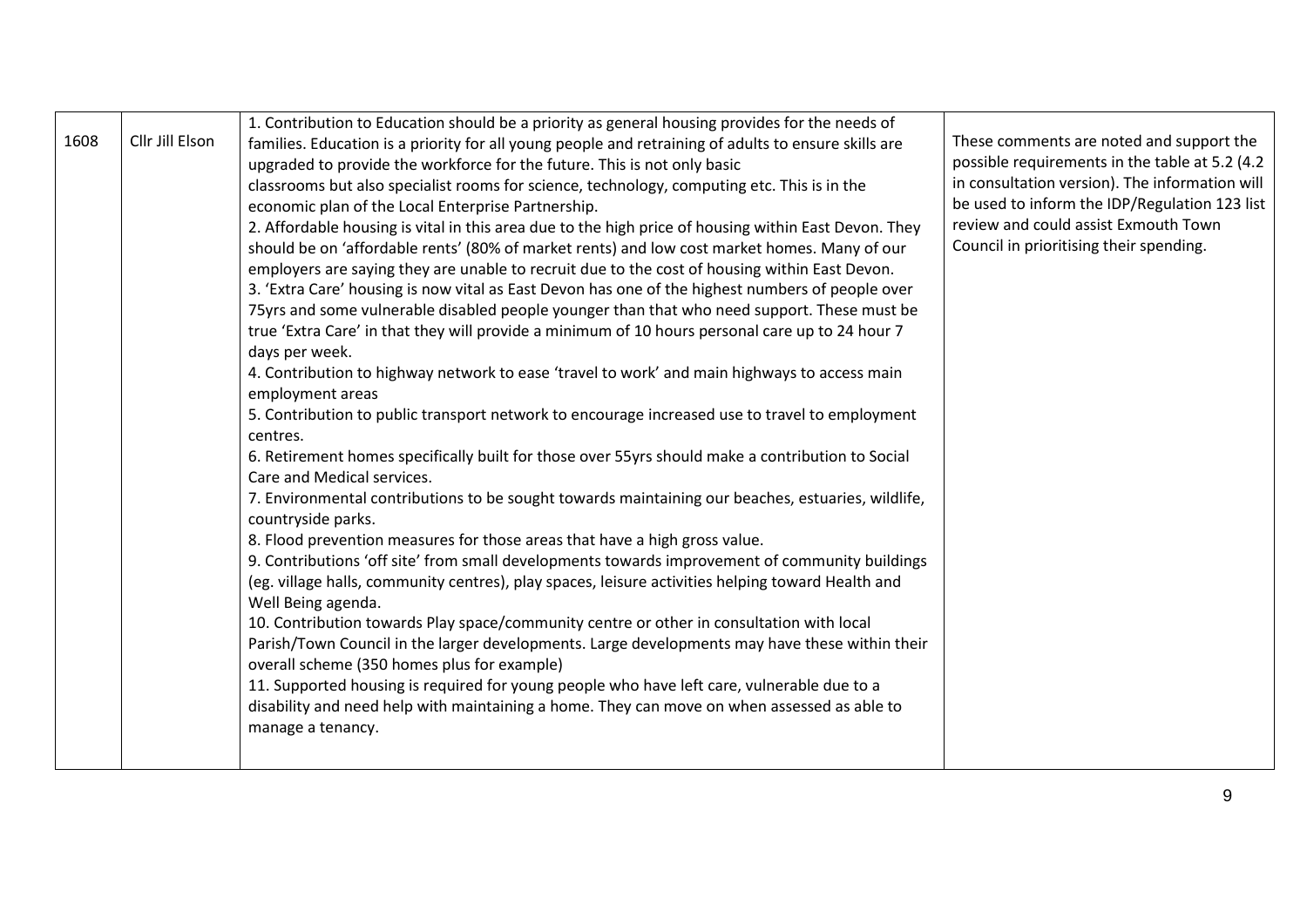|      |                                                                                     | 12. To continue with policy of an overage clause if a developer is successful in proving his<br>development is financially unviable at a specific time but as the economy improves becomes<br>viable.<br>13. Consultation with relevant Parish/Town Councils with Neighbourhood Plans to ask if they wish<br>to use part of their 25% of CIL towards any of the above costs. This to be standard practice.<br>My recommendation for 1,2,3 list for Exmouth is as follows.<br>1. Contribution towards Exmouth Community College phase 2 scheme to help increase the<br>capacity from 2500 to 2900 by 2019. (I declare an interest in this item as Chairman of Governors).<br>2. Dinan Way Extension as this has been accepted as needed since 1979. This will help towards<br>reducing 'rat runs' through Exmouth Halsdon and Town Wards' - namely Rivemead Avenue,<br>Featherbed Lane, Iona Avenue/Seymour Road, Gipsy Lane, Marpool Hill and Claremont Grove.<br>3. Flood Prevention for the Colony and Exmouth seafront.<br>4. Contributions to social care and medical care.<br>5. Beach Management and Estuary to prevent 'overtopping' along seafront. Local seafaring<br>community consider dredging should be re-introduced.<br>6. Affordable Housing<br>7. Extra-Care housing - 10 hour to 24 hour 7 day per week provision<br>8. Supported Housing for adults from 18 to 55 yrs who need help and support to maintain a<br>tenancy before 'moving on'.<br>9. Contributions to upgrade existing play equipment/areas. | Suggestions for the CIL Regulation 123 list<br>are noted. These comments will be<br>considered in updating the list, which will be<br>subject to a separate consultation in due<br>course. |
|------|-------------------------------------------------------------------------------------|-------------------------------------------------------------------------------------------------------------------------------------------------------------------------------------------------------------------------------------------------------------------------------------------------------------------------------------------------------------------------------------------------------------------------------------------------------------------------------------------------------------------------------------------------------------------------------------------------------------------------------------------------------------------------------------------------------------------------------------------------------------------------------------------------------------------------------------------------------------------------------------------------------------------------------------------------------------------------------------------------------------------------------------------------------------------------------------------------------------------------------------------------------------------------------------------------------------------------------------------------------------------------------------------------------------------------------------------------------------------------------------------------------------------------------------------------------------------------------------------------------------------------------|--------------------------------------------------------------------------------------------------------------------------------------------------------------------------------------------|
| 3209 | David Lock<br>Associates on<br>behalf of East<br>Devon New<br>Community<br>Partners | Para 2.2 should refer to the Regulation 123 tests needing to be satisfied - for contributions to be<br>necessary, directly related to development and fairly and reasonably related in scale and kind.<br>Reference should also be made to the requirement in section 173 of the NPPF to the need to have<br>careful attention to viability and costs before they are imposed on development and the central<br>objective of the NPPF to boost the supply of new homes.                                                                                                                                                                                                                                                                                                                                                                                                                                                                                                                                                                                                                                                                                                                                                                                                                                                                                                                                                                                                                                                       | These tests are set out in paragraph 5.5, but<br>consider that the legislative and policy<br>context should be towards the beginning of<br>the SPD.                                        |
|      |                                                                                     | PPG states LPA's "should be flexible in their requirements" and policy "should be clear that such<br>planning obligations will take into account specific site circumstances". The need for flexibility in<br>the application of the SPD guidance and the need to take account of site specific circumstances<br>should be set out clearly and early in the East Devon SPD.                                                                                                                                                                                                                                                                                                                                                                                                                                                                                                                                                                                                                                                                                                                                                                                                                                                                                                                                                                                                                                                                                                                                                   | Agree, add the following text at the end of<br>para 3.15: "Any review of the Regulation 123<br>list will be informed by the latest                                                         |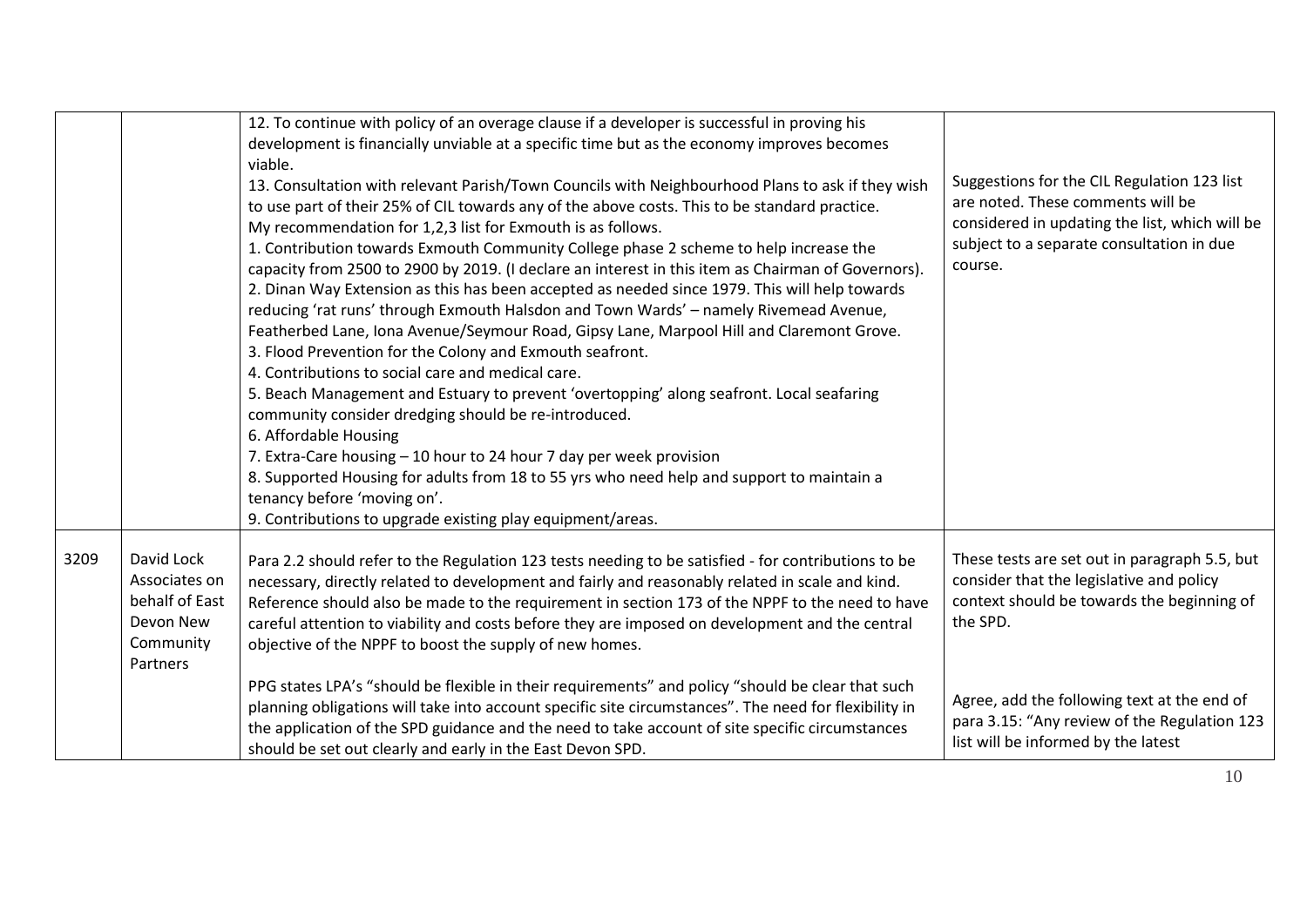|  |                                                                                                                                                                                                      | Infrastructure Delivery Plan and subject to   |
|--|------------------------------------------------------------------------------------------------------------------------------------------------------------------------------------------------------|-----------------------------------------------|
|  | Paras 3.14 and 3.15 refer to the Regulation 123 list that sets out what infrastructure is intended to                                                                                                | appropriate local consultation."              |
|  | be, or may be, wholly or partly funded by CIL and the text should be expanded and set out when                                                                                                       |                                               |
|  | and how this will be reviewed.                                                                                                                                                                       | Comments on the CIL rate and amended          |
|  |                                                                                                                                                                                                      | Regulation 123 list at Cranbrook are noted.   |
|  | A key aspect of the review process will be to undertake a review to ensure the most effective                                                                                                        | However these issues will be considered       |
|  | means of delivering infrastructure associated with the expansion of Cranbrook as anticipated in                                                                                                      | separately through a review of the CIL        |
|  | the Local Plan. To this end, and subject to the outcome of that review, the delivery of                                                                                                              | Charging Schedule and Regulation 123 list.    |
|  | infrastructure is likely to be best achieved through a substantial reduction in the CIL rate for the                                                                                                 | These comments will be considered in          |
|  | expansion of Cranbrook and an amendment in the Regulation 123 list to ensure that infrastructure                                                                                                     | updating the list, which will be subject to a |
|  | delivered through section 106 mechanisms in Phase 1 of the development will continue to be so in                                                                                                     | separate consultation in due course.          |
|  | the future expansion of the town.                                                                                                                                                                    |                                               |
|  |                                                                                                                                                                                                      |                                               |
|  | Paragraph 3.6 states that the calculation of CIL will be on the Gross Internal Floor Area as                                                                                                         |                                               |
|  | measured in the RICS Code of Practice. The code identifies that Garages are included in the<br>internal floor area, this is incorrect as garages are not habitable areas and are clearly not part of |                                               |
|  | the habitable fabric of a building and should by definition be excluded.                                                                                                                             |                                               |
|  |                                                                                                                                                                                                      |                                               |
|  | Para 4.1 suggests that pre application discussions regarding planning obligations are essential.                                                                                                     | 4.1 Replace 'essential' with 'extremely       |
|  | However, potential section 106 requirements may emerge through the consultation process on                                                                                                           | important'                                    |
|  | the submitted application. Moreover, the purpose of this SPD would appear to be to outline                                                                                                           |                                               |
|  | potential requirements. As such section 4.1 should instead point to the SPD as providing guidance                                                                                                    |                                               |
|  | for consideration by developers in drawing up proposals and perhaps suggest that EDDC would                                                                                                          |                                               |
|  | welcome early discussions. Such discussion should not be identified as essential.                                                                                                                    |                                               |
|  |                                                                                                                                                                                                      |                                               |
|  | Paragraph 4.2 explains the table set out below which provides an indication on the types of                                                                                                          |                                               |
|  | planning obligations that are often agreed. That the table is said to be a guide is welcomed.                                                                                                        | Refer to LP policy to clarify                 |
|  | Inevitably, the scale and kind of obligation must be considered on a site by site basis in the light of                                                                                              |                                               |
|  | the development proposed and the national tests. It would be helpful if this were described in the                                                                                                   |                                               |
|  | SPD. Although only a guide, there are a number of items listed for which there is no policy                                                                                                          |                                               |
|  | justification. The summary table should therefore be clear where text is based on clear policy                                                                                                       |                                               |
|  | justification and where it is not; where it is not the text should clarify that such provision cannot be                                                                                             |                                               |

11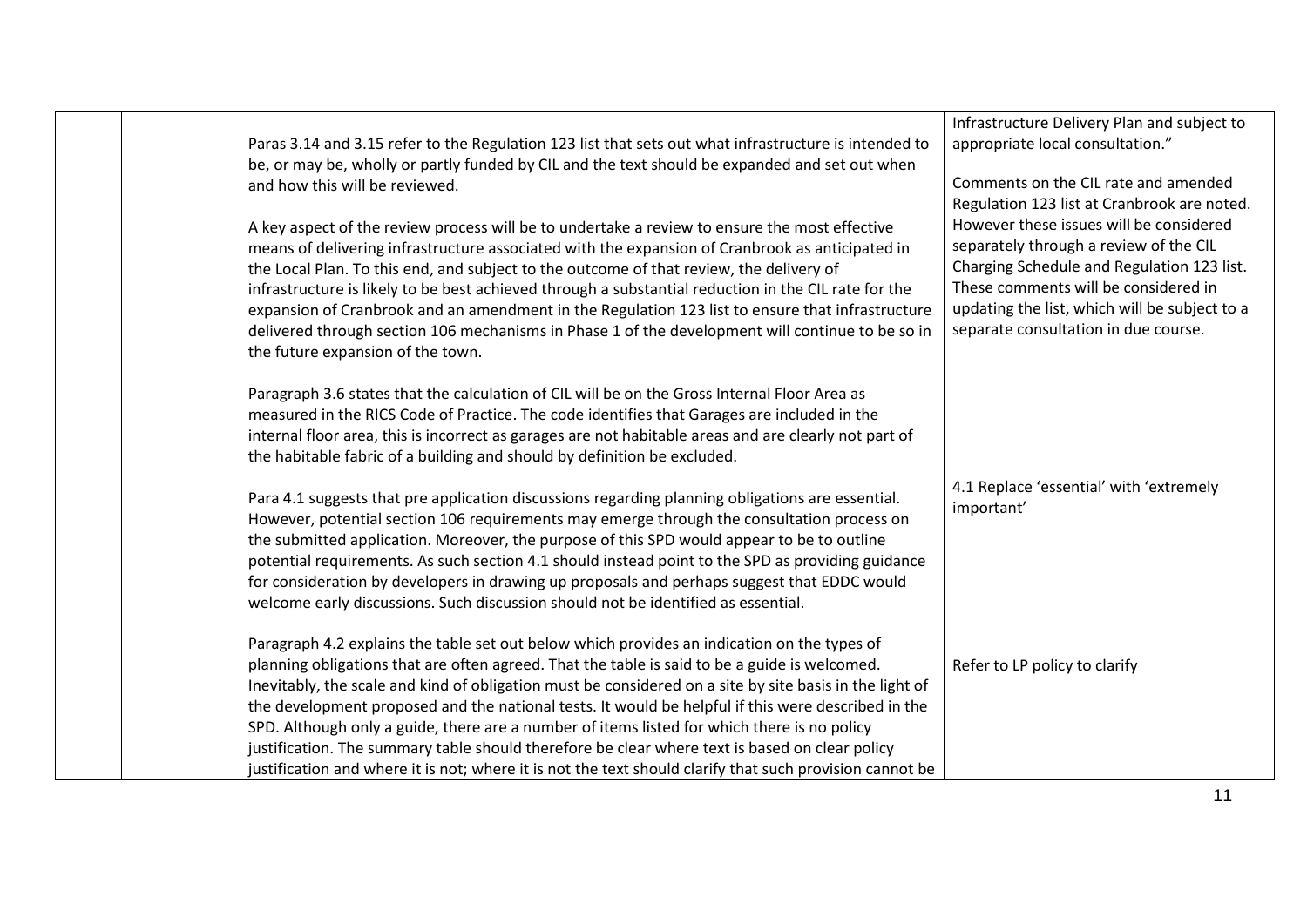| required. Eg the <i>on-site affordable housing provision</i> should make reference to Strategy 34, in the<br>Local Plan which sets out the wider considerations and the scope in appropriate circumstances to |                                            |
|---------------------------------------------------------------------------------------------------------------------------------------------------------------------------------------------------------------|--------------------------------------------|
|                                                                                                                                                                                                               |                                            |
| negotiate an alternative mix.                                                                                                                                                                                 |                                            |
| There should be a review mechanism and recognition that starter homes may be considered as<br>affordable housing in light of the Government's intention to introduce them.                                    | This is not yet a Policy requirement       |
|                                                                                                                                                                                                               |                                            |
| In relation to on site open space, consistency with regard Strategy 43 would also require that there<br>should also be a "demonstrable need for such open space in the vicinity, the last sentence of this    |                                            |
| section of the SPD should be amended to refer not only to viability but also to "or where there is                                                                                                            |                                            |
| no demonstrable need for such facilities in the vicinity". Equally alternative justification may be<br>provided to allow variation from the standards proposed - in particular and appropriate                |                                            |
| circumstances. The last sentence of the onsite open space provision might therefore be amended                                                                                                                |                                            |
| as follows: "Developments which do not meet  unless viability assessment proves otherwise, or<br>there is no demonstrable need for the facilities in the vicinity or there are other good reasons or          |                                            |
| justification for doing so - for instance relating to the delivery of such facilities                                                                                                                         |                                            |
| Recognition should also be made to the opportunity to improve sports and leisure provision - and                                                                                                              |                                            |
| that these are intended to be secured through CIL contributions. Where such improvements take<br>place, the need for on-site provision may be adjusted.                                                       |                                            |
|                                                                                                                                                                                                               |                                            |
| The approach to <i>off-site open space provision</i> should be clarified. As presently drafted, the<br>Council's Regulation 123 list suggests that all off site provision - irrespective of purpose or        |                                            |
| rationale - should be delivered through CIL.                                                                                                                                                                  |                                            |
| It is not appropriate, or practical, to require all off site provision to be provided before                                                                                                                  | The table explains the circumstances in    |
| development commences. Nor is this fair or reasonable since, being CIL funded, it is not in the gift<br>of the developer to guarantee the delivery of off-site infrastructure. As to need, the need for off-  | which off-site open space provision should |
| site infrastructure - in scale and kind - and the timing of its provision - will vary in each individual                                                                                                      | be provided.                               |
| case - having regard to the range of provision in the vicinity already and a wide range of other<br>factors. To require provision before the commencement of development in all cases will be                 |                                            |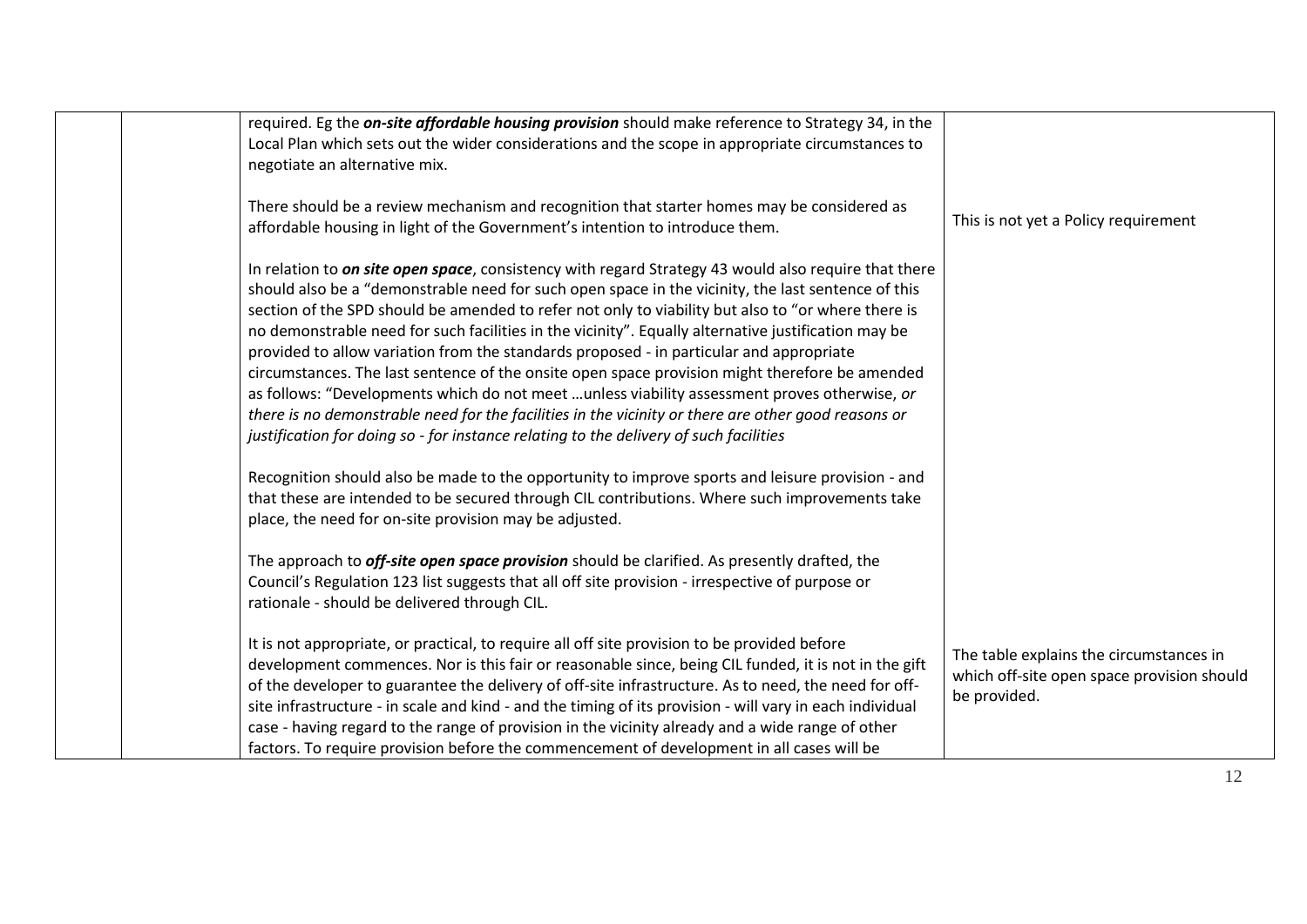| contrary to the NPPF and EDNLP both in terms of the flexibility in demands in terms of<br>contributions but in particular to the commitment to secure the early delivery of much needed<br>new housing. There is no policy justification for delivery before development and this would be a<br>case of creating new policy untested by an evidence base or in terms of viability. The reference to<br>"before development commences" must be deleted                                                                                                                                                                      |                                                                                                                                                                                                        |
|----------------------------------------------------------------------------------------------------------------------------------------------------------------------------------------------------------------------------------------------------------------------------------------------------------------------------------------------------------------------------------------------------------------------------------------------------------------------------------------------------------------------------------------------------------------------------------------------------------------------------|--------------------------------------------------------------------------------------------------------------------------------------------------------------------------------------------------------|
| With regard to <i>public art</i> , there is no policy requirement to include public art in development<br>proposals. Indeed the provision of public art is clearly not necessary to ensure that development is<br>acceptable. The provision of public art should be omitted from the SPD.                                                                                                                                                                                                                                                                                                                                  | Policy D1 states that we may seek to<br>negotiate public art                                                                                                                                           |
| With regard to <i>trees; planting and landscaping</i> - there is no requirement for such planting or<br>landscaping to be complete before development commences. This is not supported by policy and<br>is not supported by an evidence base that justifies such provision in terms of planning or viability.<br>It is contrary to the practice of the Authority in granting applications for planning approval - where<br>the timing of planting is agreed by condition and never before development commences. The<br>reference to "before development commences" should be deleted.                                     | Protective measures will be required before<br>commencement. Wording has been clarified.                                                                                                               |
| With regard to the <i>habitats and ecological protection creation and enhancement</i> , arising from the<br>HRA (but excluding those sites listed in the Reg 123 list), clarification should be provided. We are<br>unclear what European sites other than those listed in reg 123 might be referred to in this section<br>of the table. The need for this part of the table is therefore unclear. The term non-infrastructure<br>contribution is not understood and should be explained and consulted upon as necessary.<br>The timing of any provision should be a matter of negotiation and not be a requirement before | The text does not only relate to European<br>wildlife sites. In any case, Beer Quarry Caves,<br>The River Axe and the Branscome cliffs are<br>all Natura 2000 sites not listed in the reg 123<br>list. |
| development commences or before first occupation. The reference to the due date for ecological<br>protection and enhancements must therefore be amended to refer to "in accordance with a<br>timetable to be agreed with the LPA".                                                                                                                                                                                                                                                                                                                                                                                         | Text amended to address this.                                                                                                                                                                          |
| The timescale for site specific roads and other transport improvements should not be before<br>development commences but as in other categories "to be determined in the section 106 or<br>highway agreement".                                                                                                                                                                                                                                                                                                                                                                                                             | Some of these comments have been<br>addressed through changes to the table.                                                                                                                            |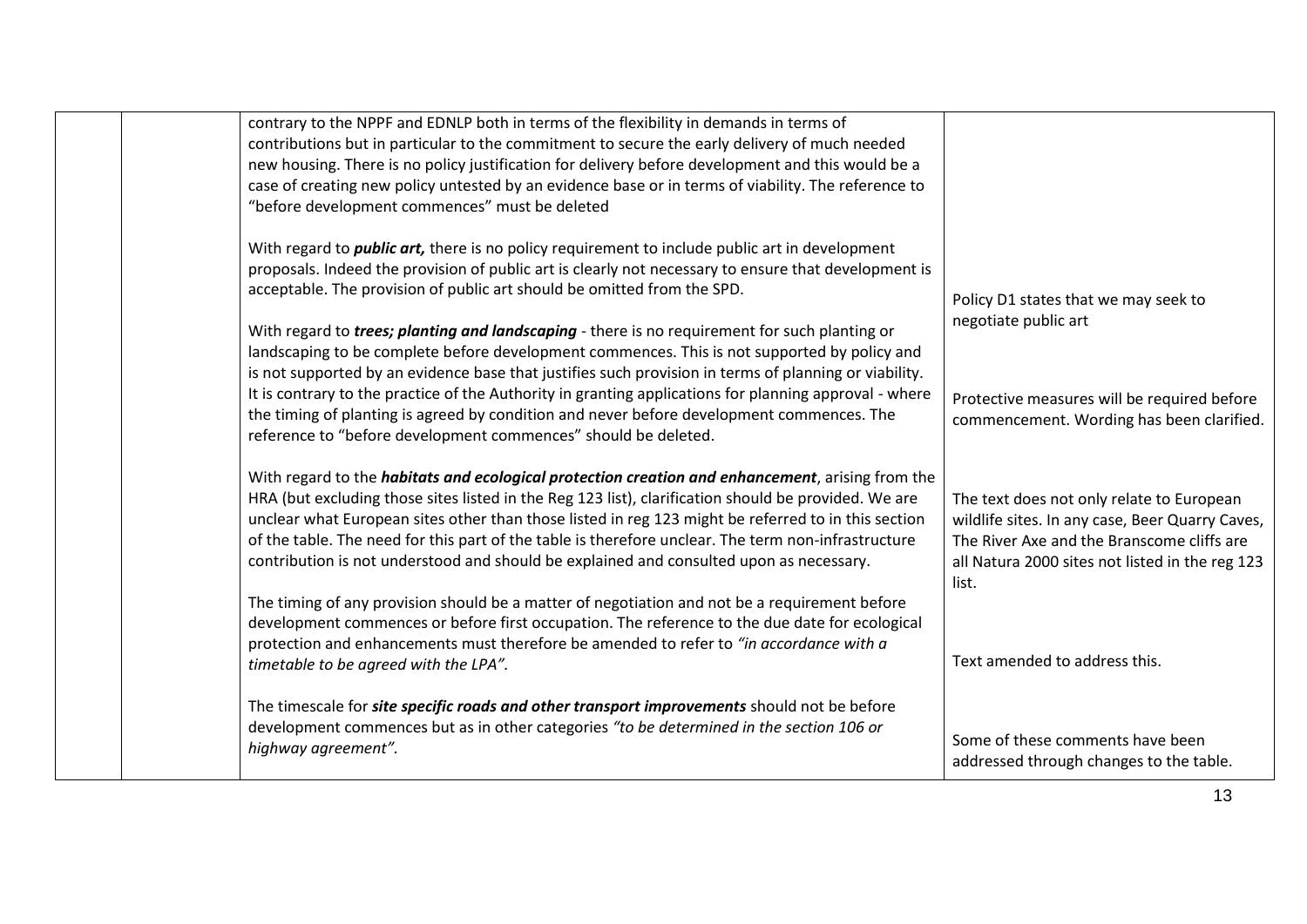| While policy 38 of the Local Plan encourages consideration to be given to a broad range of aspects<br>relating to <i>sustainable construction and design</i> , including renewable energy, no specific aspect is a<br>requirement of the policy so it should not be anticipated that on-site renewable energy provision<br>be an expectation of new development. | Otherwise the text makes it clear that the<br>table is indicative of the types of issues<br>which may be covered by S106's and is not<br>absolute or all-encompassing |
|------------------------------------------------------------------------------------------------------------------------------------------------------------------------------------------------------------------------------------------------------------------------------------------------------------------------------------------------------------------|-----------------------------------------------------------------------------------------------------------------------------------------------------------------------|
| The need for any <i>phasing of infrastructure for economic development</i> must not be                                                                                                                                                                                                                                                                           |                                                                                                                                                                       |
| predetermined, and in any event should be determined on a case by case basis. Any provisions                                                                                                                                                                                                                                                                     |                                                                                                                                                                       |
| must recognise the ability of the developers to reflect demand for economic development and                                                                                                                                                                                                                                                                      |                                                                                                                                                                       |
| must not be rigidly constructed. The SPD should recognise this.                                                                                                                                                                                                                                                                                                  |                                                                                                                                                                       |
| For land necessary to enable the delivery of infrastructure on site to be addressed through the                                                                                                                                                                                                                                                                  |                                                                                                                                                                       |
| section 106 agreement then this would need to be consistent with the appropriate legal and policy                                                                                                                                                                                                                                                                |                                                                                                                                                                       |
| tests - provision should be necessary and directly related to the development, as well as                                                                                                                                                                                                                                                                        |                                                                                                                                                                       |
| proportionate in scale and kind. This is set out in the NPPF and PPG and in Strategy 50 of the Local                                                                                                                                                                                                                                                             |                                                                                                                                                                       |
| Plan which refers to infrastructure requirements that are a direct consequence of the                                                                                                                                                                                                                                                                            |                                                                                                                                                                       |
| development. While there may be other mechanisms to bring forward such land - including                                                                                                                                                                                                                                                                          |                                                                                                                                                                       |
| through negotiation and agreement - any section 106 obligation seeking to ensure that land                                                                                                                                                                                                                                                                       |                                                                                                                                                                       |
| required to serve a wider purpose than meeting the needs of the application site must                                                                                                                                                                                                                                                                            |                                                                                                                                                                       |
| demonstrably meet the legal and policy tests. It is unclear how some such elements would satisfy                                                                                                                                                                                                                                                                 |                                                                                                                                                                       |
| the necessary tests. This should be acknowledged in the SPD as well as the need to consider a                                                                                                                                                                                                                                                                    |                                                                                                                                                                       |
| variety of mechanisms to achieve this objective - other than section 106. The timing of delivery of                                                                                                                                                                                                                                                              |                                                                                                                                                                       |
| any such land should only be by agreement in the section 106. The existing "when due" reference                                                                                                                                                                                                                                                                  |                                                                                                                                                                       |
| should be deleted, being far too specific without any reference to what is being planned.                                                                                                                                                                                                                                                                        |                                                                                                                                                                       |
| The expectation that land will be provided to enable the delivery of sheltered or extra care                                                                                                                                                                                                                                                                     |                                                                                                                                                                       |
| housing goes beyond the expectation of the Local Plan policy. A fundamental requirement of SPD                                                                                                                                                                                                                                                                   |                                                                                                                                                                       |
| policy is that it does not extend or create new planning policy. As drafted the policy does so. To                                                                                                                                                                                                                                                               |                                                                                                                                                                       |
| remedy the SPD reference it is suggested that there should be no specific requirement for                                                                                                                                                                                                                                                                        |                                                                                                                                                                       |
| Care/Extra Care but to highlight this as a matter for discussion with developers.                                                                                                                                                                                                                                                                                |                                                                                                                                                                       |
| In any event and as a minimum:                                                                                                                                                                                                                                                                                                                                   |                                                                                                                                                                       |
| • reference to land being part of the obligation should be deleted (delete "land to enable");                                                                                                                                                                                                                                                                    |                                                                                                                                                                       |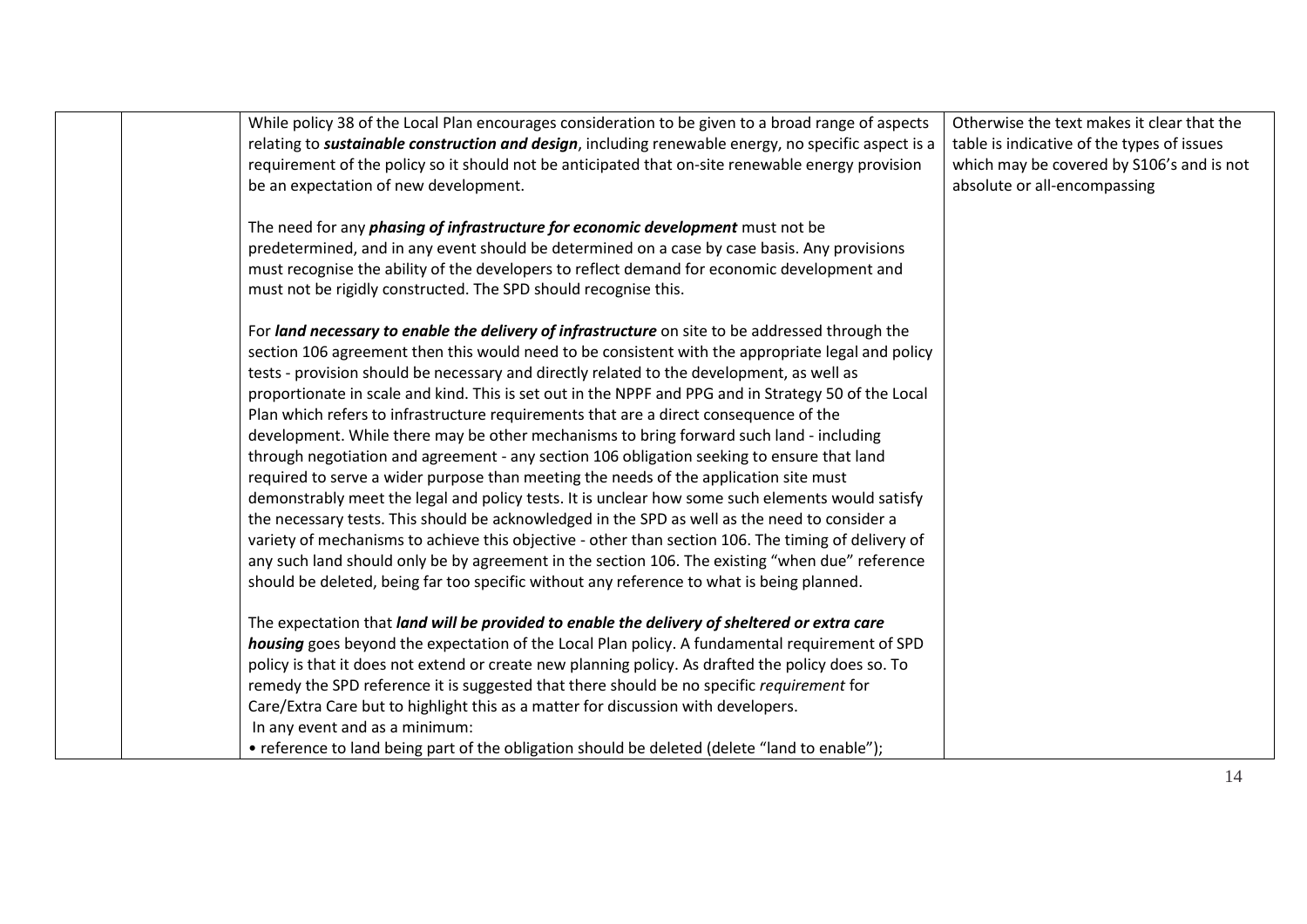| • reference should be given to a mix being "encouraged to include" rather than should include;<br>• reference to making provision where a Care Needs Assessment establishes a need" must be<br>deleted as being contrary to the policy - Delete "or a Care Needs Assessment" establishes a |                                                                                       |
|--------------------------------------------------------------------------------------------------------------------------------------------------------------------------------------------------------------------------------------------------------------------------------------------|---------------------------------------------------------------------------------------|
| need").                                                                                                                                                                                                                                                                                    |                                                                                       |
| • any when due reference should be amended to be "in line with the development or in<br>accordance with such triggers agreed in the section 106 development"                                                                                                                               |                                                                                       |
|                                                                                                                                                                                                                                                                                            |                                                                                       |
| Any Accessible and Adaptable Homes should be provided in negotiation with developers having                                                                                                                                                                                                |                                                                                       |
| regard to Policy Strategy 36 and should be in line with the development or in accordance with such<br>triggers agreed in the section 106 development.                                                                                                                                      |                                                                                       |
|                                                                                                                                                                                                                                                                                            |                                                                                       |
| Regarding the <i>phasing and timing of development</i> , it will not normally be case that land uses or                                                                                                                                                                                    |                                                                                       |
| development would be phased. Where infrastructure elements need to be phased then these will                                                                                                                                                                                               |                                                                                       |
| be spelt out in an agreed section 106 agreement. The reference in the SPD should clarify.                                                                                                                                                                                                  |                                                                                       |
| It is unclear why Air Quality Management and monitoring needs specific reference as part of the                                                                                                                                                                                            |                                                                                       |
| SPD. The need to consider air quality will be addressed in each application and mitigation                                                                                                                                                                                                 |                                                                                       |
| measures as required set out through the planning application process. We question the need for                                                                                                                                                                                            |                                                                                       |
| a specific reference in the SPD.                                                                                                                                                                                                                                                           |                                                                                       |
| Paragraph 6.2 refers to the need where an application does not accord with the Local Plan due to                                                                                                                                                                                           |                                                                                       |
| financial viability constraints, for the application to demonstrate why, without which the                                                                                                                                                                                                 | In line with the adopted validation checklist                                         |
| application cannot be validated. This is contrary to the national planning practice guidance which,                                                                                                                                                                                        | and LP Strategy 34, the Council is entitled to                                        |
| addressing the Making of Planning Applications, reminds all parties that "The purpose of planning<br>obligations is to make development acceptable in planning terms. This is about mitigation, rather                                                                                     | require viability information at validation                                           |
| than just identification, of any undesirable impact and is generally negotiated during the                                                                                                                                                                                                 | stage if the application is seeking to argue                                          |
| consideration of a planning application. So while it can be good practice to submit information                                                                                                                                                                                            | viability as justification for a reduced                                              |
| about a proposed planning obligation alongside an application, it should not normally be a                                                                                                                                                                                                 | provision eg of affordable housing. Without                                           |
| requirement for validation of a planning application". Planning Practice Guidance on Making an                                                                                                                                                                                             | understanding the viability arguments being                                           |
| Application: Reference ID: 14-042-20140306. Accordingly the reference "and the application                                                                                                                                                                                                 | made it is not possible to assess any                                                 |
| cannot be validated without it" should be deleted or substantially amended in accordance with                                                                                                                                                                                              | application which seeks to argue for a lower<br>amount of affordable housing than the |
| national planning policy guidance.                                                                                                                                                                                                                                                         |                                                                                       |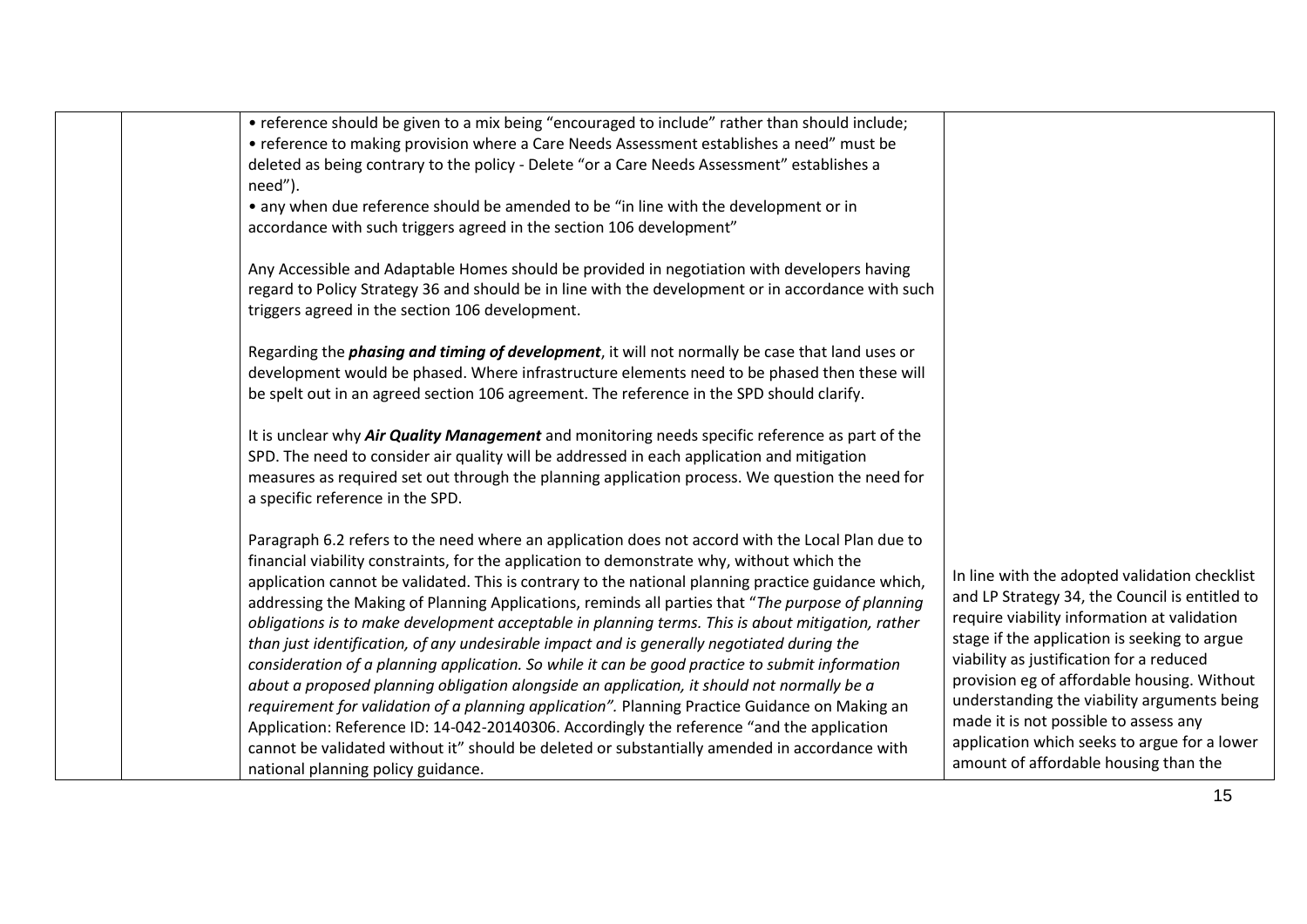The same applies to the CIL Additional Information Form which we also believe is not required to validate a planning application. Paragraph 6.13 refers to the council's legal fees for the completion of a Section 106 legal agreement. Reference should be added here to the need for the fees to be reasonable and justified. The section on viability recognises the national and local policy expectation that a number of policy aspirations would have to be subject to viability. The need for all or any viability assessment to adopt an open book approach does not appear to be specific requirement of such assessments. The nature and structure or any assessment should be informed by the particular circumstances of the site and proposed development in question. The SPD may recognise that the expectation is simply that assessing viability should lead to an understanding of the scale of planning obligations which are appropriate. Whilst we understand that CIL contributions are non-negotiable and can't be reduced, it is our understanding that mitigation of effects on a European site may be achieved by a number of means and not necessarily through financial contributions. Whilst it is noted that Policy Strategy 34 seeks an overage clause where affordable housing falls below targets, viability assessment should generally should be based on current costs and values in decision-taking. Planning applications should be considered in today's circumstances as is indicated in the Planning Practice Guidance. The SPD should recognise that overage may not be appropriate - particularly in all circumstances. Moreover there is no reference in Paragraph 6.23 to the time limit on overage. It is unreasonable, in addition, to require overage to be an open ended commitment. Nor is there any reference to what constitutes a level at which it applies. There is no clear basis set out, and consulted on, and agreed with the development industry, to demonstrate that a workable or realistic form of overage could exist. policy requires. The requirement is not to submit a planning obligation per se but to submit some information that explains how (which can be done often most easily with reference to a planning obligation) the scheme complies with Strategy 34 The NPPF and Planning Practice Guidance clearly set out the requirements and guidance for detailed viability testing at the decision making stage. The Section of the PPG entitled 'How should viability be assessed in decision-taking?' clearly states that "This should be informed by the particular circumstances of the site and proposed development in question. Assessing the viability of a particular site requires more detailed analysis than at plan level." The request for open book viability appraisals is therefore fully consistent with planning policy. Local Plan policy Strategy 34 has been adopted and requires overage to be applied in all cases when a less then policy compliant level of affordable housing has been accepted. The SPC report considered on Feb 20<sup>th</sup> 2017 (as mentioned above) provides further detail on this. Additional guidance on how overage works in practice will be provided on our website, including hopefully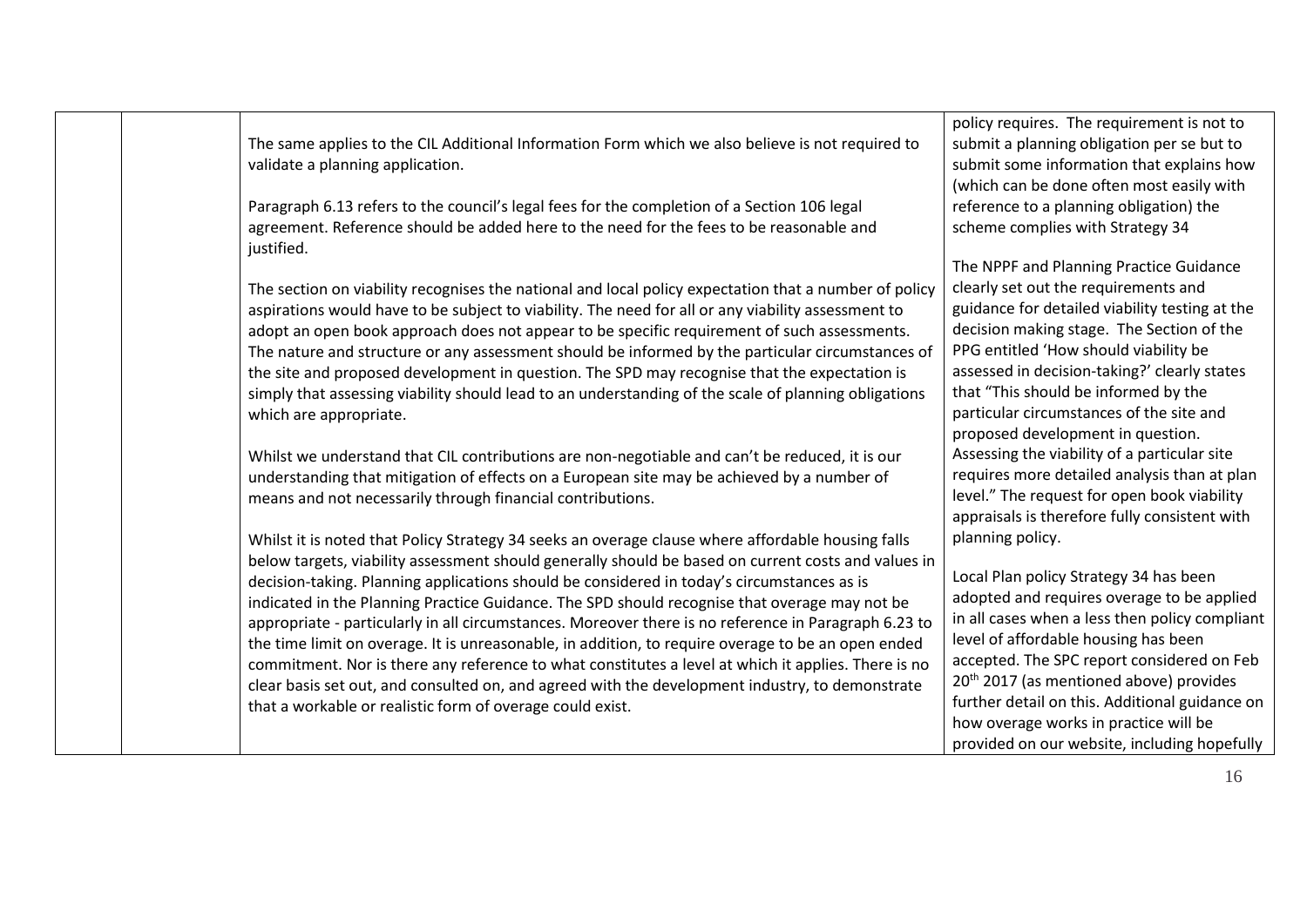We have substantial concerns about the need for this section of the SPD. It is inherent in any proposals that basic viability is tested prior to an application so the need for this section is questioned. In addition, S 106 agreements as a standard practice allow for a cascade mechanism in some form where viability is an issue and therefore the need for this within the SPD is unnecessary.

As drafted the section appears to divert attention from dealing with matters at outline stage and constrain the bringing forward and early implementation of proposals that are key parts of the Local Plan. It will be incumbent on the Local Planning Authority to adopt a positive approach to ensure that development can come forward promptly.

Late payment charges are too high.

some model section 106 clauses. We have received several applications where numerous viability appraisals have been submitted. For example, there has been a particular issue for a scheme that has been subject to various design changes and amendments during the consideration of the planning application. As result numerous updated viability work was submitted.

We have also experienced an issue in relation to changing viability on schemes as they move through from outline where a greater reliance is placed on assumptions, to viability assessment for detailed schemes, where there is more certainty. This has, for example, been a particular issue on a site that has changed hands between securing outline permission on the basis of one viability appraisal, and then a revised viability report has been then been submitted reflecting the scheme at detail (see also the comment in relation to viability at outline).

In practice, we actively work with applicants to try and identify and resolve any viability challenges at the earliest opportunities, and indeed we are required to consider viability at whichever stage we are to. However, even with a agreed viability at outline, or detailed stage, there is still nothing to stop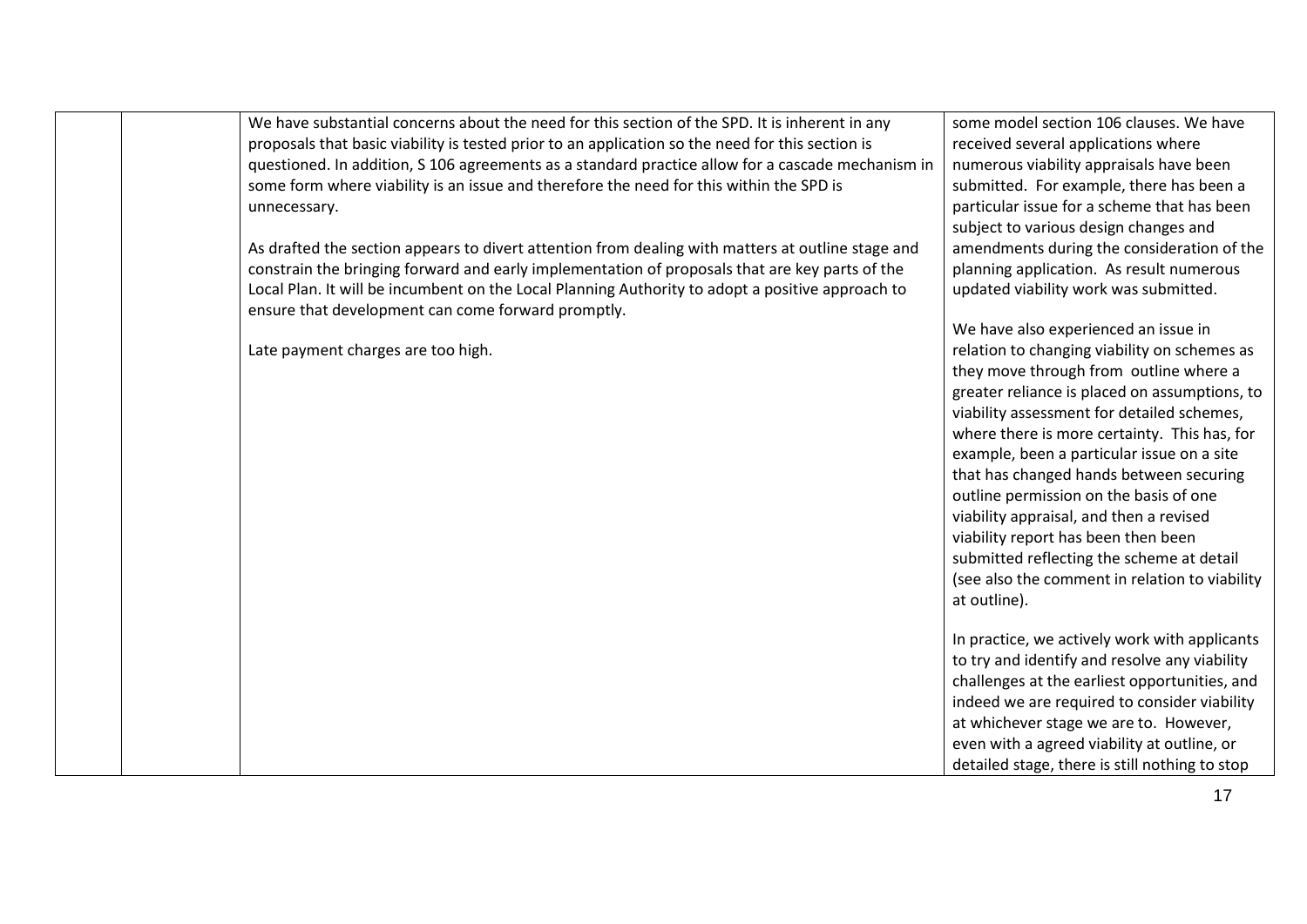|      |                                                 |                                                                                                                                                                                                                                                                                                                                                                                                                                                                                                                                                                                                                                                                                             | an applicant seeking to vary the section 106<br>agreement after it is signed, and we have             |
|------|-------------------------------------------------|---------------------------------------------------------------------------------------------------------------------------------------------------------------------------------------------------------------------------------------------------------------------------------------------------------------------------------------------------------------------------------------------------------------------------------------------------------------------------------------------------------------------------------------------------------------------------------------------------------------------------------------------------------------------------------------------|-------------------------------------------------------------------------------------------------------|
|      |                                                 |                                                                                                                                                                                                                                                                                                                                                                                                                                                                                                                                                                                                                                                                                             | several examples where this has occurred.                                                             |
|      |                                                 |                                                                                                                                                                                                                                                                                                                                                                                                                                                                                                                                                                                                                                                                                             | Government guidance states it should be<br>submitted at the same time as the planning<br>application. |
|      |                                                 |                                                                                                                                                                                                                                                                                                                                                                                                                                                                                                                                                                                                                                                                                             | This is set out in 6.8 (as amended)                                                                   |
| 3301 | Nathaniel<br>Lichfield for<br>Bourne<br>Leisure | LPA should consider whether any mitigation measures can be sought in the first instance through<br>planning condition rather than by planning obligation, in accordance with<br>NPPF paragraph 203. The Company therefore requests that the Council carefully considers<br>whether each of the issues included within the draft SPD could be better addressed through<br>planning conditions and so could be removed from the document, or if this revised approach is not<br>accepted for any reason, it is made clear within the document that Section 106 obligations will<br>only be necessary where it is not possible to address unacceptable impacts through planning<br>conditions. | 4.2 introductory text amended to reflect<br>this.                                                     |
|      |                                                 | The planning obligations summary table para 4.2-<br>Bourne Leisure welcomes the introductory text, which explains that the detail provided on the<br>types of planning obligations that may be considered should be treated as guidance only.<br>Therefore, the Company would like to ensure that this wording is retained in the approved<br>Planning Obligations SPD.                                                                                                                                                                                                                                                                                                                     | Support noted                                                                                         |
|      |                                                 | Off-site open space-The draft SPD states that, where required, any off-site open space<br>contributions to be delivered via financial contribution or specific provision within a section 106<br>agreement will be due "[b]efore development commences" In circumstances where the new<br>open space is not replacing existing facilities, Bourne Leisure considers that the timing of any off-<br>site open space contributions not being delivered through CIL should be decided on a case-by-case                                                                                                                                                                                        | Text amended to 'to be agreed'                                                                        |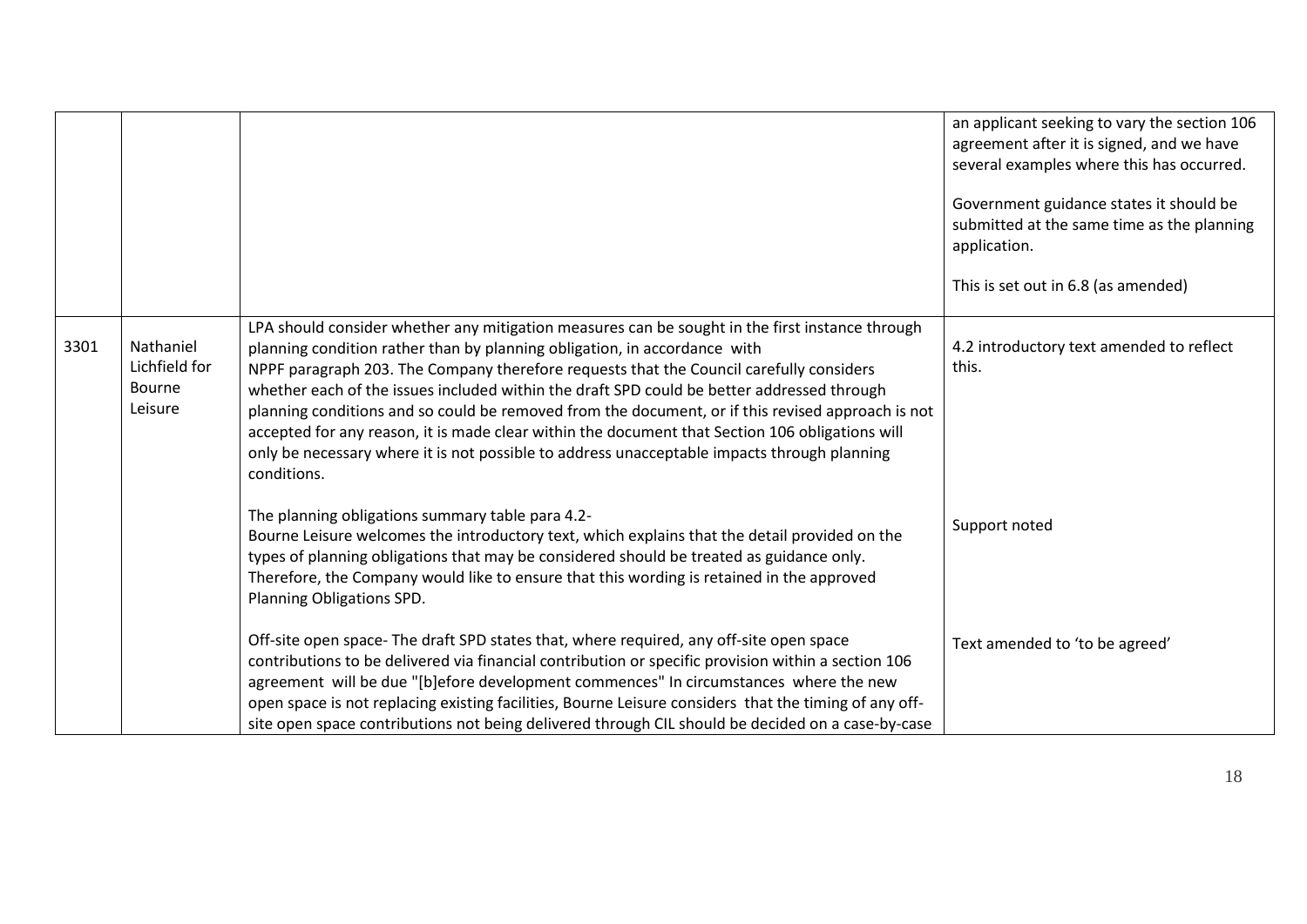| basis, in order to allow for a judgement to be made on the timing of provision in relation to<br>construction.                                                                                                                                                                                                                                                                                                                                                                                                                                                                                                                                                                                                                                                                                                                                                                                                                                          |                                                                                                |
|---------------------------------------------------------------------------------------------------------------------------------------------------------------------------------------------------------------------------------------------------------------------------------------------------------------------------------------------------------------------------------------------------------------------------------------------------------------------------------------------------------------------------------------------------------------------------------------------------------------------------------------------------------------------------------------------------------------------------------------------------------------------------------------------------------------------------------------------------------------------------------------------------------------------------------------------------------|------------------------------------------------------------------------------------------------|
| Public art- 'Prominent locations' should be defined. Text should be amended to read<br>"Public art or contributions are most frequently sought when new development occurs in the<br>form of major schemes that occupie a prominent location-typically within the urban public realm,<br>and would depend upon its relationship to the physical environment and its setting."                                                                                                                                                                                                                                                                                                                                                                                                                                                                                                                                                                           | Policy D1 makes it clear that this is a matter<br>for negotiation not an absolute requirement. |
| Trees, planting and landscaping- In many cases, it will not be appropriate to deliver obligations in<br>relation to trees, planting and landscaping prior to commencing development, given that<br>construction work can cause disruption to the natural environment- and particularly for new<br>planting. Hence, these elements are often provided at the end of the construction process (it is<br>accepted that the details of major, structural works are frequently best agreed prior to<br>development commencing, via condition). The necessary timing for each site and development<br>should be considered on its own merits. This would be better dealt with by planning condition. It<br>is suggested that the text be changed to<br>"Where it is not possible to address unacceptable impacts of a proposed development in relation<br>to trees, planting and landscaping through a planning condition, the Council will seek to agree the | Text has been reworded                                                                         |
| provision of mitigation measures to address these impacts through planning obligations on a<br>case- by-case basis, These are defined on a case by case basis, reflecting the site and scheme<br>characteristics." (proposed amendments underlined)                                                                                                                                                                                                                                                                                                                                                                                                                                                                                                                                                                                                                                                                                                     |                                                                                                |
| Habitat and ecological protection, creation and enhancement-The "Habitat and ecological<br>protection" section of the table on page 12 of the draft SPD is intended to provide an indication<br>of the types of planning obligation that are often agreed in relation to habitat and ecological<br>protection, creation and enhancement, including the requirements arising from the Habitats<br>Regulations. However, the descriptive text in the second column of the table only considers<br>mitigation in relation to European wildlife sites. Bourne Leisure therefore considers that a<br>paragraph should be added to the table in relation to development not covered by the Habitats<br>Regulations that has an impact on habitats and ecology. Suggested replacement wording "Where it                                                                                                                                                        | Text has been reworded                                                                         |
| is not possible to address unacceptable impacts on habitats and ecology through a planning                                                                                                                                                                                                                                                                                                                                                                                                                                                                                                                                                                                                                                                                                                                                                                                                                                                              |                                                                                                |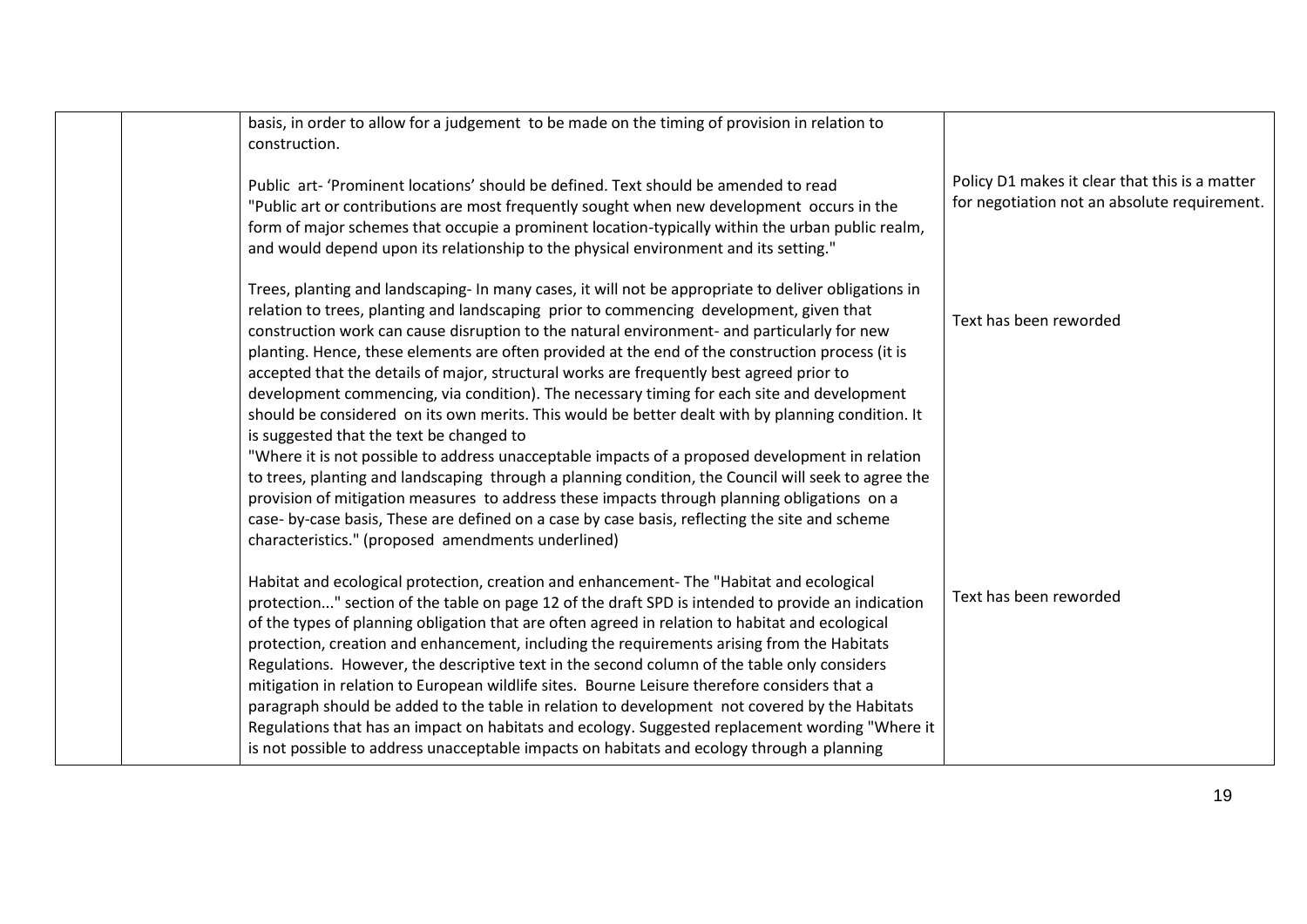| condition, the Council will seek to agree the provision of mitigation measures to address these<br>impacts through planning obligations on a case-by-case basis."                                                                                                                                                                                                                                             |               |
|---------------------------------------------------------------------------------------------------------------------------------------------------------------------------------------------------------------------------------------------------------------------------------------------------------------------------------------------------------------------------------------------------------------|---------------|
| Bourne Leisure notes the Council's approach in providing flexibility on the timing of the delivery of<br>mitigation relating to habitats and ecology, reflecting the variety of development types and<br>circumstances in East Devon. Whilst some new developments will have an impact on habitats and<br>ecology during construction, others will only affect biodiversity once the development is occupied. |               |
| Other planning obligations                                                                                                                                                                                                                                                                                                                                                                                    |               |
| The Council states within the draft SPD that several types of planning obligation will be defined on<br>a case-by-case basis, including:<br>Highway and transport requirements (Table p.12, "Site specific roads, car parking");<br>1                                                                                                                                                                         | Support noted |
| Travel planning measures (Table p.12, "Travel planning");<br>$\overline{2}$<br>On-site renewable energy provision (Table p.12, "On-site renewable energy provision");                                                                                                                                                                                                                                         |               |
| On-site drainage, sewerage and water management requirements (Table p.12,<br>4<br>"On-site drainage");                                                                                                                                                                                                                                                                                                        |               |
| 5<br>Other infrastructure which is required to make the development acceptable in planning<br>terms and which does not appear on the Regulation 123 list (Table p.13, "Other infrastructure");<br>Site wide masterplans (Table p.13, "Site wide masterplans, etc.");<br>6                                                                                                                                     |               |
| Noise and other environmental amenity (Table p.14, "Noise"); and,<br>7                                                                                                                                                                                                                                                                                                                                        |               |
| "Considerate construction" or other schemes to limit negative environmental impacts<br>8<br>during construction (Table p.14, "Considerate construction").                                                                                                                                                                                                                                                     |               |
| Bourne Leisure agrees with the Council's pragmatic approach in defining these types of planning<br>obligation on a case-by-case basis, in order to reflect individual site and scheme characteristics.                                                                                                                                                                                                        |               |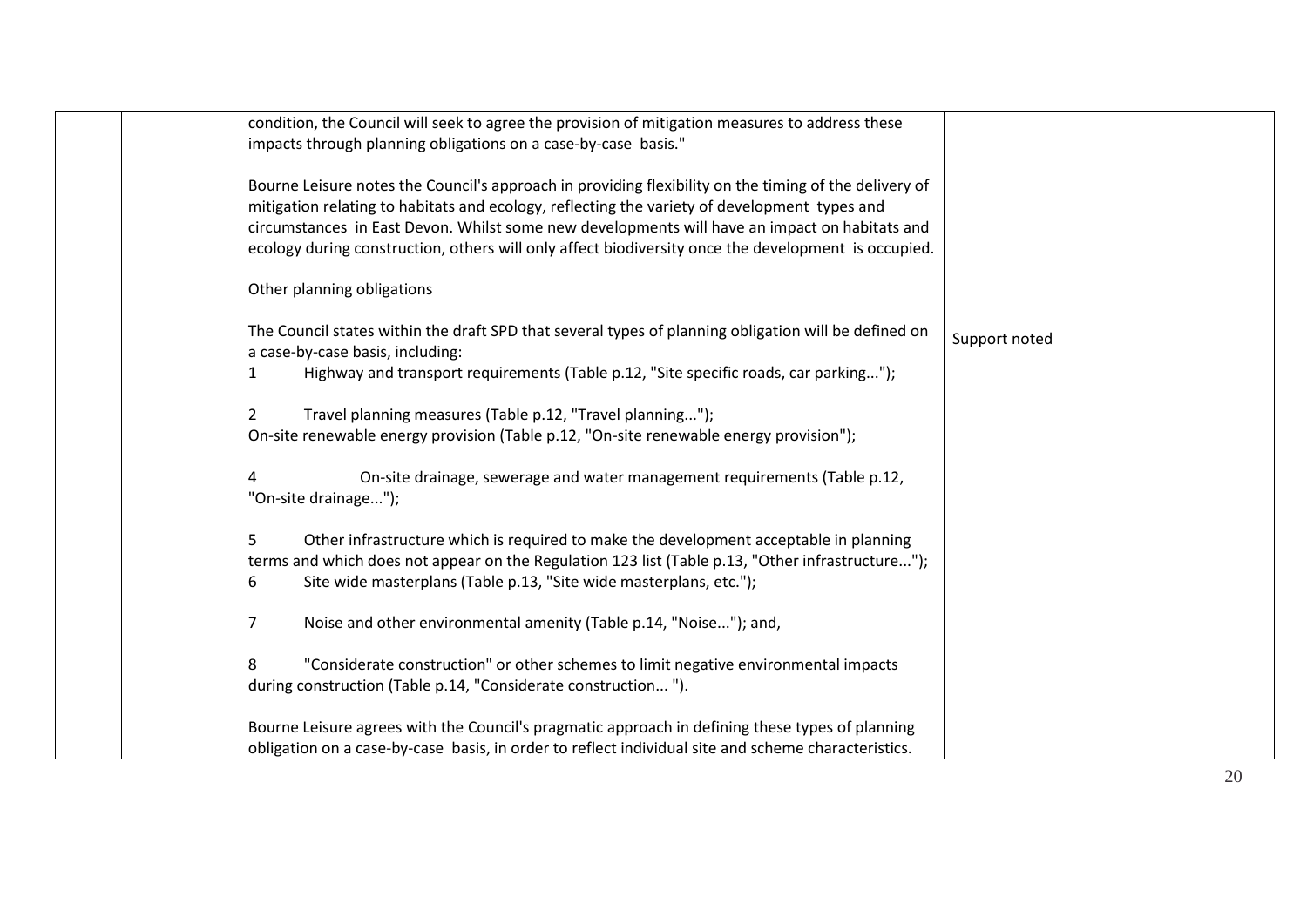|      |                     | Viability appraisals- The Council indicates it will promote transparency in publishing viability<br>appraisals, but its commitment to providing confidentiality for the commercially sensitive<br>elements of an appraisal is unfortunately unclear. Bourne Leisure therefore requests that<br>paragraph 6.27 of the draft SPD is amended as follows:                                                                                                                                                                                                                                                                                                                                                                                                                                                                                                                                                                                                                                          | Support noted                                                                                                                                                                            |
|------|---------------------|------------------------------------------------------------------------------------------------------------------------------------------------------------------------------------------------------------------------------------------------------------------------------------------------------------------------------------------------------------------------------------------------------------------------------------------------------------------------------------------------------------------------------------------------------------------------------------------------------------------------------------------------------------------------------------------------------------------------------------------------------------------------------------------------------------------------------------------------------------------------------------------------------------------------------------------------------------------------------------------------|------------------------------------------------------------------------------------------------------------------------------------------------------------------------------------------|
|      |                     | "There is a strong public interest in financial viability appraisals being made available for scrutiny<br>when relied upon to secure planning permission. We consider that transparency is extremely<br>important and the public benefit of publishing all aspects of a viability appraisal outweighs any<br>potential commercial harm to the applicant. However, the Council will maintain confidentiality for<br>the commercially sensitive elements of a viability appraisal, whether or not this has been<br>requested by the applicant. Applicants are, however. advised to identify elements of a viability<br>appraisal which could undermine their commercial position with the council through the pre-<br>application process. The Council may require redacted versions of the information, or may carry<br>out the redaction. The Council will advise the applicant whether the sufficient information has<br>been made available to assess the viability of the proposed scheme." | The Council's position is that viability<br>assessments should be made public unless<br>the applicant requests confidentiality and<br>makes it clear which sections are<br>confidential. |
| 3347 | <b>PCL Planning</b> | The relationship between planning obligations and the Council's CIL should be made clearer within<br>the introduction of the SPD, as it establishes the basis of what planning obligations can lawfully be<br>sought by the Council. We would suggest that direct reference to the CIL regulations and<br>supporting planning practice guidance cited above is referenced upfront within section 1.0 of the<br>document.                                                                                                                                                                                                                                                                                                                                                                                                                                                                                                                                                                       |                                                                                                                                                                                          |
|      |                     | Paragraph 3.10 states that "whilst CIL can also be spent on other infrastructure projects which are<br>not identified on this [Reg 123] list, it serves as a good guide as to what CIL money may be spent<br>on". This is incorrect. CIL Regulation 123 (4) (definition of 'relevant infrastructure') is clear that<br>where a charging authority has published a list of infrastructure that it intends to be funded by CIL<br>receipts, it can only be spent on those infrastructure projects/ types of projects. This sentence<br>should therefore be omitted. We do however support the recognition later in this paragraph and<br>at paragraph 3.14 that infrastructure identified on the Regulation 123 List cannot be funded<br>through planning obligations, to prevent 'double counting'.                                                                                                                                                                                             | Agree: delete the second sentence in<br>paragraph 3.10.                                                                                                                                  |
|      |                     |                                                                                                                                                                                                                                                                                                                                                                                                                                                                                                                                                                                                                                                                                                                                                                                                                                                                                                                                                                                                | This has been rectified.                                                                                                                                                                 |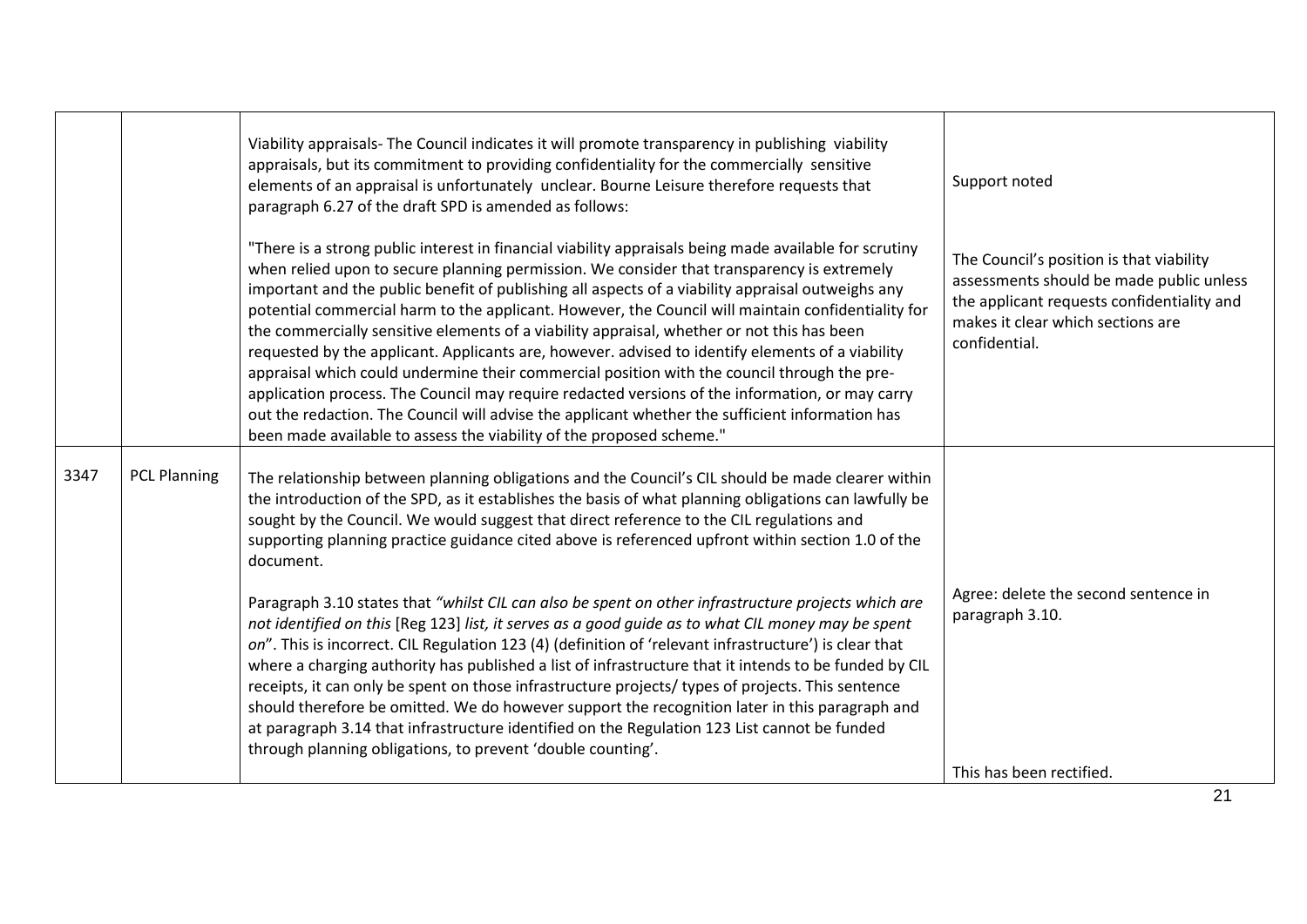| Paragraph 3.21 is incomplete.                                                                                                                                                                                                                                                                                                                          |                                                                                                                                                                                         |
|--------------------------------------------------------------------------------------------------------------------------------------------------------------------------------------------------------------------------------------------------------------------------------------------------------------------------------------------------------|-----------------------------------------------------------------------------------------------------------------------------------------------------------------------------------------|
|                                                                                                                                                                                                                                                                                                                                                        | Amended to read 'extremely important'                                                                                                                                                   |
| Paragraph 4.1 states that "it is essential that developers enter into pre-application discussions"<br>with the Council about planning obligations which may be required by their development. This is                                                                                                                                                  |                                                                                                                                                                                         |
| simply not the case. Whilst it may be desirable/ recommended by the Council that applicants<br>engage with officers prior to the submission of an application, there is no statutory requirement to<br>do so. This paragraph should therefore be amended to accord with the advice set out in planning<br>practice guidance ref. ID: 23b-024-20150326. | In some cases the open space may be of<br>community benefit but not be open to the<br>general public                                                                                    |
| In the 'obligations' table at paragraph 4.2, it should be made clear in the second and third columns<br>relating to on/off-site open space, that these comments relate to areas of <i>public</i> open space.                                                                                                                                           | The agreements are being prepared by our<br>Legal Team and will be available on line<br>shortly.                                                                                        |
| Paragraph 6.7 refers to the Council's model Section 106 agreements which its states "can be made<br>available on request". For the sake of greater transparency and timeliness in agreeing planning<br>obligations, these templates should be made available on the Council's website rather than need<br>to be requested from the Council.            | This is a factual statement and t would be<br>unreasonable not to make developers<br>aware.                                                                                             |
| Paragraph 6.9 of the document states that "the negotiation of a Section 106 agreement does not<br>indicate that the Council is minded to approve a planning application and the Council's costs will<br>still need to be paid by the Developer where an application is refused". It would be unreasonable                                              |                                                                                                                                                                                         |
| for a S106 agreement to be advanced unless an officer recommendation of approval is likely, and<br>this should be reflected in this text.                                                                                                                                                                                                              | This is a factual statement, and reflects the<br>Councils preferred position.                                                                                                           |
| In relation to viability, paragraph 6.21 should make clear that should the Council look to employ a<br>specialist to advise in reviewing viability appraisals, that this would be agreed with the applicant if<br>they are expected to meet the costs for this work.                                                                                   | The council currently utilises both in house<br>and external viability advice. At present the<br>DV is commissioned on a case by case basis,<br>although we are exploring the merits of |
| In the bullet points presented at paragraph 7.2, it is stated that the Council's 'preferred' trigger<br>point for planning obligations is 'prior to commencement of development'. This would not be an<br>appropriate trigger point for a number of obligations and this comment is at odds with the                                                   | Service Level Agreement with the DV. The<br>points raised here will feed into the wider<br>considerations in relation to accessing<br>specialist viability advice. It is not            |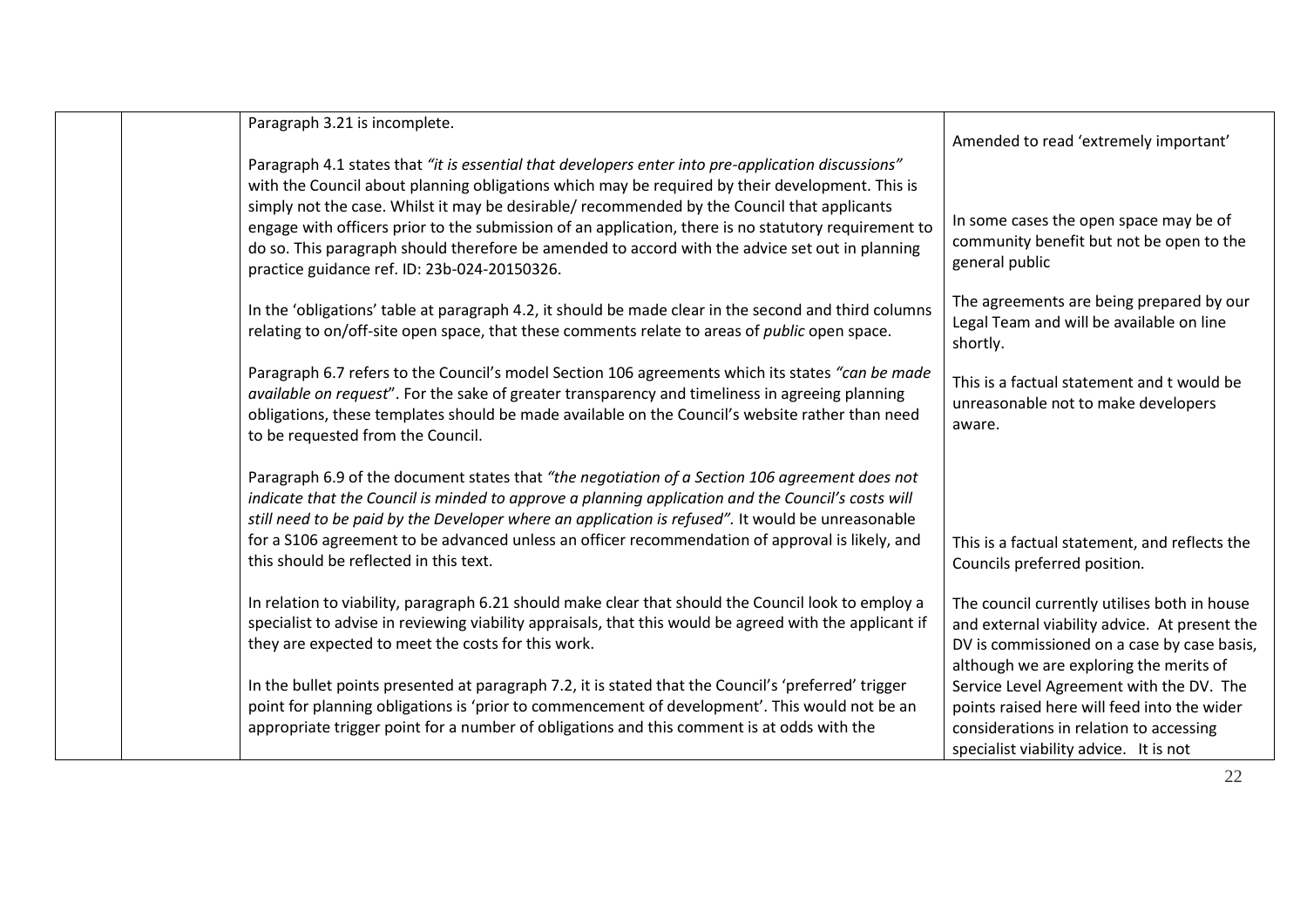|      |                                                 | recognition at paragraph 7.10 that trigger points vary between individual obligations. This<br>reference should therefore be removed.                                                                                                                                                                                                                                                                                                                                                                                                                                                                                                                                              | considered appropriate to include this<br>specific matter in an SPD on planning<br>obligations, as it is a procedural issue.                                      |
|------|-------------------------------------------------|------------------------------------------------------------------------------------------------------------------------------------------------------------------------------------------------------------------------------------------------------------------------------------------------------------------------------------------------------------------------------------------------------------------------------------------------------------------------------------------------------------------------------------------------------------------------------------------------------------------------------------------------------------------------------------|-------------------------------------------------------------------------------------------------------------------------------------------------------------------|
| 3712 | Sustainable<br>Places,<br>Environment<br>Agency | Response advising consultation has been passed to the Sustainable Places Team.                                                                                                                                                                                                                                                                                                                                                                                                                                                                                                                                                                                                     | No further response received.                                                                                                                                     |
| 3743 | Natural<br>England                              | Para 3.10. The last sentence states that the Strategic Planning Committee will determine the<br>projects (from the Regulation 123 list) on which funding will be spent. It is suggested that<br>clarification is provided here regarding provision for mitigation of effects on European sites. This<br>should state that some projects will be necessary to ensure effects on European sites are mitigated<br>and that their funding will therefore be essential in order for development to proceed.                                                                                                                                                                             | Noted, the Council will prepare a report<br>relating to CIL governance and spending in<br>due course, which will detail mitigation on<br>European sites.<br>Agree |
|      |                                                 | Green Infrastructure should be included in the table at Section 4.0, as it's importance is recognised<br>in Local Plan Strategy 5, and NPPG.<br>Table entry for 'Habitat and ecological protection'. The last sentence of the explanation against<br>this project type and particularly the reference to a "non-infrastructure contribution" is confusing.<br>It is suggested that this sentence is simplified. Wording along the following lines could be<br>considered:<br>"In East Devon a number of options exist to ensure that the legally required mitigation is delivered:<br>on site mitigation and/or capital contributions through the CIL or via Section 106. The most | The text should be included in the table.<br>Add 'associated' to text                                                                                             |
|      |                                                 | suitable option for ensuring adequate mitigation will be discussed at the application stage".                                                                                                                                                                                                                                                                                                                                                                                                                                                                                                                                                                                      |                                                                                                                                                                   |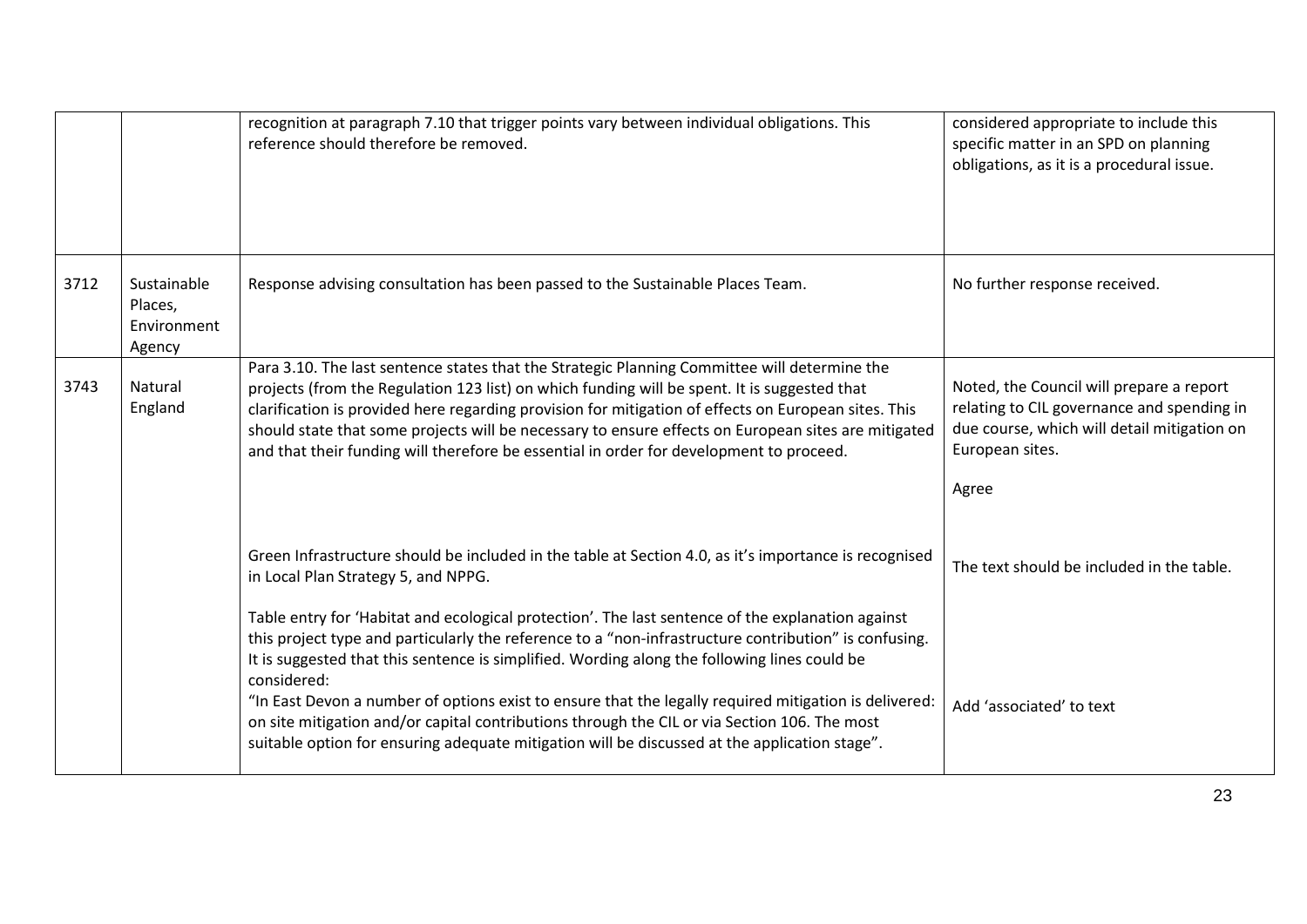|      |                                             | Para 6.22. It is suggested that the wording in this sentence be made clearer through addition of<br>the word "associated" before "CIL".                                                                                                                                                                                                                                                                                                                                                                                                                                                                                                                                        | Support noted, SEA HRA are not required.                                                                                                                                                                          |
|------|---------------------------------------------|--------------------------------------------------------------------------------------------------------------------------------------------------------------------------------------------------------------------------------------------------------------------------------------------------------------------------------------------------------------------------------------------------------------------------------------------------------------------------------------------------------------------------------------------------------------------------------------------------------------------------------------------------------------------------------|-------------------------------------------------------------------------------------------------------------------------------------------------------------------------------------------------------------------|
|      |                                             | We concur with conclusion set out in para 1.3 which states that the SPD is unlikely to have a<br>significant effect on the environment or a negative impact on any Natura 2000 sites and therefore<br>will not need to be subject to SEA or Habitat Regulations Assessment (HRA).                                                                                                                                                                                                                                                                                                                                                                                              |                                                                                                                                                                                                                   |
| 5122 | Rapleys on<br>behalf of the<br>Crown Estate | Table at para 4.2- note and support the principle that a number of obligations are to be defined<br>on a case-by-case basis reflecting site and scheme characteristics.                                                                                                                                                                                                                                                                                                                                                                                                                                                                                                        | Support noted                                                                                                                                                                                                     |
|      |                                             | Support the principle of providing draft heads of terms information upfront to allow discussions to<br>take place early in the planning process in accordance with Paragraph: 025 Reference ID: 23b-025-<br>20150326 of the Planning Practice Guidance (PPG) which confirms that discussions about planning<br>obligations should take place as early as possible.                                                                                                                                                                                                                                                                                                             | Support noted                                                                                                                                                                                                     |
|      |                                             | Support that S106 does NOT have to be completed prior to consideration of the application at<br>Committee, and no deadline for agreement, although the expectation is as quickly as possible.                                                                                                                                                                                                                                                                                                                                                                                                                                                                                  | Support noted<br>No change-The text does not suggest                                                                                                                                                              |
|      |                                             | Paragraph 6.8 proposes that the Council will ordinarily draft the legal agreement and that<br>developers should use standard clauses as use of alternative wording will result in additional costs<br>to the developers. Whilst the PPG encourages Local Authorities to use standard forms and<br>templates, there is no requirement for the Local Authority to prepare the agreement. We consider<br>that the wording of this paragraph, which suggests that use of alternative wording would result in<br>fines for developers who use them, is not in accordance with government guidance which confirms<br>that each agreement must be dealt with on a case-by-case basis. | developers will be fined, it simply points out<br>that use of alternative wording is likely to<br>lead to additional developer costs (as they<br>will be paying for bespoke clauses to be<br>written) and delays. |
|      |                                             | Overage payments referred to in Strategy Policy 34 relate to provision of affordable housing.<br>The draft SPD indicates that overage would be payable where actual values achieved exceed<br>assumed values applied when assessing the viability position. This is a very simplistic way of<br>looking at viability. The viability of any development is a function of values and costs and it is<br>perfectly possible that any increase in sales revenues is offset by a corresponding increase in build                                                                                                                                                                    | See comments in response to Planning<br>Issues on behalf of Churchill Retirement<br>Properties (6753) in relation to overage and<br>David Lock (3209) about open book                                             |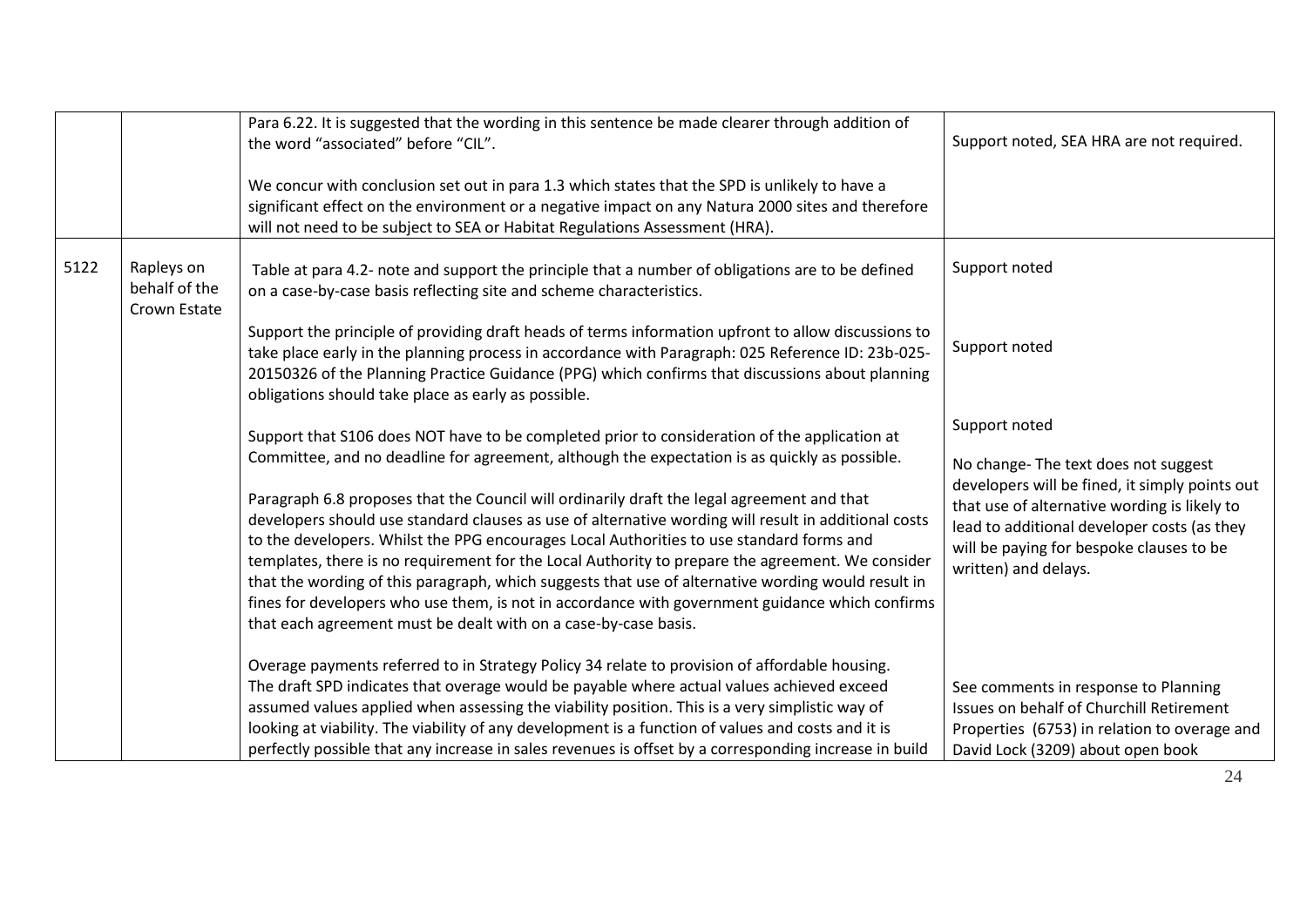|      |                            | costs, whether this relates to the base build cost or abnormal development costs. The scheme is<br>only more viable if the appraisal based on the known assumptions generates a higher land value<br>than that generated from the appraisal which supported the original viability assessment.<br>Furthermore, given that the revised appraisal would only be able to be undertaken once all the<br>units on the development had sold, it would not be possible to provide a higher provision of<br>affordable housing at this stage and any overage would need to be in the form of a payment. The<br>possibility of a developer having to pay a LPA a future payment is likely to have funding<br>implications. In any event, the issue of overage has to be dealt with on a case-by-case basis and<br>only if the affordable requirement is NOT met. The SPD should make this clear at the very least.<br>Paragraph 6.25 identifies, quite reasonably, that CIL liabilities are calculated on actual net floor<br>area which are often not fully known at outline application stage. Three options are identified to<br>address this. We do not support option 2 (refusing to concede any reduction on contributions) as<br>this is an overly negative approach. It also presents a false impression to Councillors about the<br>likely level of affordable housing and other financial contributions to be achieved from a scheme.<br>Support in principle Paragraph 6.27 which notes that there is strong public interest in financial<br>viability appraisals being made available but allows some redaction of elements of the viability<br>appraisal which could undermine an applicants commercial position. | assessments, and further detail set out in<br>the SPC of 20 <sup>th</sup> Feb 2017.                                                                                                                                                                                                                                            |
|------|----------------------------|-----------------------------------------------------------------------------------------------------------------------------------------------------------------------------------------------------------------------------------------------------------------------------------------------------------------------------------------------------------------------------------------------------------------------------------------------------------------------------------------------------------------------------------------------------------------------------------------------------------------------------------------------------------------------------------------------------------------------------------------------------------------------------------------------------------------------------------------------------------------------------------------------------------------------------------------------------------------------------------------------------------------------------------------------------------------------------------------------------------------------------------------------------------------------------------------------------------------------------------------------------------------------------------------------------------------------------------------------------------------------------------------------------------------------------------------------------------------------------------------------------------------------------------------------------------------------------------------------------------------------------------------------------------------------------------------------------------------------|--------------------------------------------------------------------------------------------------------------------------------------------------------------------------------------------------------------------------------------------------------------------------------------------------------------------------------|
|      |                            |                                                                                                                                                                                                                                                                                                                                                                                                                                                                                                                                                                                                                                                                                                                                                                                                                                                                                                                                                                                                                                                                                                                                                                                                                                                                                                                                                                                                                                                                                                                                                                                                                                                                                                                       | Support noted                                                                                                                                                                                                                                                                                                                  |
| 6128 | <b>Blue Cedar</b><br>Homes | Welcomes SPD in hope it will provide greater certainty to development process.<br>Paragraph 6.23 of the draft SPD conflicts significantly with National Planning Practice Guidance and                                                                                                                                                                                                                                                                                                                                                                                                                                                                                                                                                                                                                                                                                                                                                                                                                                                                                                                                                                                                                                                                                                                                                                                                                                                                                                                                                                                                                                                                                                                                | Support noted<br>See comments in response to Planning                                                                                                                                                                                                                                                                          |
|      |                            | numerous recent planning appeal decisions in relation to the appropriate use of overage. It also<br>contradicts EDDC's own Viability Guidance Note 2. Specifically paragraph 6.23 which refers to<br>Strategy 34 of the Local Plan. Policy "Strategy 34" does not explicitly state that overage will be<br>sought in all cases. It states that overage will be sought, without confirming scenarios- ie whether<br>overage will apply before the development commences or if the development is not completed<br>after a certain time. It does not clarify the scenarios where overage will be sought either.                                                                                                                                                                                                                                                                                                                                                                                                                                                                                                                                                                                                                                                                                                                                                                                                                                                                                                                                                                                                                                                                                                         | Issues on behalf of Churchill Retirement<br>Properties (6753) in relation to overage and<br>David Lock (3209) about open book<br>assessments, and further detail set out in<br>the SPC of 20 <sup>th</sup> Feb 2017. This report<br>included a clear explanation in relation to<br>the circumstances that supported the use of |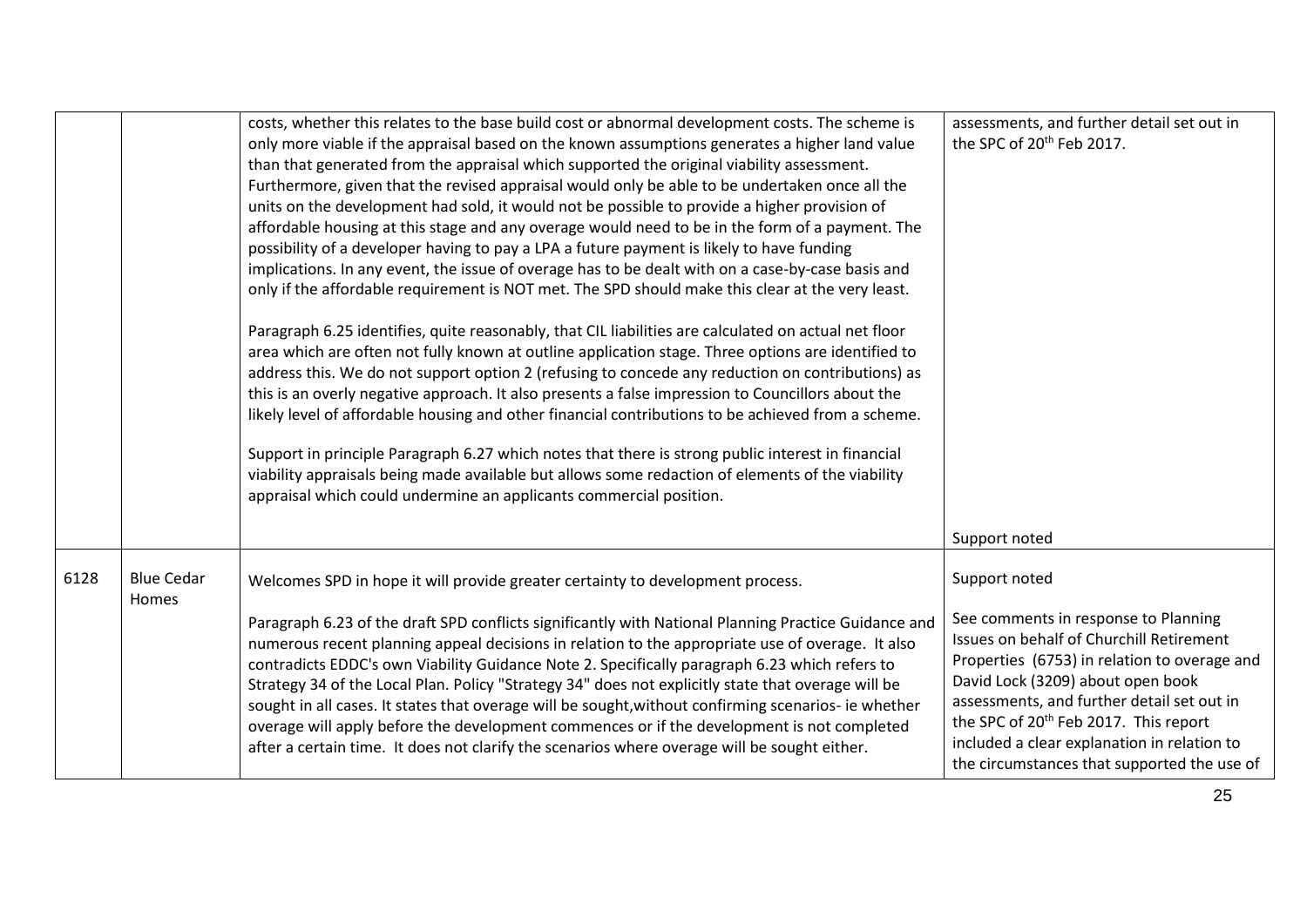| Overage may be appropriate for larger multi-phase development, but NPPG (para 17) prohibits the<br>use of affordable housing overage for single-phase development that can be commenced and<br>completed in relatively short time scale. It is clear that the NPPG does not support the blanket<br>application of "overage" provisions of the type suggested by the current draft SPD. Where a<br>scheme is a single-phase development which is to be delivered in the short term, the NPPG<br>considers that the viability should be assessed once, on the determination of the application.<br>EDDC's own Viability Note 2 (which sits outside of this SPD) is more consistent with the NPPG as it<br>implies that overage clauses are appropriate on larger multi-phase developments.                                                                                                                                                                                                                                                                                                                             | 'delayed overage clauses in the past, and<br>why they are no longer appropriate.<br>The Council remains of the view the Strategy<br>34 allows us to apply overage in all cases and<br>to do so, in the way that we do in East<br>Devon, does not conflict with the NPPF, PPG<br>or any other planning guidance.                                                                                                                                                                                                      |  |
|----------------------------------------------------------------------------------------------------------------------------------------------------------------------------------------------------------------------------------------------------------------------------------------------------------------------------------------------------------------------------------------------------------------------------------------------------------------------------------------------------------------------------------------------------------------------------------------------------------------------------------------------------------------------------------------------------------------------------------------------------------------------------------------------------------------------------------------------------------------------------------------------------------------------------------------------------------------------------------------------------------------------------------------------------------------------------------------------------------------------|----------------------------------------------------------------------------------------------------------------------------------------------------------------------------------------------------------------------------------------------------------------------------------------------------------------------------------------------------------------------------------------------------------------------------------------------------------------------------------------------------------------------|--|
| Overage clauses present significant funding risks to development. You may be aware that the<br>imposition of an overage clause on BCH's proposal for an enabling development at Rolle College<br>(Outline Planning Permission 16/0787/MOUT) has meant that BCH is unable to secure<br>development finance for new playing pitch upgrades, new access and facilities at the former Rolle<br>College grounds. Effectively this circa £800,000 improvement package for the pitches is unable to<br>come forward (subject to the outcome of a current planning appeal- against EDDC's decision to<br>refuse 16/0227/VAR). Please see Appeal Statement attached to this representation as well as<br>Appendices<br>8 & 9 which highlight the funding difficulties that overage can bring to developments.<br>Notwithstanding the application of overage to the above proposals, it has become apparent that<br>EDDC does allow for 'delayed' overage provision for smaller developments as noted from District's<br>Agreement of a delayed overage trigger for development of 19 dwellings at Rockbere<br>(14/0300/MFUL). | Additional guidance on how overage works<br>will be provided on the Council's website<br>alongside the current Viability Guidance<br><b>Notes</b><br>As the Rolle College playing fields application<br>is currently subject to an ongoing planning<br>appeal, many of the points being made here<br>are contested, and currently before a<br>planning inspector. The results of this<br>appeal and any resulting recommendations<br>for updated policy or practice will be<br>reported to Members in the usual way. |  |
| Because the draft SPG is silent on the treatment of overage between single-phase and multiple<br>phase development, policy "Strategy 34" cannot be implemented consistently and in accordance<br>with national planning guidance and national case law. The draft SPD should be amended to<br>acknowledge the guidance set out at Paragraph 17 of the NPPG in relation to overage and single-<br>phase development.                                                                                                                                                                                                                                                                                                                                                                                                                                                                                                                                                                                                                                                                                                  | The Viability Guidance notes are provided<br>for Guidance and do not form part of the<br>Development Plan. They are provided in the<br>form precisely so they can be updated as<br>required, but as they do not include any<br>policies, but only explain how the policies<br>work in practice, this is felt to be entirely<br>appropriate. Any policy changes could only                                                                                                                                            |  |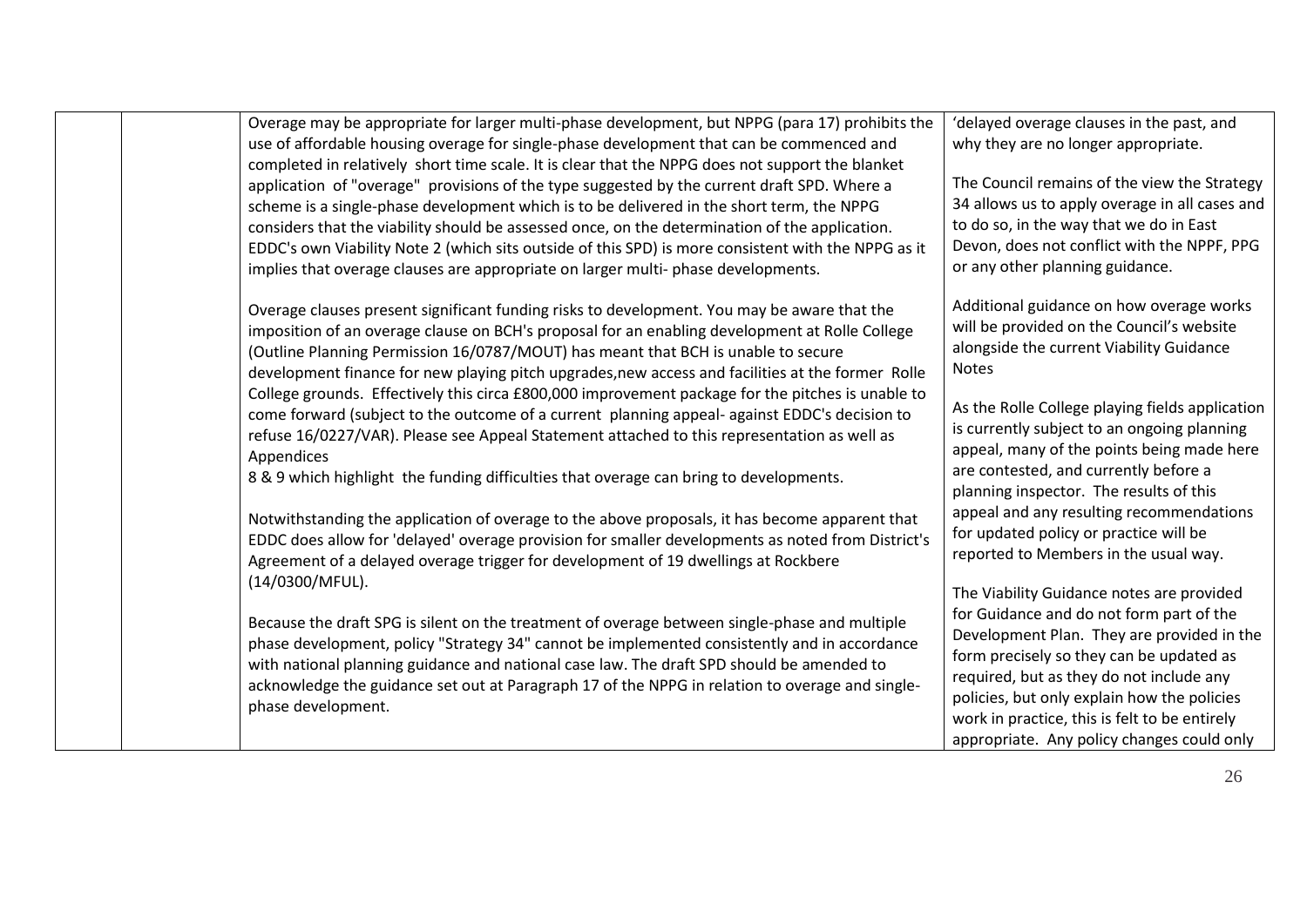|      |                                                                 | Amend Paragraph 6.23 to confirm that, in line with advice set out in the NPPG, EDDC will<br>$\bullet$<br>seek overage only on schemes that require phased delivery over the medium and longer term.<br>Paragraph 6.23 must also state that overage will not be sought on single phase development<br>whereby development will be completed within 24 months from commencement of<br>development.<br>If the changes above are not made to the document the SPD will be contrary to national guidance<br>and numerous recent planning appeal decisions relating to overage (See Appendix<br>3- Case Law- Overage on Single Phase Developments).<br>Delete hyperlinks to both Viability Notes at Page 22 - If EDDC choose to change Viability<br>Notes 1& 2 following adoption of the SPD, these changes would not require consultation and<br>scrutiny and could allow for 'back door' amendments to the document. Any relevant guidance<br>from Viability Notes 1& 2 should be brought within the text of the SPD. If guidance in relation to<br>overage changes through new national policy or other circumstances then, new circumstances<br>should be weighed against the SPD once adopted. | me made through the Local Plan, and<br>revisions to the SPD would require full public<br>consultation. The guidance notes explain<br>the policy and the SPD not the other way<br>round.                                                                                                                  |
|------|-----------------------------------------------------------------|-----------------------------------------------------------------------------------------------------------------------------------------------------------------------------------------------------------------------------------------------------------------------------------------------------------------------------------------------------------------------------------------------------------------------------------------------------------------------------------------------------------------------------------------------------------------------------------------------------------------------------------------------------------------------------------------------------------------------------------------------------------------------------------------------------------------------------------------------------------------------------------------------------------------------------------------------------------------------------------------------------------------------------------------------------------------------------------------------------------------------------------------------------------------------------------------------|----------------------------------------------------------------------------------------------------------------------------------------------------------------------------------------------------------------------------------------------------------------------------------------------------------|
| 6154 | Policy Team,<br>South<br>Somerset<br><b>District</b><br>Council | No comments.                                                                                                                                                                                                                                                                                                                                                                                                                                                                                                                                                                                                                                                                                                                                                                                                                                                                                                                                                                                                                                                                                                                                                                                  |                                                                                                                                                                                                                                                                                                          |
| 6200 | Barton<br>Wilmore on<br>behalf of<br>Taylor<br>Wimpey           | The consultation SPD is not accompanied by a viability report. In the absence of a viability<br>assessment it is difficult to comment on the soundness of the SPD and the proposed contributions<br>within it.<br>Affordable housing-The SPD repeats the same Affordable Housing requirement as set out<br>in Strategy 34 of the East Devon Local Plan (25% for Honiton)<br>On-site open space- The contributions proposed are a duplication of what is set out in<br>Strategy 43 of the East Devon Local Plan. The SPD states that open space contributions are                                                                                                                                                                                                                                                                                                                                                                                                                                                                                                                                                                                                                              | The contributions have already been agreed.<br>They are not being consulted upon.<br>The table at 4.2 sets out examples of the<br>types of planning obligations that are often<br>agreed in East Devon it does not establish<br>new requirements. Therefore, most<br>requirements/thresholds are already |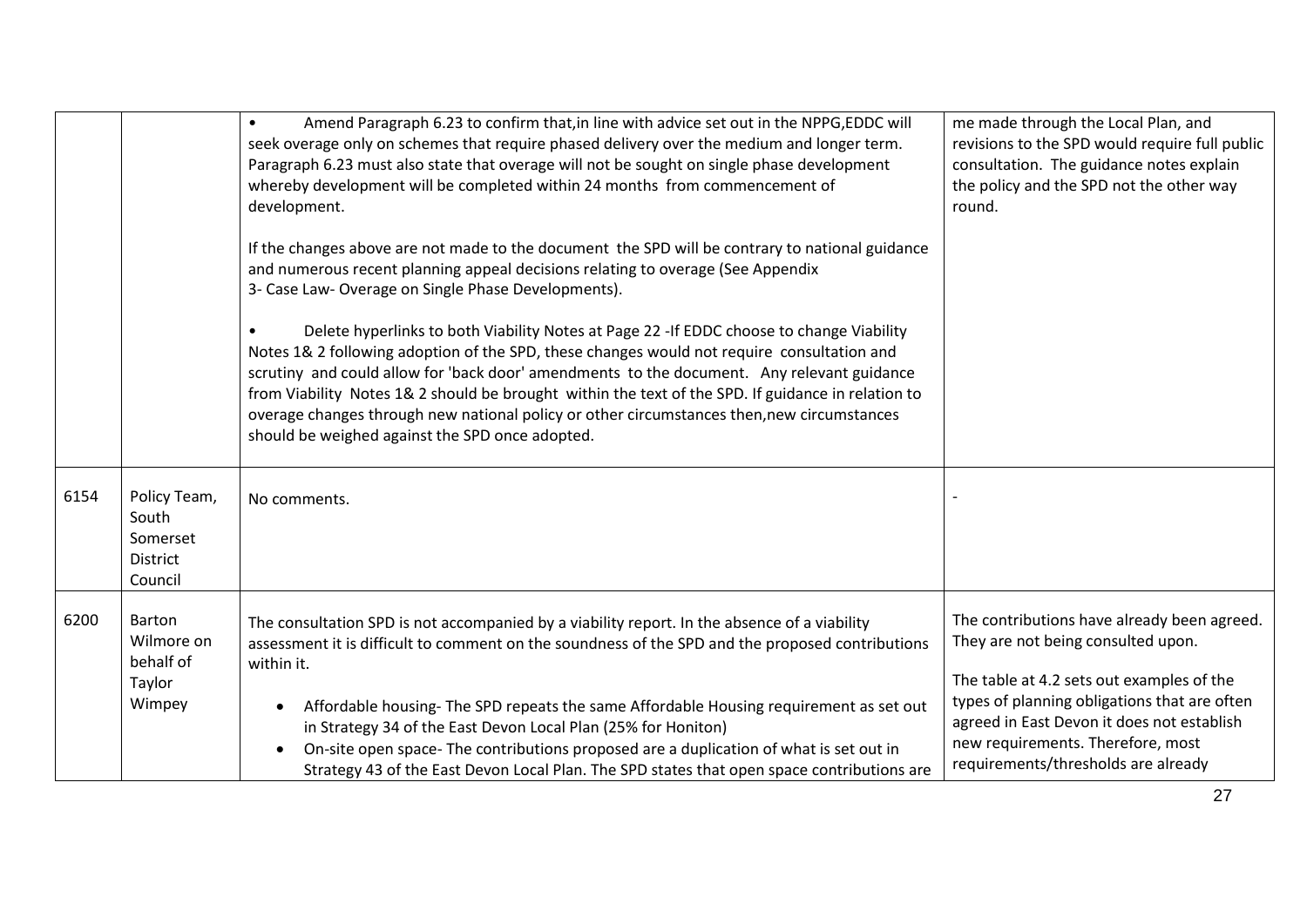| due in line with development and no later than 75% of occupations. This requirement                                                                     | established in Local Plan policy or other |
|---------------------------------------------------------------------------------------------------------------------------------------------------------|-------------------------------------------|
| needs to be supported by robust viability testing to justify this requirement and ensure                                                                | legislation.                              |
| that it will not stifle deliverability of schemes, as required by the NPPF.                                                                             |                                           |
| Off-site open space- The proposed requirement for any off-site open space contributions                                                                 |                                           |
| to be due before development commences could have a negative impact on the delivery                                                                     |                                           |
| of planning applications, particularly in the case of large strategic sites where there may be<br>multiple housebuilders delivering the site.           |                                           |
| Public art- More information and detail is required on how and when public art will be<br>sought.                                                       |                                           |
| Trees; planting; landscaping-The requirement for trees, planting and landscaping to be                                                                  |                                           |
| delivered before development commences is unrealistic and not justified. Further detail<br>and viability testing is required if this is to be proposed. |                                           |
| Habitat and ecological protection- No comment                                                                                                           |                                           |
| Site specific roads, car parking, footways etc-The SPD proposes that site specific highway                                                              |                                           |
| and access is due before the development commences. This is inappropriate and will harm                                                                 |                                           |
| site delivery, particularly of larger residential sites. A more effective and commonly used                                                             |                                           |
| approach is for the contributions to be phased with trigger points.                                                                                     |                                           |
| Travel planning- No comment<br>$\bullet$                                                                                                                |                                           |
| On-site renewable energy- No comment<br>$\bullet$                                                                                                       |                                           |
| On-site drainage- No comment                                                                                                                            |                                           |
| On-site remedial action to deal with contamination-This contribution duplicates what is                                                                 |                                           |
| already set out in East Devon Local Plan Strategy EN16                                                                                                  |                                           |
| Neighbourhood centres- No comment<br>$\bullet$                                                                                                          |                                           |
| Phasing of infrastructure for economic development- No comment<br>$\bullet$                                                                             |                                           |
| Other infrastructure not on the 123 List-No comment                                                                                                     |                                           |
| Land to enable delivery of infrastructure onsite- The requirement for infrastructure to be                                                              |                                           |
| delivered no later than 75% of occupations is unsubstantiated and is not supported by any                                                               |                                           |
| explanation or justification for this. Evidence of robust viability evidence required.                                                                  |                                           |
| Site wide masterplans that agree the layout spatial layout and land uses- The inclusion of a                                                            |                                           |
| requirement for a Masterplan as a planning obligation is unusual, as this would already                                                                 |                                           |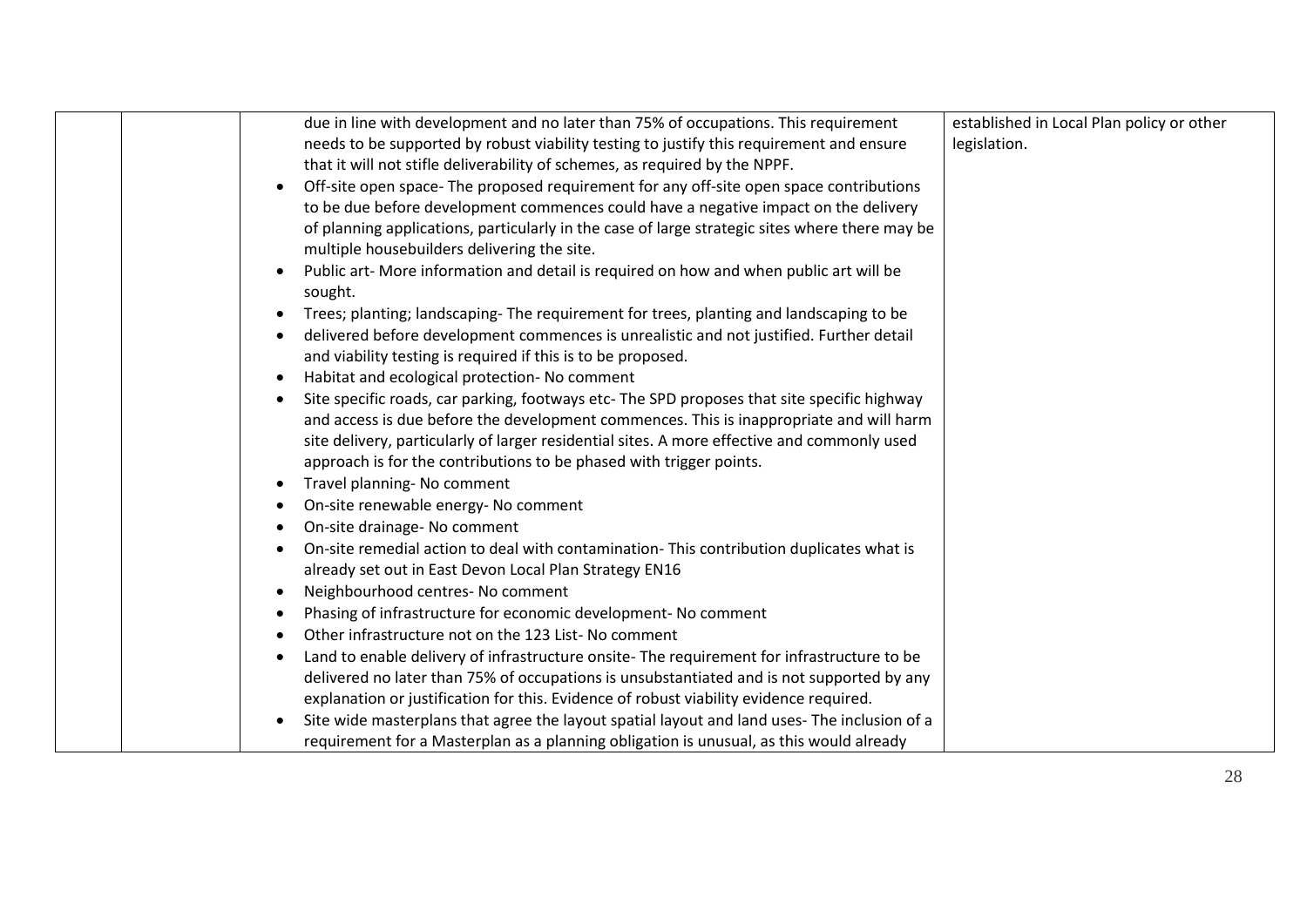|  | form part of the planning application. This requirement needs to be justified so that its              |  |
|--|--------------------------------------------------------------------------------------------------------|--|
|  | purpose can be understood.                                                                             |  |
|  | Land to enable the delivery of sheltered housing-The requirement for land to enable the                |  |
|  | delivery of sheltered housing to be delivered no later than 75% of occupations is                      |  |
|  | unsubstantiated and is not supported by any explanation or justification for this. Evidence            |  |
|  | of robust viability evidence is required.                                                              |  |
|  | Accessible and adaptable homes- The obligation is a duplication of what is already                     |  |
|  | required by East Devon Local Plan Strategy 36, and the requirements of Building                        |  |
|  | Regulations Part M4(2), so its purpose is unclear.                                                     |  |
|  | Phasing and timing of land use- no comment                                                             |  |
|  | On-site air quality-This obligation and the requirement for air quality assessments seems              |  |
|  | to be a duplication of what is already covered by East Devon's planning application                    |  |
|  | validation requirements, and mitigation would generally be controlled a by planning                    |  |
|  | condition, not planning obligation.                                                                    |  |
|  | Noise- No comment                                                                                      |  |
|  | Considerate construction- No comment                                                                   |  |
|  | Planning obligation monitoring- It would be helpful to see a detailed breakdown of                     |  |
|  | proposed costs for monitoring                                                                          |  |
|  | Overage where viability considerations deem it inappropriate- It would be helpful to have              |  |
|  | clarification on how the capped amount required to deliver a policy complaint scheme is                |  |
|  | defined and whether, the council's viability assessment, the developer's viability                     |  |
|  | assessment or through open book negotiations between both parties.                                     |  |
|  | Management companies- No comment                                                                       |  |
|  |                                                                                                        |  |
|  | 2.4 Our general observation of the table of proposed obligations is that many of them are              |  |
|  | duplications of policy requirements already contained in the East Devon Local Plan, and often          |  |
|  | where this is not the case the requirement simply states that obligations will be defined on a case-   |  |
|  | by-case basis. As such, in its current form it is difficult to see how the SPD meets its own objective |  |
|  | of providing clarity to developers on how and when planning obligations will be sought.                |  |
|  |                                                                                                        |  |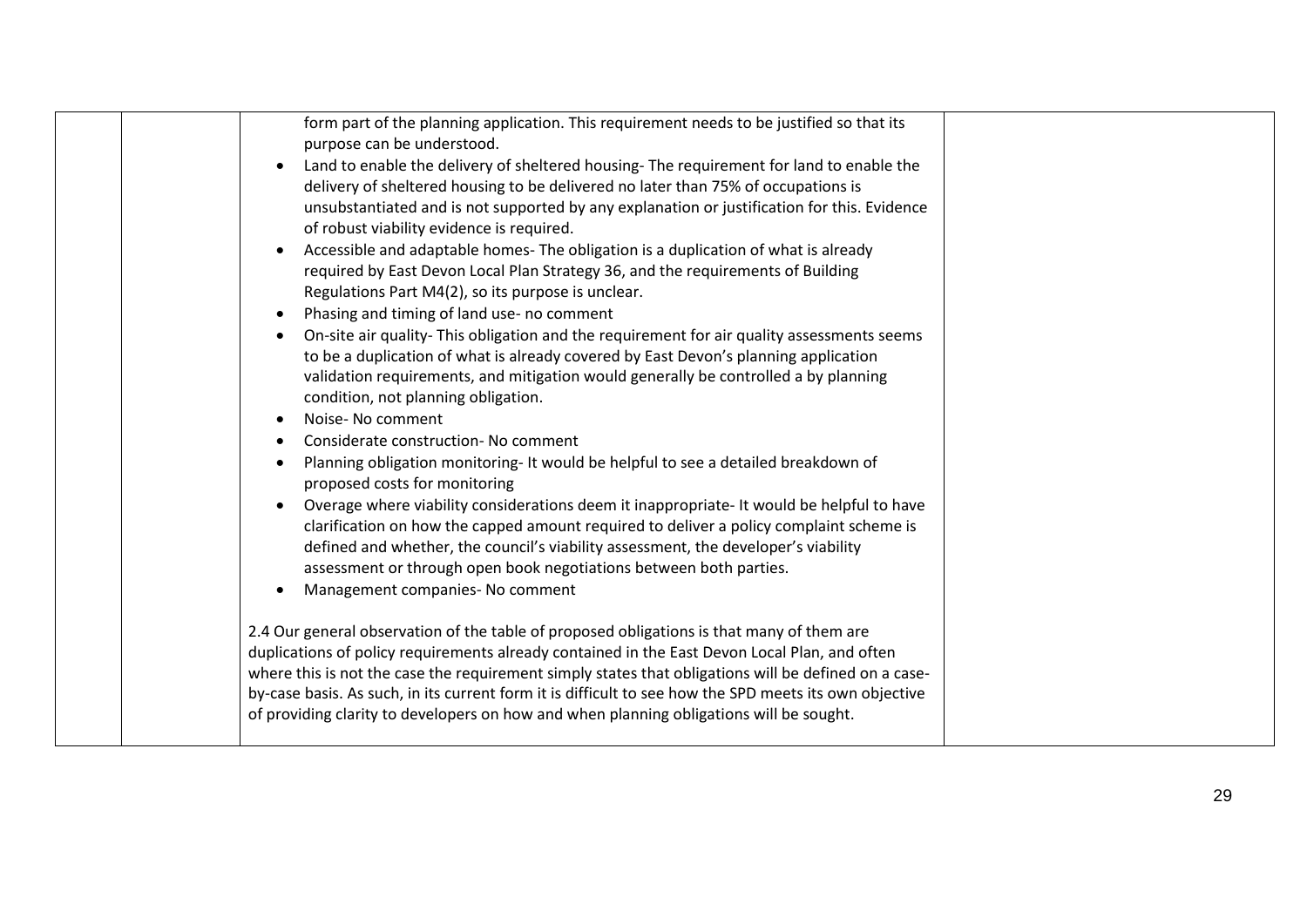|      |               | 2.5 In addition, it is difficult to comment on the proposed obligations and the potential impact on     |                                             |
|------|---------------|---------------------------------------------------------------------------------------------------------|---------------------------------------------|
|      |               | the deliverability of sites in the absence of a viability assessment, formulas for calculating          |                                             |
|      |               | obligations and evidence of how the proposals have been tested to justify the requirements              |                                             |
|      |               | proposed. Paragraph 153 of the NPPF is clear that supplementary planning documents should be            |                                             |
|      |               | used where they can help applicants make successful applications or aid infrastructure delivery.        |                                             |
|      |               | 2.6 In relation to ensuring viability and deliverability of development, the NPPF (2012) is clear that, |                                             |
|      |               | the costs of any requirements likely to be applied to development, such as requirements for             |                                             |
|      |               | affordable housing, standards, infrastructure contributions or other requirements should, when          |                                             |
|      |               | taking account of the normal cost of development and mitigation, provide competitive returns to a       |                                             |
|      |               | willing land owner and willing developer to enable the development to be deliverable. This must         |                                             |
|      |               | be taken into account in taking the Planning Obligations SPD forward. At this stage the SPD is not      |                                             |
|      |               | supported by a robust evidence base to justify the obligations or triggers proposed and evidence        |                                             |
|      |               | supporting the assessment should be proportionate, using only appropriate available evidence.           |                                             |
|      |               | 2.7 We consider that the Planning Obligations SPD does not comply with national policy on               |                                             |
|      |               | deliverability of development and the role of local plans, as set out above. The SPD does not           |                                             |
|      |               | contain sufficient evidence and justification to support the Planning Obligations and triggers          |                                             |
|      |               | proposed. As such the SPD in its current form is not justified or effective and is therefore unsound.   |                                             |
|      |               | DCC is responsible for providing critical infrastructure items required to support new development.     |                                             |
| 6324 | Planning,     | Paragraph 4.2 states that strategic transport improvements and education facilities are not             |                                             |
|      | Transportatio | included within the SPD, but doesn't clarify the reasons for this. Additional text should be included   |                                             |
|      | n and         | here to explain that developments will still contribute towards these items, but that this will be      |                                             |
|      | Environment,  | achieved through CIL (through inclusion on the 123 list) rather than S106.                              |                                             |
|      | Devon County  | The term 'strategic transport improvements' requires further explanation as to what it is intended      | Comments on the CIL Regulation 123 list are |
|      | Council       | to encompass. It is agreed that strategic transport improvements should not be included in the          | noted, but this will be subject to separate |
|      |               | SPD, as these are included on the 123 list, but there still remains uncertainty within the SPD as to    | consultation, informed by an updated        |
|      |               | what qualifies as strategic transport improvements (and is therefore covered by CIL) and what may       | Infrastructure Delivery Plan. These         |
|      |               | be requested under S106.                                                                                | comments will be considered in updating the |
|      |               | DCC has some concerns regarding the approach to education provision. Education is identified on         | list.                                       |
|      |               | the CIL 123 list and appears to include education provision at Cranbrook. DCC understood that           |                                             |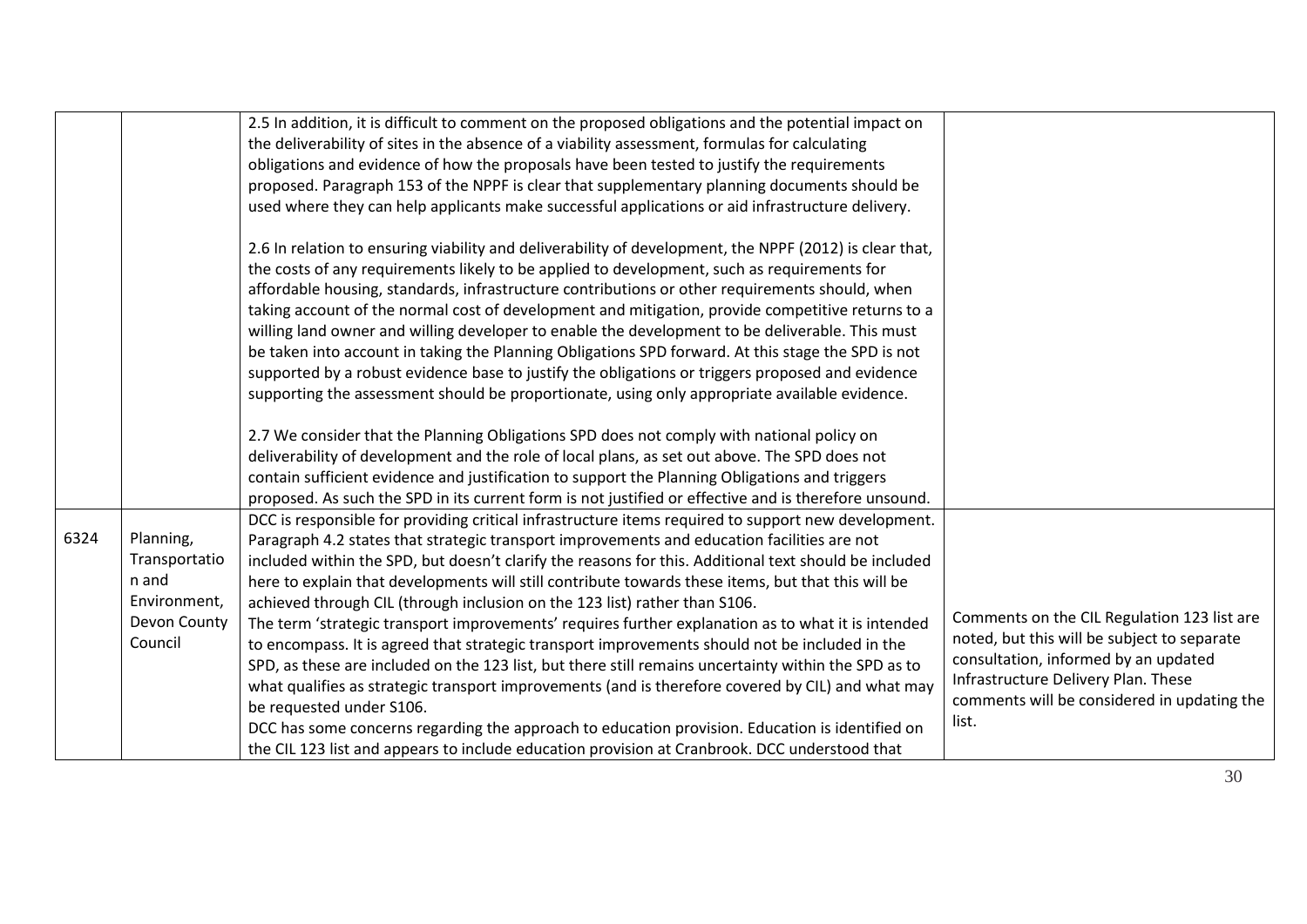|      |            | education provision at Cranbrook would be funded under S106 and not through CIL but this does                                                                                                           |                                                      |
|------|------------|---------------------------------------------------------------------------------------------------------------------------------------------------------------------------------------------------------|------------------------------------------------------|
|      |            | not appear to be the case as things stand but may be considered as part of the proposed CIL                                                                                                             |                                                      |
|      |            | Review.                                                                                                                                                                                                 |                                                      |
|      |            | The CIL and S106 details do not currently therefore provide any certainty over education provision                                                                                                      |                                                      |
|      |            | that is required to mitigate development. DCC requires further certainty that requests for CIL                                                                                                          |                                                      |
|      |            | funding will be supported. This is partly facilitated through the current IDP review and the                                                                                                            |                                                      |
|      |            | priorities placed upon education items, but further detail should be given in the SPD to explain                                                                                                        |                                                      |
|      |            | this.                                                                                                                                                                                                   |                                                      |
|      |            | The SPD does not refer to any other items of infrastructure for which DCC is responsible. Most                                                                                                          |                                                      |
|      |            | requests made will be for education and transport purposes but the SPD should acknowledge that                                                                                                          |                                                      |
|      |            | requests may also be made for libraries, youth provision and health.                                                                                                                                    |                                                      |
|      |            | We note in paragraph 6.8 that the Council will take responsibility for drafting the S106                                                                                                                |                                                      |
| 6753 | Planning   |                                                                                                                                                                                                         | See comments in response to David Lock               |
|      | Issues on  | agreement. This must be done quickly and without delay in order not to hold up development                                                                                                              | (3209) about open book assessments                   |
|      | behalf of  | post planning.                                                                                                                                                                                          |                                                      |
|      | Churchill  |                                                                                                                                                                                                         | Viability Appraisals consider the use of the         |
|      | Retirement | Viability (paragraphs 6.21 and 6.22)- It is suggested that a "full open book" appraisal is provided.                                                                                                    | land and the scheme proposed, and not the            |
|      | Properties | Using an "open book" approach runs contrary to accepted practice. As planning permissions run<br>with the land, it is only appropriate to use generic viability appraisals that use industry acceptable | applicant. PPG makes specific reference to           |
|      |            | inputs. This position is supported by the RICS guidance (Financial Viability in Planning) which                                                                                                         | older person's housing stating "the specific         |
|      |            | states in paragraph 2.5.2 that applications should disregard the applicant as planning applications                                                                                                     | scheme format and projected sales rates              |
|      |            | "run with the land". Inputs to the Financial modelling should "disregard either benefits or                                                                                                             | may be a factor in assessing viability".             |
|      |            | disbenefits that are unique to the applicant". It goes on to say that "the aim should be to reflect                                                                                                     |                                                      |
|      |            | industry benchmarks as applied to the particular site in question". This contradicts the                                                                                                                | The inclusion of overage clauses on all              |
|      |            | requirement in the SPD.                                                                                                                                                                                 | developments was the subject of a paper to           |
|      |            |                                                                                                                                                                                                         | Strategic Planning Committee on Feb 20 <sup>th</sup> |
|      |            | RECOMMENDATION: Paragraph 6.21 to omit reference to "open book viability appraisal" and                                                                                                                 | 2017. This paper clearly sets out the                |
|      |            | replace with "In order to do this we would require an assessment of the viability based on                                                                                                              | council's rationale behind overage. It was           |
|      |            | industry accepted inputs, assumptions and benchmarks".                                                                                                                                                  | endorsed by members. The drafting of this            |
|      |            |                                                                                                                                                                                                         | paper was in part informed by the                    |
|      |            |                                                                                                                                                                                                         | comments received in response to the SPD,            |
|      |            |                                                                                                                                                                                                         | and it was originally planned that both              |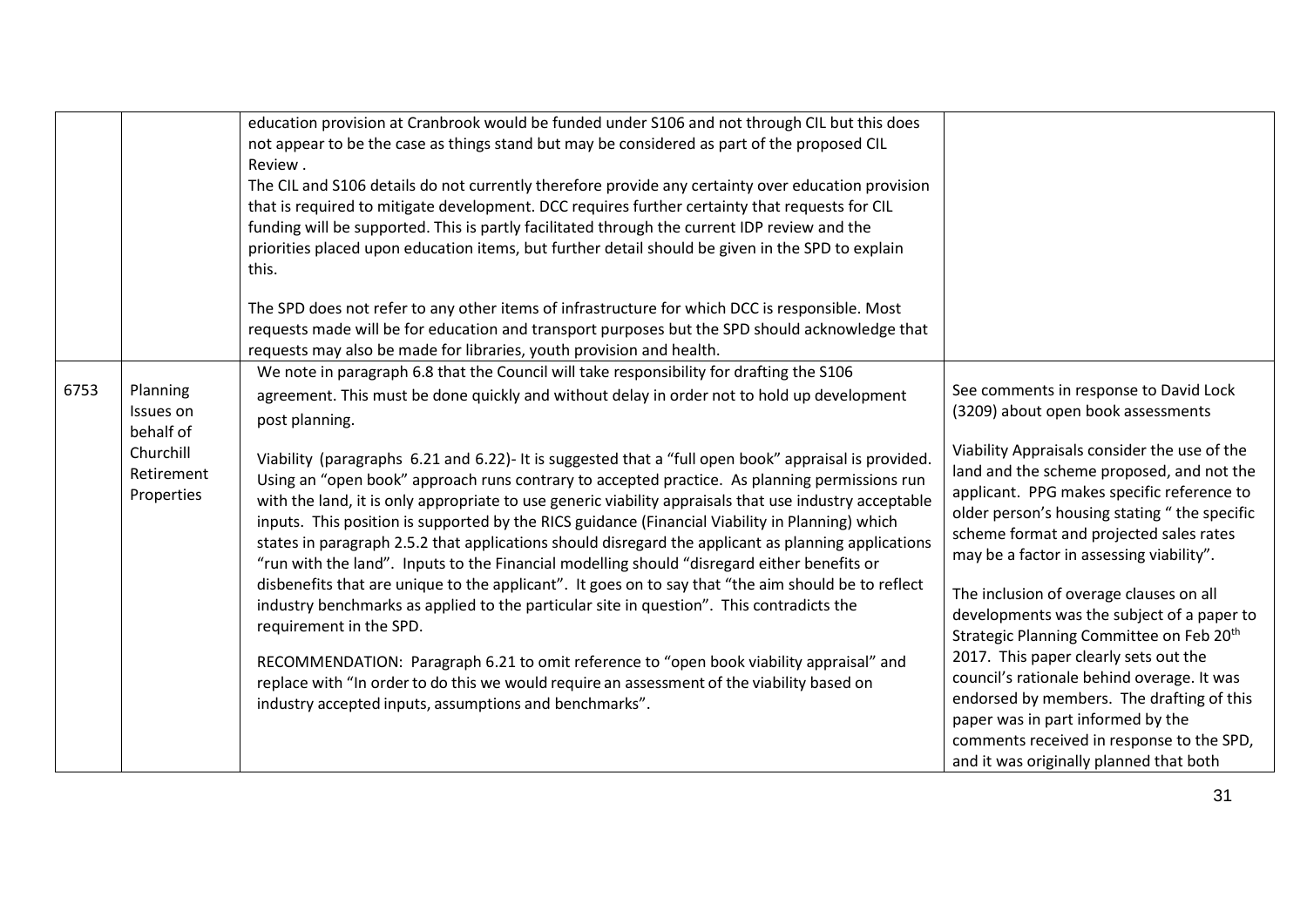| Overage-The inclusion of an overage clause on all developments is contrary to best practice and<br>guidance and it has been established through a number of significant appeal decisions that<br>confirm that it an overage should not apply to small scale single phased developments.<br>Restrictions in relation to start on site timeframes were considered more appropriate in such<br>cases.                                                                        | papers would go to the same committee.<br>Although t his was not possible, members<br>can be assured that officers considered the<br>SPD responses when drafting the report to<br>SPC.                                                                                                                               |
|---------------------------------------------------------------------------------------------------------------------------------------------------------------------------------------------------------------------------------------------------------------------------------------------------------------------------------------------------------------------------------------------------------------------------------------------------------------------------|----------------------------------------------------------------------------------------------------------------------------------------------------------------------------------------------------------------------------------------------------------------------------------------------------------------------|
| The use of overage clause on small, single phased schemes introduces uncertainty to the<br>development process and also restricts commercial activity making it difficult for<br>residential developers to secure funding and adversely affecting land value.<br>RECOMMENDATION:                                                                                                                                                                                          | As explained in the SPC report, the use of<br>overage clauses in the way East Devon apply<br>them, does not introduce uncertainty or<br>require a re-appraisals. They rely instead on<br>a Development Account of actual costs and                                                                                   |
| Replace the requirement in Paragraph 6.23 for an overage clause on all developments and<br>replace with an acknowledgement that an overage clause for small and single phased<br>developments is inappropriate and that a re-appraisal should be considered where there is a<br>longer term, multi phased development. Care should be taken when drafting such re-appraisal<br>provisions in order that they do not result in earlier phases becoming uncertain as to the | values submitted at the completion on the<br>scheme. Overage is only payable on any<br>super-profit, and this in fact ensures the<br>developer's percentage profit is not<br>undermined.                                                                                                                             |
| amount of the development to be provided on site.<br>Vacant Building Credit- It might be advantageous to add the following explanation about how<br><b>VBC</b> works:<br>Calculation of Vacant Building Credit                                                                                                                                                                                                                                                            | To assist clarity additional guidance on how<br>overage works will be provided on the<br>Council's website alongside the current<br><b>Viability Guidance Notes</b>                                                                                                                                                  |
| The target percentage of affordable housing should be recalculated to take into account the<br>two gross floor areas (the original building and the proposed replacement building) to arrive at<br>a net affordable housing target. This will be the revised maximum target for that site.<br>The formula to arrive at this is straightforward: $A = Area$ affordable housing target (%)                                                                                  | The application of Vacant Building Credit,<br>was also covered in the report on viability<br>considered at the Strategic Planning<br>Committee on Feb 20 <sup>th</sup> 2017. The paper<br>clearly sets out the council's approach to<br>VBC, and member re-endorsed the principles<br>behind how it will be applied. |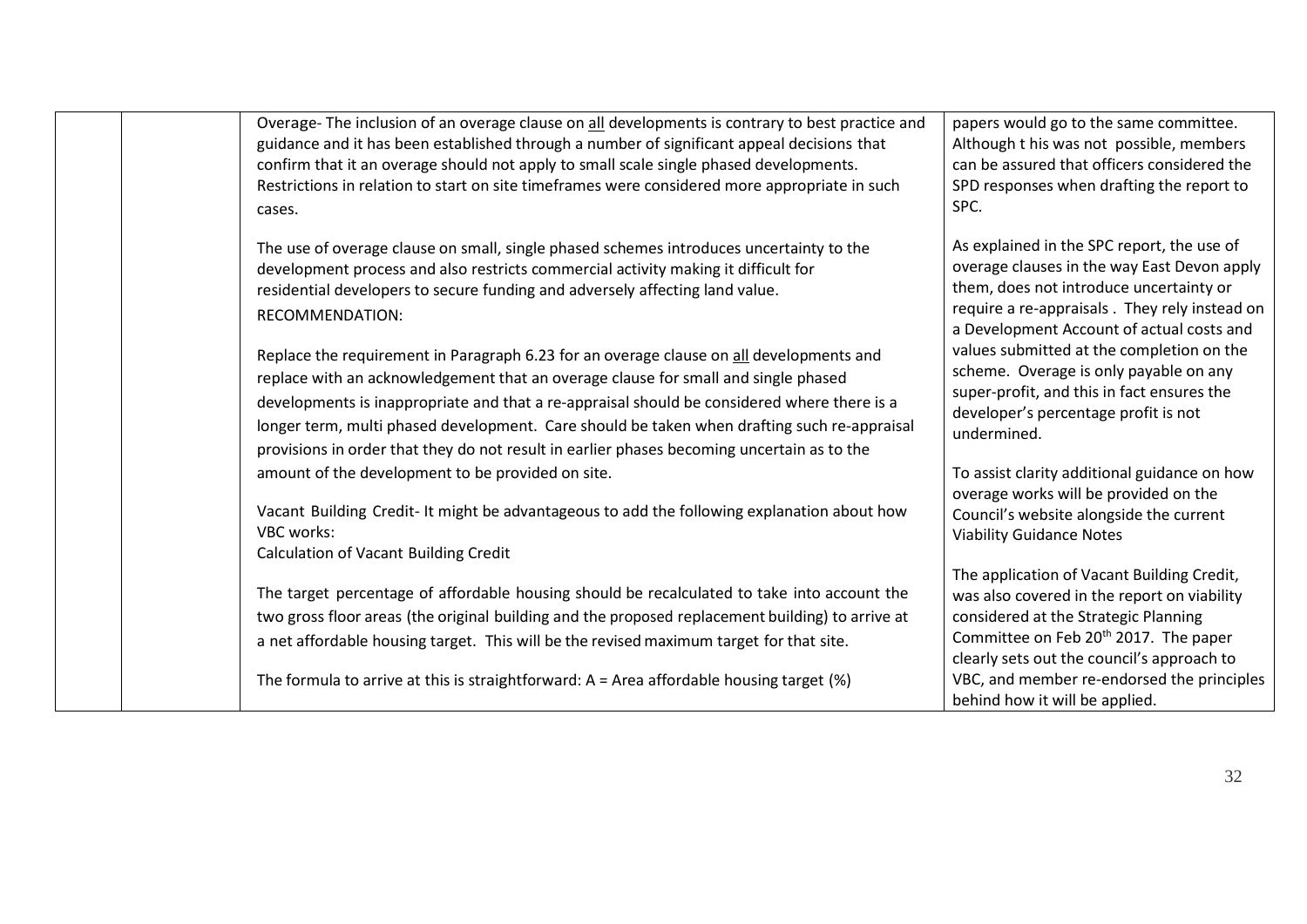| Coefficient=1-(Existing building area / Proposed building                                                                                                                                                                                                                                                                                                                                                                                                                                                                                                                                                                                                                                                                                                                                                     |                                                                                                                                          |
|---------------------------------------------------------------------------------------------------------------------------------------------------------------------------------------------------------------------------------------------------------------------------------------------------------------------------------------------------------------------------------------------------------------------------------------------------------------------------------------------------------------------------------------------------------------------------------------------------------------------------------------------------------------------------------------------------------------------------------------------------------------------------------------------------------------|------------------------------------------------------------------------------------------------------------------------------------------|
| area) Net affordable housing target $= A \times Coefficient$                                                                                                                                                                                                                                                                                                                                                                                                                                                                                                                                                                                                                                                                                                                                                  | To assist clarity additional guidance on how<br>VBC works in practice will be provided on<br>the Council's website alongside the current |
| So, by way of example, a vacant retail building in Sidmouth of 865m2 which is being redeveloped                                                                                                                                                                                                                                                                                                                                                                                                                                                                                                                                                                                                                                                                                                               | Viability Guidance Notes.                                                                                                                |
| for 26 dwellings with a gross internal floor area of 1,607.1m2 would normally have a policy target                                                                                                                                                                                                                                                                                                                                                                                                                                                                                                                                                                                                                                                                                                            |                                                                                                                                          |
| percentage for affordable housing of 50%. The calculation of the revised target for this site would<br>be as follows:                                                                                                                                                                                                                                                                                                                                                                                                                                                                                                                                                                                                                                                                                         | Again members can be reassured that<br>officers considered the SPD responses in                                                          |
|                                                                                                                                                                                                                                                                                                                                                                                                                                                                                                                                                                                                                                                                                                                                                                                                               | relation to VBC when drafting the report to                                                                                              |
| Policy target affordable housing (A)<br>50%                                                                                                                                                                                                                                                                                                                                                                                                                                                                                                                                                                                                                                                                                                                                                                   | <b>SPC</b>                                                                                                                               |
| Coefficient<br>$1-(865/1,607.1)$<br>$\overline{\phantom{a}}$<br>$=$                                                                                                                                                                                                                                                                                                                                                                                                                                                                                                                                                                                                                                                                                                                                           | The Council's position is that viability                                                                                                 |
| 0.46176342                                                                                                                                                                                                                                                                                                                                                                                                                                                                                                                                                                                                                                                                                                                                                                                                    | assessments should be made public unless<br>the applicant requests confidentiality and                                                   |
| Net affordable housing target (A x coefficient) -<br>23.09%                                                                                                                                                                                                                                                                                                                                                                                                                                                                                                                                                                                                                                                                                                                                                   | makes it clear which sections are<br>confidential.                                                                                       |
| Therefore the revised target percentage is 23.09% which will remain unaltered if the proposed<br>GIA remains the same, for example, but the number of dwellings changes. This also simplifies<br>the calculation where flatted developments have common areas that have to be taken into<br>account in the overall internal area.                                                                                                                                                                                                                                                                                                                                                                                                                                                                             |                                                                                                                                          |
| Viability at Outline-Churchill Retirement Living is not likely to submit an outline planning<br>application.                                                                                                                                                                                                                                                                                                                                                                                                                                                                                                                                                                                                                                                                                                  |                                                                                                                                          |
| Confidentiality- While we understand the need for the public to be confident that planning<br>obligations are being negotiated in a professional manner, there is also a need to maintain<br>commercial confidentiality. This is especially the case where local authorities are seeking an open<br>book approach. There is a conflict here between the council's requirement for open book viability<br>and a need for viability appraisal being made available to the public. In an open book scenario the<br>amount of redactions would make the viability assessments that could be published virtually<br>meaningless. The council are more likely to get support from developers if the principles of<br>generic, industry benchmarks and assumptions are required in development viability appraisals. |                                                                                                                                          |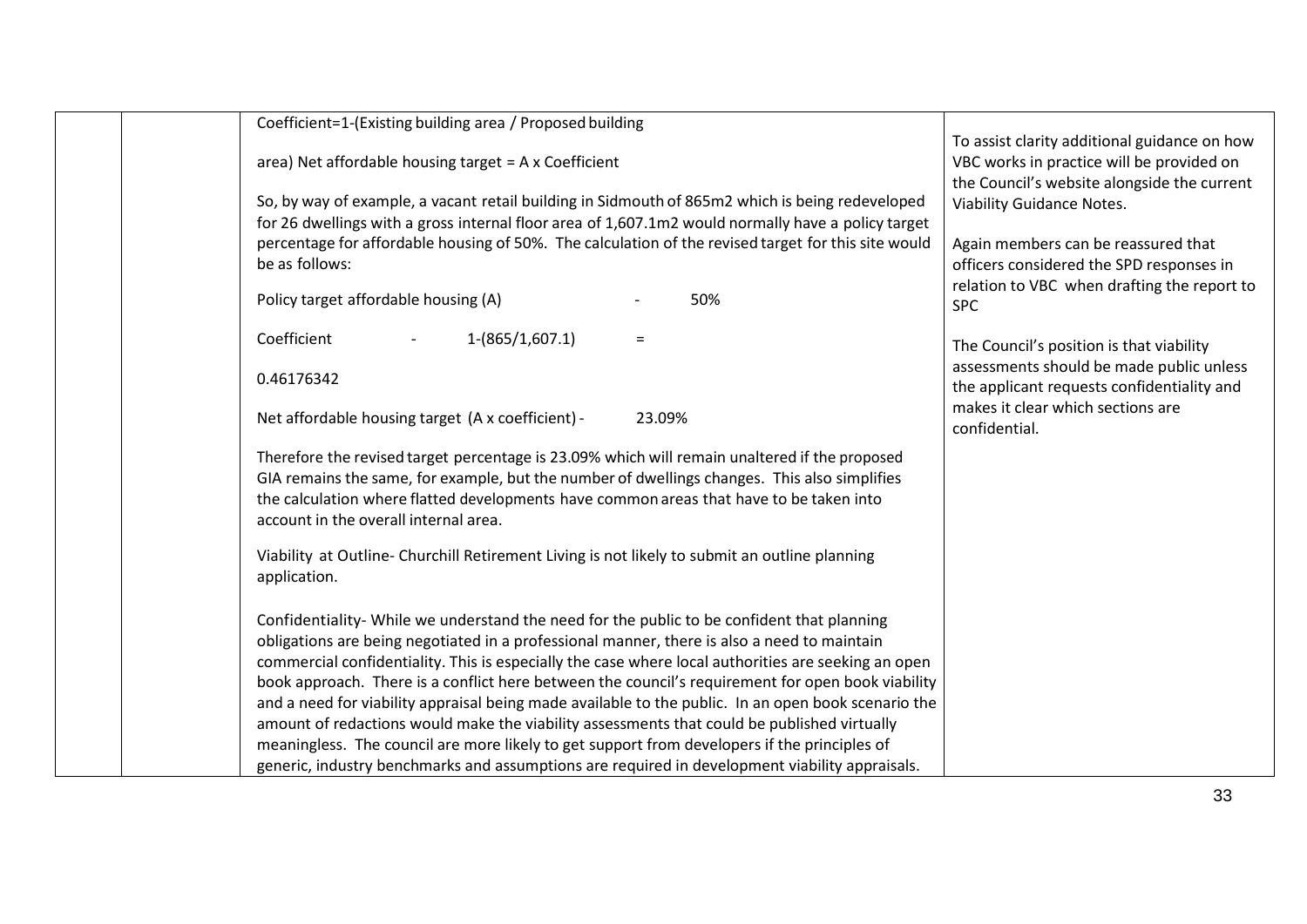| 7207 | Cranbrook<br><b>Town Council</b> | SPD doesn't address Cranbrook specific issues (despite Cranbrook accounting for around half East<br>Devon's new development) but focuses on smaller sites.<br>The purpose of the SPD is to offer clarity to developers and Cranbrook Town Council fully supports<br>that principle. However, the SPD could offer greater clarity on how future planning obligations will<br>be delivered in the specific case of Cranbrook, how the adopted charging schedule might be<br>applied in the case of Cranbrook and whether obligations will fall under Section 106 or Community<br>Infrastructure Levy (CIL) arrangements. Also, should clarify how key infrastructure might be<br>brought forward early and, where appropriate, a mechanism for bringing about changes to a<br>previously agreed obligation. With a development which has been in existence for some four years<br>at Cranbrook and which will carry on for at least another fifteen, there is need to have scope for<br>change as the needs of the town change. The situation in Cranbrook is quite different from other<br>smaller developments in existing settlements and the SPD does not appear to address that fully.                                                                                                                                                                                                                                                                                                           | It is agreed that Cranbrook requires specific<br>guidance and the text has been amended to<br>state that this will be provided through the<br>Cranbrook Plan DPD. Where matters are not<br>addressed in the Cranbrook Plan, this SPD<br>will apply.<br>Comments on the CIL Regulation 123 list are<br>noted, but this will be subject to separate<br>consultation, informed by an updated<br>Infrastructure Delivery Plan. These<br>comments will be considered in updating the<br>list. |
|------|----------------------------------|-----------------------------------------------------------------------------------------------------------------------------------------------------------------------------------------------------------------------------------------------------------------------------------------------------------------------------------------------------------------------------------------------------------------------------------------------------------------------------------------------------------------------------------------------------------------------------------------------------------------------------------------------------------------------------------------------------------------------------------------------------------------------------------------------------------------------------------------------------------------------------------------------------------------------------------------------------------------------------------------------------------------------------------------------------------------------------------------------------------------------------------------------------------------------------------------------------------------------------------------------------------------------------------------------------------------------------------------------------------------------------------------------------------------------------------------------------------------------------------------------------|------------------------------------------------------------------------------------------------------------------------------------------------------------------------------------------------------------------------------------------------------------------------------------------------------------------------------------------------------------------------------------------------------------------------------------------------------------------------------------------|
|      |                                  | Specific examples of where the SPD fails to address and be relevant to the development at<br>Cranbrook are:<br>- Paragraph 3.19 of the SPD states that planning obligations must be directly relevant to a<br>proposed development. Cranbrook Town Council queries how this policy statement relates to the<br>delivery of East Devon District Council's Regulation 123 list of infrastructure which draws from CIL<br>contributions to finance infrastructure projects across the district.<br>- On page 13 the SPD states that "Site wide masterplans [] agree the spatial layout and land uses<br>[] including the locations of specific infrastructure" before development commences. Cranbrook<br>Town Council would endorse this policy but would appreciate confirmation whether it will apply to<br>all future planning applications for Cranbrook and if so, how delays will be avoided.<br>- Paragraph 5.8 of the SPD makes general reference to the percentage contribution from CIL to<br>town and parish councils dependent upon the existence of a neighbourhood plan and Cranbrook<br>Town Council questions how relevant this is to Cranbrook.<br>- Section 8 relates to obligations of both East Devon District Council and parishes to publish an<br>annual CIL report. Cranbrook Town Council remains unclear how will this relate to and apply in<br>Cranbrook where many of the traditional town facilities are being provided as part of the initial<br>construction process. |                                                                                                                                                                                                                                                                                                                                                                                                                                                                                          |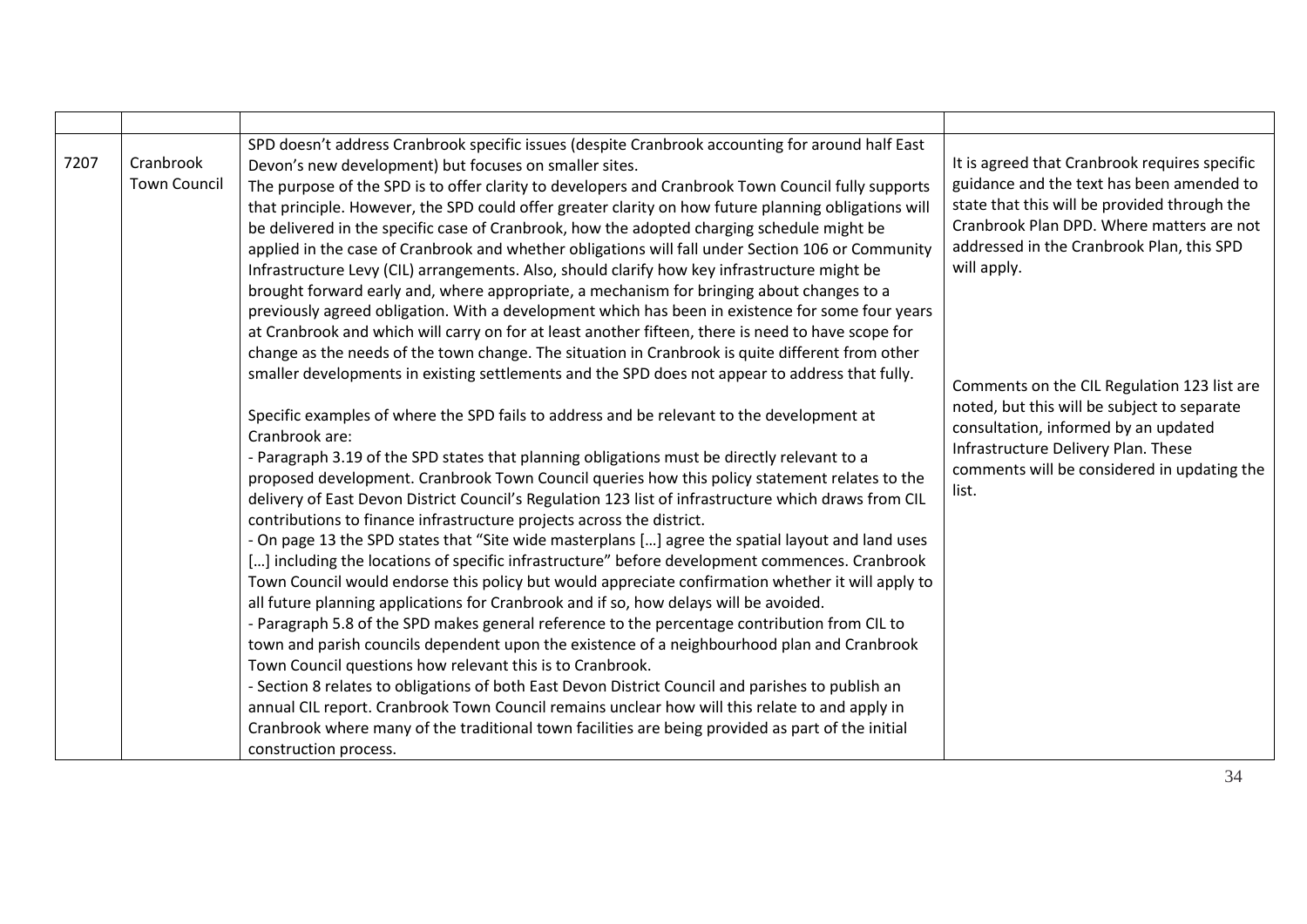|      |                    | The table at 4.2 needs a strong evidence base and clear policy for each of the listed obligations<br>rather than consideration on a case by case basis.<br>The non-compliance procedure could be strengthened; penalties should include a percentage of<br>the capital value of the total development and the right to seize assets to cover costs, without the<br>need for a court order and bailiff seizure as existing penalties are not sufficient to work.<br>There is so much guidance to be taken into account now, it is difficult to put it into practice. The<br>consequence is little or no checks and balances at the time of delivery and the consequential<br>delays and difficulties which arise when there is subsequent realisation that the detail has not<br>strictly been observed. | Agree re availability of documents in<br>Cranbrook library. We have amended our<br>procedures to ensure this happens in future.<br>These have been added           |
|------|--------------------|---------------------------------------------------------------------------------------------------------------------------------------------------------------------------------------------------------------------------------------------------------------------------------------------------------------------------------------------------------------------------------------------------------------------------------------------------------------------------------------------------------------------------------------------------------------------------------------------------------------------------------------------------------------------------------------------------------------------------------------------------------------------------------------------------------|--------------------------------------------------------------------------------------------------------------------------------------------------------------------|
|      |                    | The Planning Obligations SPD is available in a number of libraries across East Devon but not in<br>Cranbrook, please can planning consultation documents be made available in hard copy in<br>Cranbrook library in the future.<br>There appears to be an incomplete glossary of abbreviations in which explanations of e.g. LPA and<br>NPPG are missing.                                                                                                                                                                                                                                                                                                                                                                                                                                                | The statutory consultees agree that SEA is<br>not required. Development to which the SPD<br>applies may require SEA as part of the<br>planning application process |
|      |                    | The correct use of apostrophes and relative pronouns should be reviewed and a consistent use of<br>capital letters applied throughout the document.<br>The Strategic Environmental Assessment and Habitat Regulations Assessment concludes that the<br>"SPD is unlikely to have a significant effect on the environment" and that, hence, "the SPD does<br>not require a Strategic Environmental Assessment" (paragraph 3.6). Again, this document appears<br>to be aimed at smaller developments and Cranbrook Town Council would argue that any planning<br>applications do have a significant effect on the environment locally.<br>Cranbrook Town Council has no specific comments on the Equality Impact Assessment.                                                                               |                                                                                                                                                                    |
| 7647 | Persimmon<br>Homes | Paragraph 1.3 and Paragraph 3.10 of the Supplementary Planning Document (SPD) The<br>Regulation 123 List.<br>The IDP lists the delivery of the Axminster North South Relief Road as an item which is key to the<br>delivery of its strategy for Axminster. Yet the Regulation list ("Regulation 1 23" List) as at April                                                                                                                                                                                                                                                                                                                                                                                                                                                                                 | Comments on the CIL Regulation 123 list are<br>noted, but this will be subject to separate<br>consultation, informed by an updated                                 |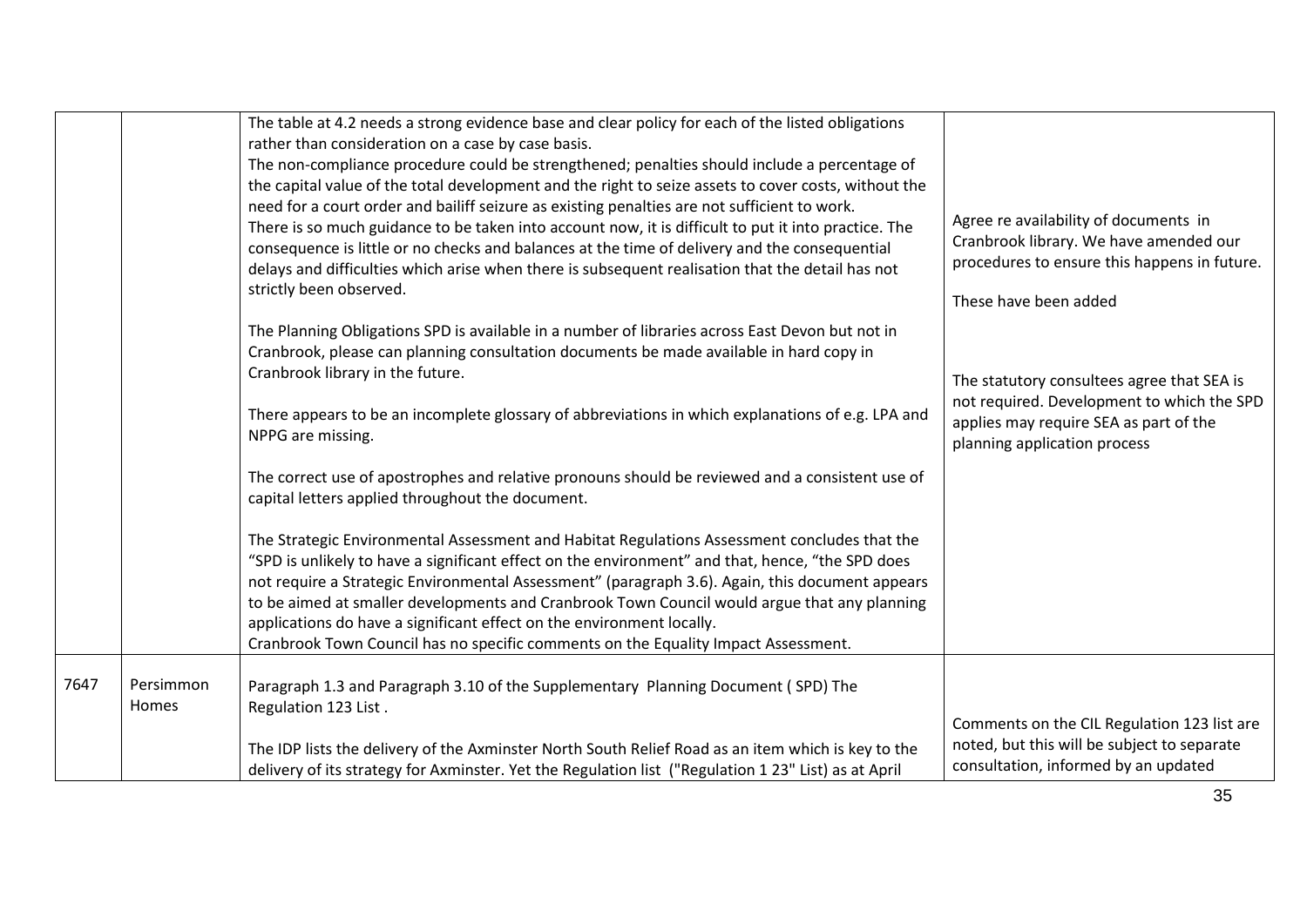| 2016 does not list it as a key project which is inconsistent. Recent discussions with the Council and<br>DCC Highways have indicated that the road could be funded by CIL so it should be listed as a<br>specific item in the 123 list .The 123 list is a document capable of being amended as part of the<br>implementation of the plan and this consultation provides the opportunity to revise the Regulation<br>123 List and include the road as a specific priority one project funded by CIL.<br>Para 2.2 should refer to the Regulation 123 tests needing to be satisfied - for contributions to be<br>necessary, directly related to development and fairly and reasonably related in scale and kind.<br>Reference should also be made to the requirement in section 173 of the NPPF to the need to have<br>careful attention to viability and costs before they are imposed on development and the central | Infrastructure Delivery Plan. These<br>comments will be considered in updating the<br>list.<br>Reference to the three 'tests' for planning<br>obligations are set out in paragraph 5.5 in<br>the draft SPD. Agree that reference to NPPF<br>173 would be useful in the policy context<br>chapter. |
|---------------------------------------------------------------------------------------------------------------------------------------------------------------------------------------------------------------------------------------------------------------------------------------------------------------------------------------------------------------------------------------------------------------------------------------------------------------------------------------------------------------------------------------------------------------------------------------------------------------------------------------------------------------------------------------------------------------------------------------------------------------------------------------------------------------------------------------------------------------------------------------------------------------------|---------------------------------------------------------------------------------------------------------------------------------------------------------------------------------------------------------------------------------------------------------------------------------------------------|
| objective of the NPPF to boost the supply of new homes.<br>The need for flexibility in the application of the SPD guidance and the need to take account of site<br>specific circumstances should be set out clearly and early in the East Devon SPD.<br>Paragraph 3.6 states that the calculation of CIL will be on the Gross Internal Floor Area as<br>measured in the RICS Code of Practice. The code identifies that Garages are included in the<br>internal floor area, this is incorrect as garages are not habitable areas and are clearly not part of<br>the habitable fabric of a building and should by definition be excluded.<br>There should be a review mechanism and recognition that starter homes may be considered as                                                                                                                                                                              | Unsure of reference to maps in Appendix I.                                                                                                                                                                                                                                                        |
| affordable housing in light of the Government's intention to introduce them.<br>Proposed Approach to CIL .-: Residential Development<br>The maps supplied in Appendix I are welcomed . How does the council intend to respond<br>where an applications spans two charging schedule area . Will the rate be averaged out? The map<br>showing the residential charging zone areas are diagrammatic and in some areas it is unclear if<br>land falls within urban envelope or the countryside area. This is especially true at Axminster where<br>the policy map as drafted under Strategy 20 is capable of amendment as is allowed for in the<br>Planning Performance Agreement that accompanied the Planning Applications. To add clarity on                                                                                                                                                                         |                                                                                                                                                                                                                                                                                                   |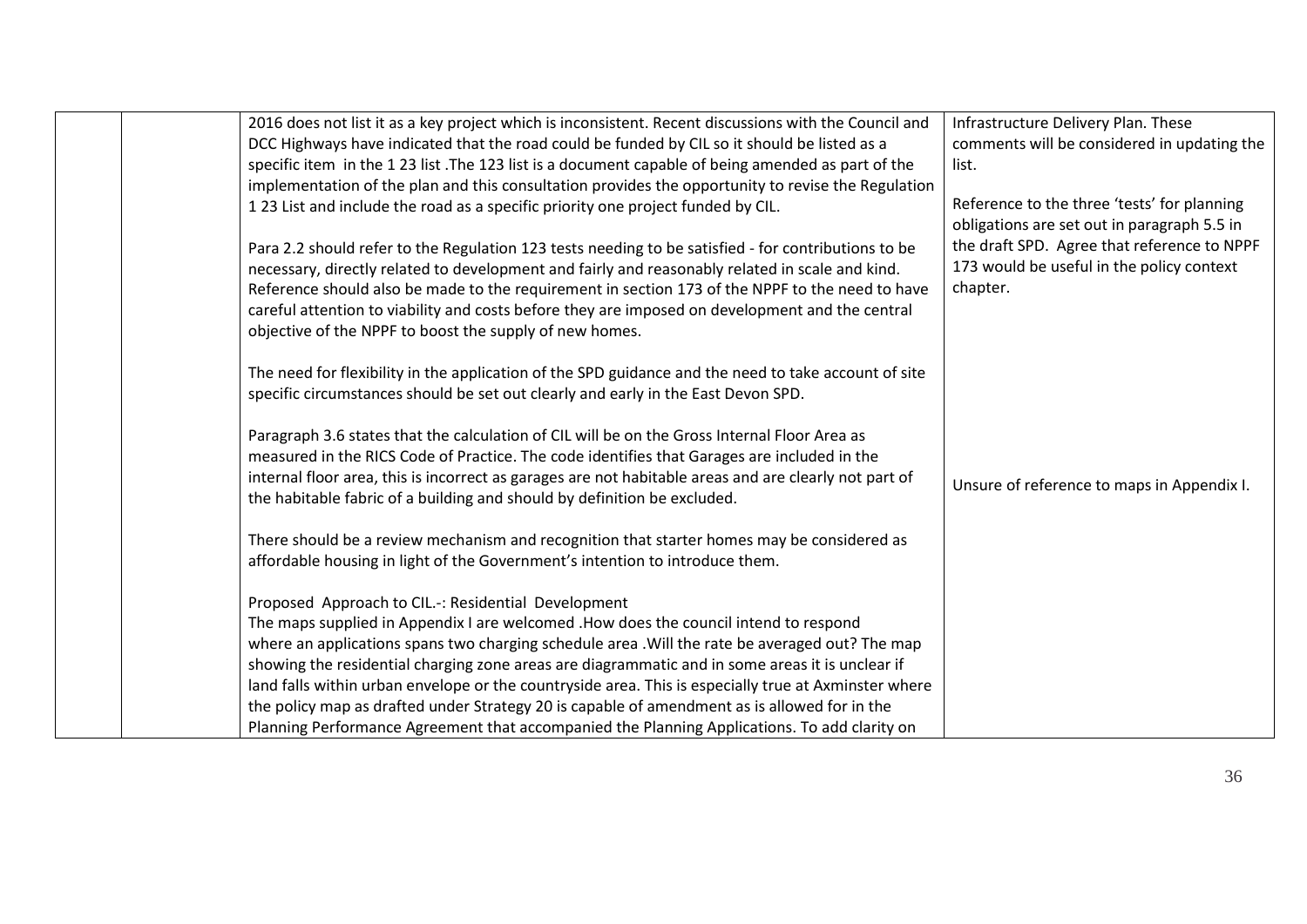| this the maps should be at a more detailed level, the council should amend the map format to<br>show this.                                                                                                                                                                                                                                                                                                                                                                                                                                                                                                                                                                                    |                                                                                                                                                                                                                                                                                                                                   |
|-----------------------------------------------------------------------------------------------------------------------------------------------------------------------------------------------------------------------------------------------------------------------------------------------------------------------------------------------------------------------------------------------------------------------------------------------------------------------------------------------------------------------------------------------------------------------------------------------------------------------------------------------------------------------------------------------|-----------------------------------------------------------------------------------------------------------------------------------------------------------------------------------------------------------------------------------------------------------------------------------------------------------------------------------|
| The council's approach to sites which fall within an area that spans these designations is unclear as<br>to how apportionment would work . Sites don't necessarily fall within arbitrary lines drawn<br>diagrammatically. The map based approach allows transparency in this regard and the better<br>interpretation of policy.                                                                                                                                                                                                                                                                                                                                                               |                                                                                                                                                                                                                                                                                                                                   |
| Strategy 50 - Infrastructure Delivery.<br>The comments set out above concerning paragraph 1.3 and 3.10 apply equally to Strategy 50<br>The IDP is capable of being updated and some 4 years have elapsed since the previous one was<br>prepared. The 123 list and the IDP are part of the essential monitoring process and projects are<br>capable of being added to it. This consultation provides the opportunity to do so Axminster<br>Strategy 20 identifies the Relief Road as a key part of the policy and we object to the fact that the<br>Current 123 list does not refer to it.                                                                                                     | Incorrect - the latest currently published IDP<br>is from March 2015. Comments on the CIL<br>Regulation 123 list are noted, but this will be<br>subject to separate consultation, informed<br>by an updated Infrastructure Delivery Plan.                                                                                         |
| Instalments Policy.<br>We would welcome further involvement on the instalments policy referred to in the consultation<br>and would favour an approach based on completions not commencement of development. Larger<br>sites will require a longer lead in to deliver essential infrastructure and the definition of<br>commencement at the point of a start on site might involve essential infrastructure which is<br>needed many months before homes are delivered. The Policy should allow instalments to be paid<br>at thresholds of actually completed homes. We disagree with the view that if it were based on<br>occupations this would remove an incentive to complete developments. | These comments will be considered in<br>updating the list.                                                                                                                                                                                                                                                                        |
| Viability at Outline stage<br>It is inherent in any proposals that basic viability is tested prior to an application so its need is<br>questioned. In addition S 106 agreements as a standard practice allow for a cascade mechanism in<br>some form where viability is an issue and therefore the need for this within the SPD is<br>unnecessary.                                                                                                                                                                                                                                                                                                                                            | The council has received several applications<br>where applicants are seeking to make<br>viability arguments at outline, including on<br>outline applications where all matters are<br>reserved. In such cases assessing viability on<br>an indicative scheme seems of very limited<br>value. For example it is very difficult to |
| Overage (6.23)                                                                                                                                                                                                                                                                                                                                                                                                                                                                                                                                                                                                                                                                                | assess costs and values for a scheme, or                                                                                                                                                                                                                                                                                          |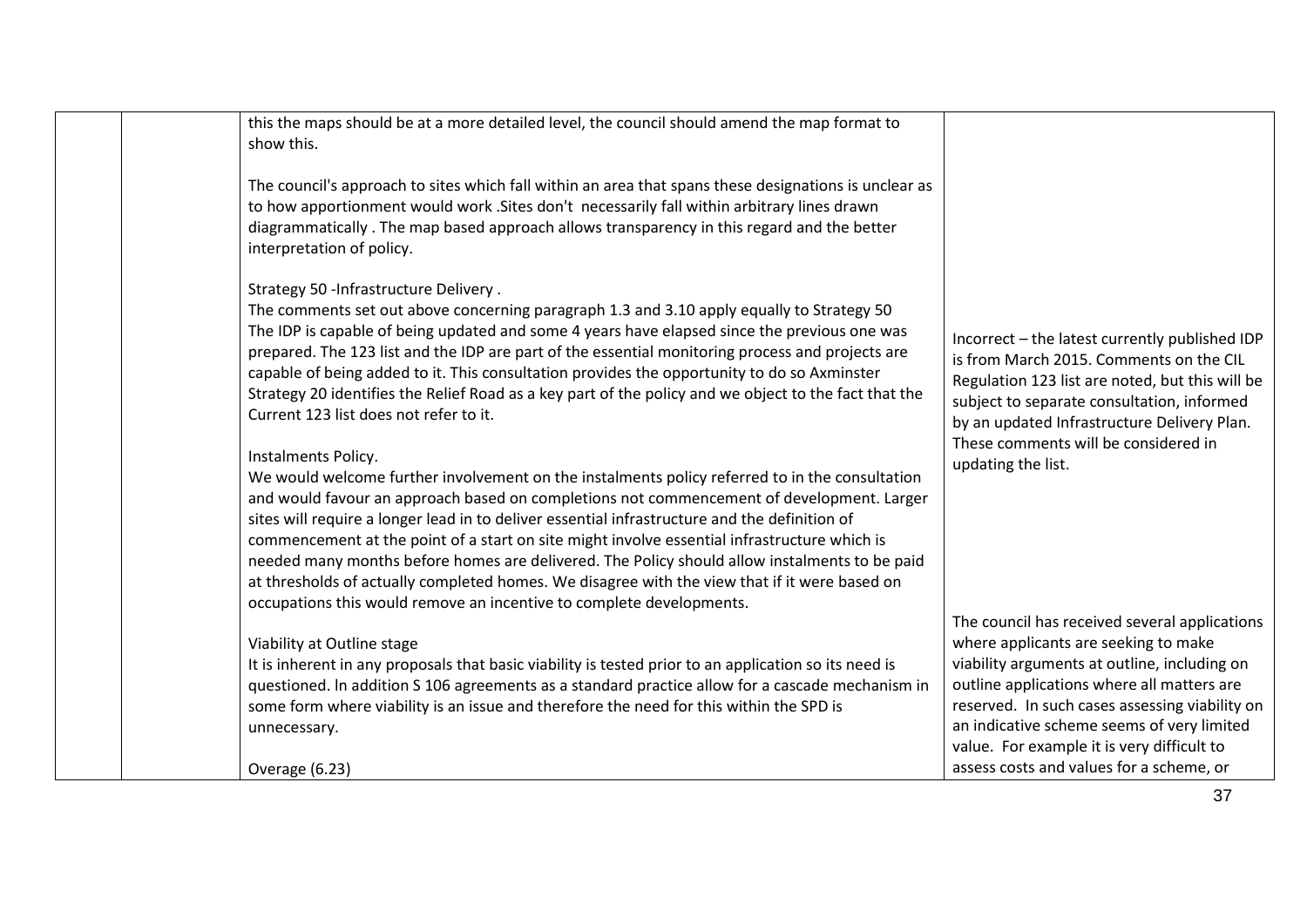|      |                                                                    | There is no reference in Paragraph 6.23 to the time limit on overage. It is unreasonable to require<br>overage to be an open ended commitment .Nor is there any reference to what constitutes a level<br>at which it applies. It would be nonsense in terms of policy if it was applied at unreasonably small<br>amounts of increase in value and administration costs could outweigh the benefits if the bar was<br>set too low. We urge the council to rethink this element of the SPD .The policy has to be<br>reasonable and directly related to the development hence there seems no mechanism which has<br>been set out to show what those thresholds of value are.                                                                                                                                                                                                                                                                  | consider options that may help improve<br>viability, when even the floor space (and<br>therefore also the CIL liability) is unknown.<br>This experience justifies the need to<br>highlight this issue in the SPD. The wording<br>of the SPD has been reviewed and revised to<br>express this more clearly.<br>We are also working actively with applicants<br>and potential applicants to seek to resolve<br>the challenges around overage at outline on<br>a case by case basis |
|------|--------------------------------------------------------------------|--------------------------------------------------------------------------------------------------------------------------------------------------------------------------------------------------------------------------------------------------------------------------------------------------------------------------------------------------------------------------------------------------------------------------------------------------------------------------------------------------------------------------------------------------------------------------------------------------------------------------------------------------------------------------------------------------------------------------------------------------------------------------------------------------------------------------------------------------------------------------------------------------------------------------------------------|----------------------------------------------------------------------------------------------------------------------------------------------------------------------------------------------------------------------------------------------------------------------------------------------------------------------------------------------------------------------------------------------------------------------------------------------------------------------------------|
| 7715 | Collier<br>Planning on<br>behalf of<br><b>Baker Estates</b><br>Ltd | SPD provides useful guidance for developers, landowners and local communities alike.<br>Concerned that paras 6.25 and 6.26 suggest that the level of planning obligations associated with a<br>development may not be able to be established at an outline application stage because the exact<br>costs for calculating CIL, and developing the scheme, are unknown so such decisions would need<br>to effectively be deferred to the reserved matters stage.                                                                                                                                                                                                                                                                                                                                                                                                                                                                              | Support noted<br>This may be the case.                                                                                                                                                                                                                                                                                                                                                                                                                                           |
|      |                                                                    | Accept Local Plan requirement for an overage clause but reference to "in all cases" should be<br>deleted from the draft SPD as it is not consistent with the Local Plan or national guidance which<br>makes it clear that overage clause will only be justified within phased development, not all<br>developments as currently suggested within the draft SPD. Secondly, consideration of viability<br>assessments within outline applications should be considered on the basis of the circumstances<br>that apply at the time of the decision.<br>We recommend that further guidance is provided within the SPD as to how the Council intends to<br>apply such overage clauses, in what situations and within what parameters.<br>While we recognise that the precise level of CIL will not always be able to be established at an<br>outline stage, we would generally support the first of the three options set out within paragraph | See comments in response to Planning<br>Issues on behalf of Churchill Retirement<br>Properties (6753) in relation to overage and<br>David Lock (3209) about open book<br>assessments, and further detail set out in<br>the SPC of 20 <sup>th</sup> Feb 2017.<br>Additional guidance on how overage works<br>will be provided on the Council's website<br>alongside the current Viability Guidance<br>Notes                                                                       |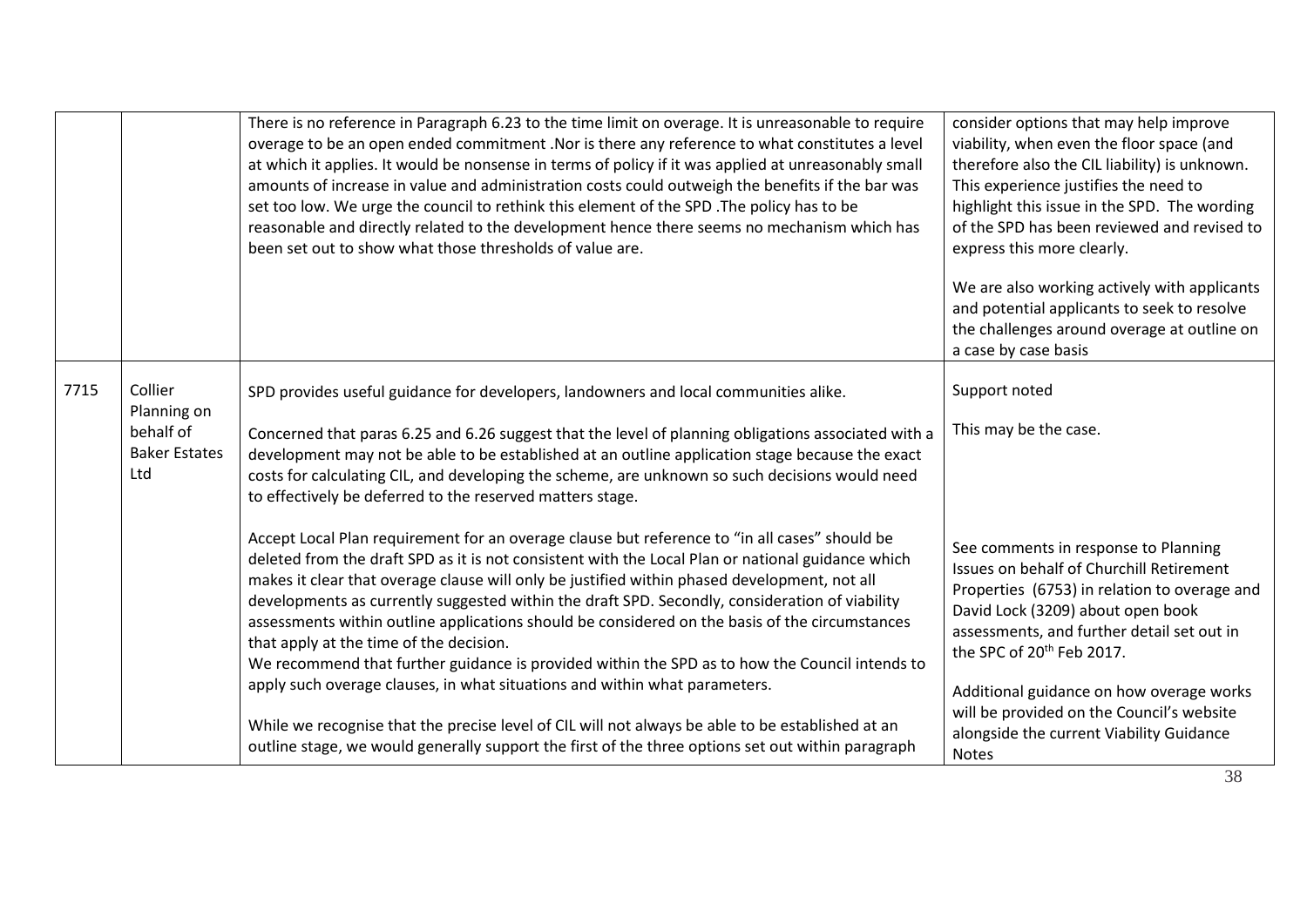|      |                                     | 6.25 which would require the use of viability appraisals at outline stage based as firmly as possible<br>on what is known at that stage and for those to be accepted. It is not always possible for all of the<br>matters upon which such viability appraisals have to be based to be pinned down as paragraph<br>6.25 then suggests would need to occur and we would be opposed to any such requirement.<br>Again, this could have serious repercussions for the actual delivery of development, particularly<br>housing developments, because an outline planning permission often triggers the requirement for<br>a developer to acquire a site from a landowner. It would be commercially untenable for a<br>developer to proceed with the acquisition of a site if the overall level of planning obligations are<br>not able to be quantified at that stage.<br>We strongly recommend that paragraphs 6.25 and 6.26 of the draft SPD are reconsidered.                                                                                                                                                                                                                              |                                                                                                                                                                                          |
|------|-------------------------------------|------------------------------------------------------------------------------------------------------------------------------------------------------------------------------------------------------------------------------------------------------------------------------------------------------------------------------------------------------------------------------------------------------------------------------------------------------------------------------------------------------------------------------------------------------------------------------------------------------------------------------------------------------------------------------------------------------------------------------------------------------------------------------------------------------------------------------------------------------------------------------------------------------------------------------------------------------------------------------------------------------------------------------------------------------------------------------------------------------------------------------------------------------------------------------------------|------------------------------------------------------------------------------------------------------------------------------------------------------------------------------------------|
|      |                                     | In respect of paragraph 6.27, there is a fine balance to be struck between demonstrating<br>transparency and maintaining commercial confidentiality and we would urge the Council to again<br>reconsider the content of this paragraph carefully. As currently drafted it has the potential to limit<br>the scope by which decisions, as to what information should be placed in the public domain, can<br>be made on a case by case basis which is what we consider would be a more appropriate<br>approach.                                                                                                                                                                                                                                                                                                                                                                                                                                                                                                                                                                                                                                                                            | The Council's position is that viability<br>assessments should be made public unless<br>the applicant requests confidentiality and<br>makes it clear which sections are<br>confidential. |
| 7716 | Redrow<br>Homes West<br>Country Ltd | General structure- Section 5 provides the legislative and policy context for the application of<br>obligations and the Community Infrastructure Levy. If this were presented after the introduction,<br>paragraphs 3.17 and 3.18 could be removed as they replicate section 5.<br>2.1- The last sentence of para 2.1 states that "planning obligations (via a s106 as opposed to CIL<br>which is for the purposes of this document, not considered an obligation in the same way as a<br>negotiated settlement under s106} are secured to ensure that development mitigates the impacts<br>of, and provides for the requirements arising from, development in a sustainable way." A further<br>narrative is required to clarify to all parties that planning obligations should only be sought where<br>it is not possible to address the unacceptable impacts through a planning condition. Suggest<br>inserting textual references to the content of paras 203 and 204 of the NPPF at the end of this<br>paragraph or redraft the opening para of the current Section 5 to refer to these paragraphs and<br>move Section 5 forward in the document, thereby supporting removal of 2.1. | Agreed-text has been reordered<br>The legislation is provided in a footnote to<br>this section.                                                                                          |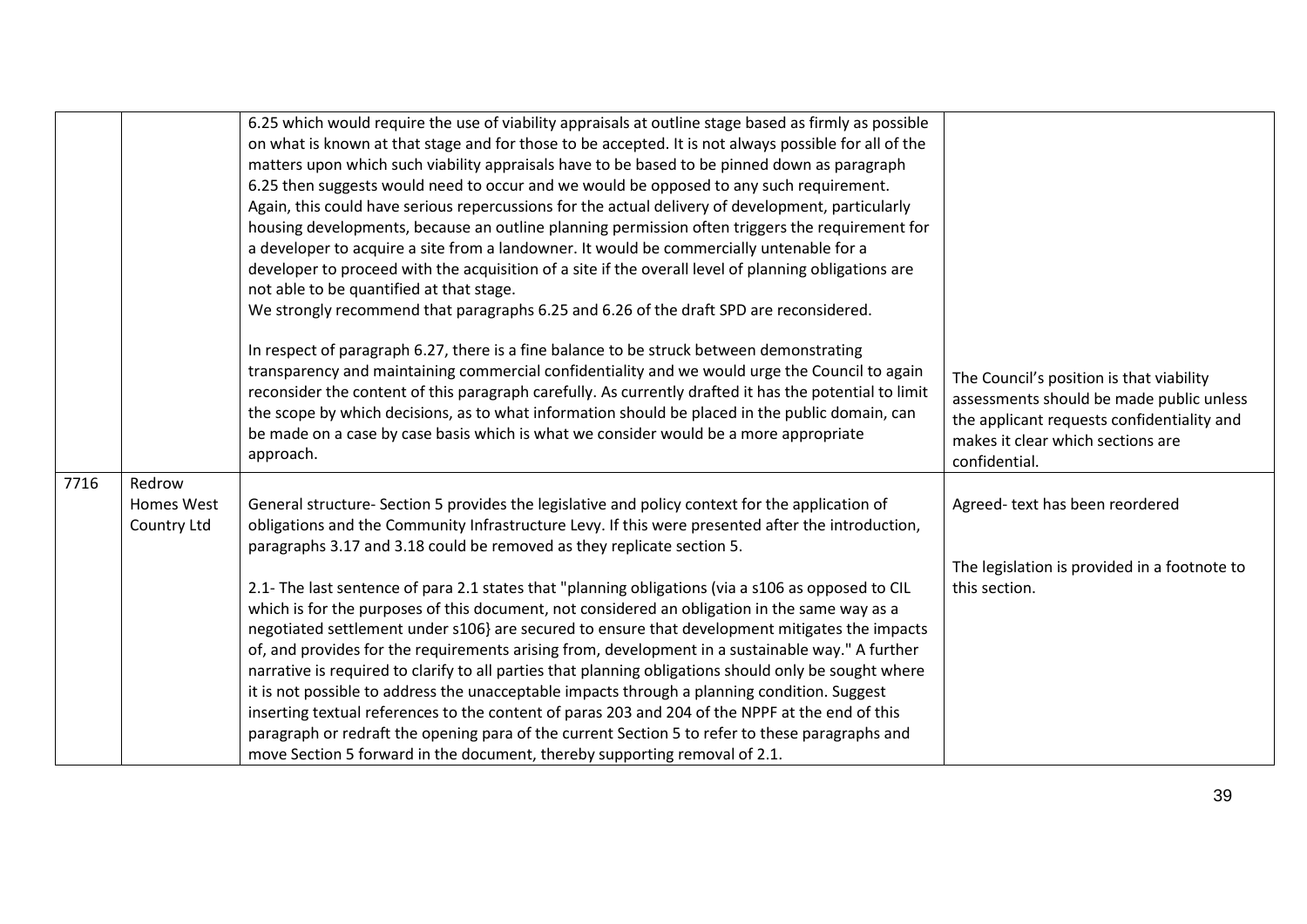|                                                                                                                                                | Agreed                                      |
|------------------------------------------------------------------------------------------------------------------------------------------------|---------------------------------------------|
| 3.10- Insert 'to contribute to' after '(S106 Agreements)'                                                                                      |                                             |
|                                                                                                                                                |                                             |
| 3.11- This paragraph should not be written in the future tense, replace 'may' with 'can'. It                                                   | Restructure para.                           |
| replicates para 5.6 and should be removed in favour of restructuring the document.                                                             |                                             |
|                                                                                                                                                |                                             |
| 3.15- It is agreed that the Council should act in a transparent manner and review and amend the                                                | Para updated.                               |
| Council's Regulation 123 List. However, the para fails to advise as to the frequency of the review.<br>This should be included within the SPD. |                                             |
|                                                                                                                                                | Review of the Regulation 123 list will be   |
| 3.17- This is considered superfluous given the legislative                                                                                     | subject to latest circumstances and         |
| and policy section (Section 5) within the document. If retained, clarification is required in order to                                         | evidence, which will vary over time. It is  |
| be consistent with the Glossary at the rear of the Draft in relation to the use of the term "open"                                             | therefore not possible to prescribe the     |
| space". This is poorly defined as drafted and offers ambiguity in the application of the obligations.                                          | frequency.                                  |
|                                                                                                                                                |                                             |
| 3.17- The example provided in relation to mitigating the impact of development would apply only                                                | Sections 3.17 and 3.18 have been deleted as |
| to the largest of development schemes capable of making contributions towards increased public                                                 | the document has been reordered.            |
| transport provision without detriment to the overall viability of the scheme (in such cases                                                    |                                             |
| contributions are generally significant and require detailed contractual positions to be secured                                               |                                             |
| with bus providers). A more relevant example in the document could be the on-site creation of                                                  |                                             |
| new habitats to mitigate the impact caused to nature conservation interests.                                                                   |                                             |
|                                                                                                                                                | Text has been clarified                     |
| 3.18- The second bullet point within this paragraph implies that there are circumstances where                                                 |                                             |
| planning conditions cannot control issues relating to flood risk, land contamination, access and                                               |                                             |
| disruption caused by construction. These are precisely the type of issues which Local Planning                                                 |                                             |
| Authorities regularly apply planning conditions in order to make an otherwise unacceptable                                                     |                                             |
| development acceptable. If these issues cannot be dealt with by condition, it is questionable                                                  |                                             |
| whether planning permission should be issued. This issue is at the heart of para 203 and 204 of the                                            |                                             |
| NPPF. Remove references as stated under the second bullet point and replace with reference to                                                  |                                             |
| "the delivery of community benefits or equipped play space linked to the phased completion of a                                                | No change-this is a statement of the        |
| housing development".                                                                                                                          | Council's position.                         |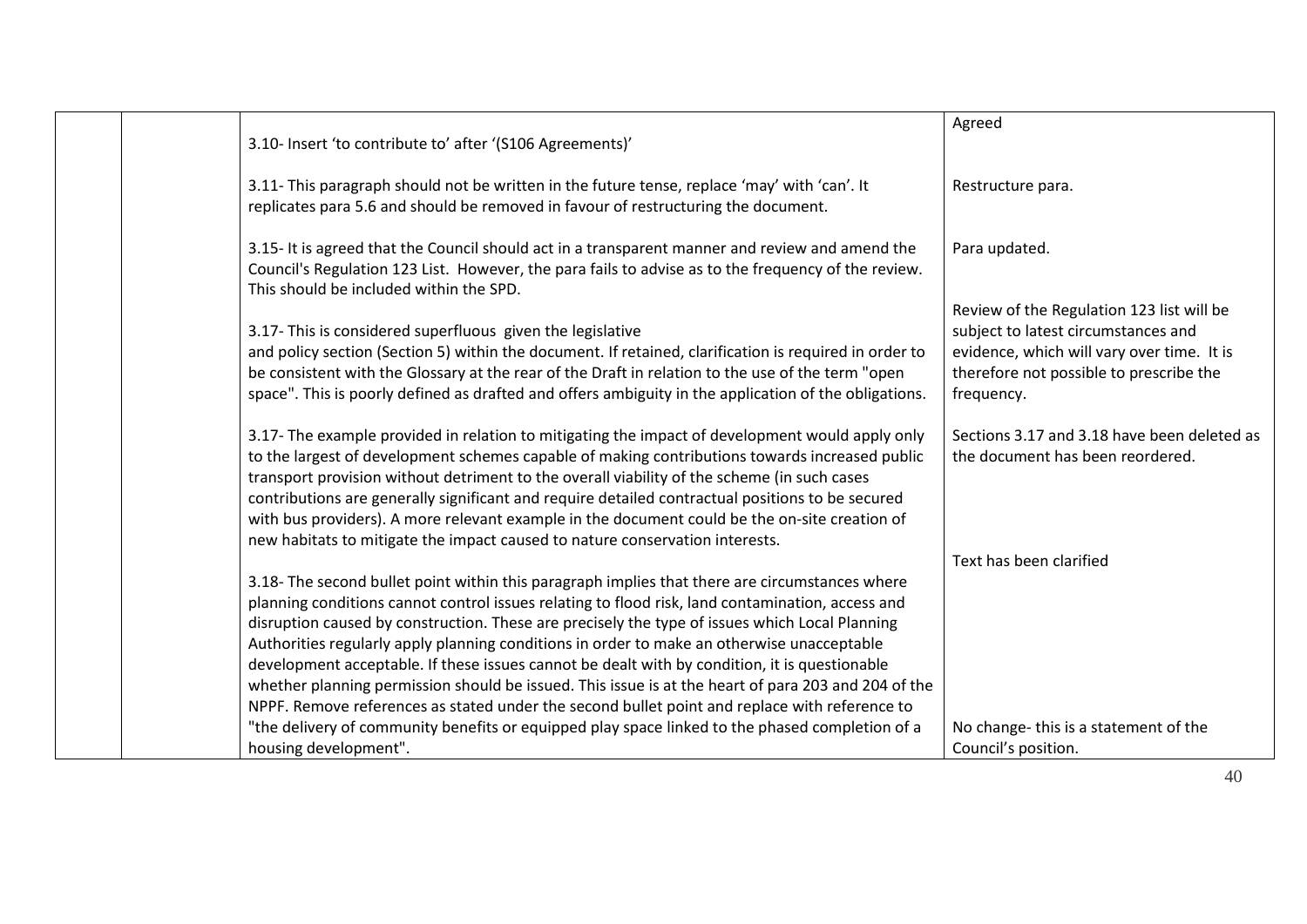| 3.18- The last bullet point presents the Councils' view that increased costs incurred by developers<br>should be expected in order to deliver a sustainable and high quality development and that these<br>increased costs should not reduce the ability of the site to contribute towards relevant planning<br>objectives. This is considered to present an over-simplification of the economic viability of<br>development projects and will be tested through the preparation of viability impact<br>assessments/viability appraisals. If sales values cannot be achieved, and the cost of delivering the<br>scheme is high, the ability of the development to proceed will be prejudiced.                                                                                                                                                                                                                                                                                                                                                                                                                                                                                                                                                                                                                                                                                                                                                                                                                                                                                                                                                                                                                                                                                                                                                                   | Done                                                                      |
|-----------------------------------------------------------------------------------------------------------------------------------------------------------------------------------------------------------------------------------------------------------------------------------------------------------------------------------------------------------------------------------------------------------------------------------------------------------------------------------------------------------------------------------------------------------------------------------------------------------------------------------------------------------------------------------------------------------------------------------------------------------------------------------------------------------------------------------------------------------------------------------------------------------------------------------------------------------------------------------------------------------------------------------------------------------------------------------------------------------------------------------------------------------------------------------------------------------------------------------------------------------------------------------------------------------------------------------------------------------------------------------------------------------------------------------------------------------------------------------------------------------------------------------------------------------------------------------------------------------------------------------------------------------------------------------------------------------------------------------------------------------------------------------------------------------------------------------------------------------------|---------------------------------------------------------------------------|
| 3.21- The sentence ends abruptly. Add the word process?                                                                                                                                                                                                                                                                                                                                                                                                                                                                                                                                                                                                                                                                                                                                                                                                                                                                                                                                                                                                                                                                                                                                                                                                                                                                                                                                                                                                                                                                                                                                                                                                                                                                                                                                                                                                         | The table has been amended to reflect many<br>of the representors points. |
| 4.2- The supportive text which introduces the main table confirms that the table is "purely a guide"<br>and therefore has no formal status. As such, there are numerous references within the table which<br>appear to over-simplify the delivery of planning obligations. The column "when due" contains<br>ambiguous references which are not appropriate in all circumstances: "before development<br>commences" in relation to the provision of public open space, for example. The "when due"<br>column should be replaced by a supportive paragraph which confirms that obligations which meet<br>the tests set out in legislation and the NPPF will be determined and delivered on a case-by-case<br>basis. Other examples include:<br>When referring to the tenure split, this applies to the proportion of housing which fall under the<br>"affordable" category.<br>References to "open space" should use "Formal and/or informal public open space".<br>On site formal and/or informal public open space should only be required where it has been<br>demonstrated that there would remain a clear deficiency in provision in the relevant catchment<br>area around the application site.<br>How is "the community" defined in relation to the benefit which shall derive from any replacement<br>formal and/or informal public open space?<br>Public Art: How is "in line with development" defined and how will it be applied? Public art should<br>be considered on a case-by-case basis or embedded into the design, negating the need for a S106.<br>On-site remedial actions to deal with contaminated land would be covered by a condition<br>(extending to the boundary of the application site and therefore land within the control of the<br>applicant) and as set out within a technical written scheme of investigation and compliance. |                                                                           |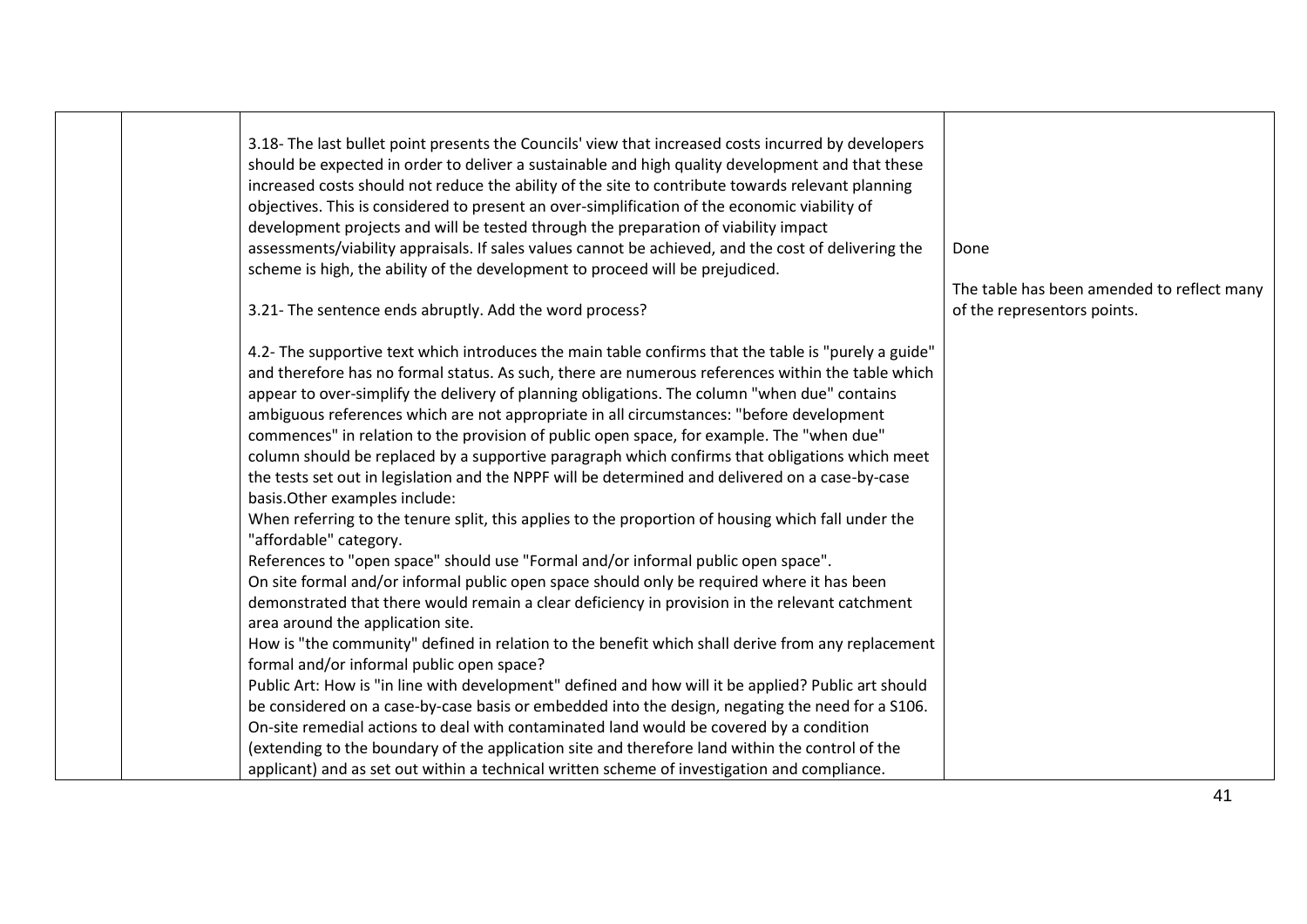|  | Land to enable the delivery of on-site infrastructure implies that this shall be completed prior to<br>the occupation of 75% of the housing units (or commercial premises). Phasing plans as required by<br>condition, or obligations, will specify the trigger point and therefore there is no need for a<br>reference to a particular percentage in this case.                                                                                    |                                         |
|--|-----------------------------------------------------------------------------------------------------------------------------------------------------------------------------------------------------------------------------------------------------------------------------------------------------------------------------------------------------------------------------------------------------------------------------------------------------|-----------------------------------------|
|  | Highly sustainable developments can be delivered without specific uses of land to be identified to<br>meet sustainable targets or performance. How sustainable development is defined and brought<br>forward is a matter for the applicant and the identification of land for such uses is not a pre-<br>requisite in all cases.                                                                                                                    |                                         |
|  | Accessible and adaptable homes can be addressed by condition.                                                                                                                                                                                                                                                                                                                                                                                       | Text amended to clarify                 |
|  | Noise and heritage impacts can be addressed by condition.                                                                                                                                                                                                                                                                                                                                                                                           |                                         |
|  | 5.8- Insert reference to circumstances where monies can be returned to the applicant in the event<br>that financial contributions are not expended by the Council.                                                                                                                                                                                                                                                                                  | Flow chart amended to reflect comments. |
|  | 6.1- The flow chart appears inconsistent with paras 6.8 and 6.11 and requires clarifications to be<br>made in other areas.                                                                                                                                                                                                                                                                                                                          |                                         |
|  | The flow chart fails to identify the drafting of the s106 agreement - acknowledged as generally<br>being a responsibility of the Council, or, when undertaken by a developer, encouraged to follow<br>Council templates.                                                                                                                                                                                                                            |                                         |
|  | The third, smaller box within the flow diagram refers to amendment of the legal agreement. At this<br>stage of the process (prior to determination of the application), the legal agreement will generally<br>be at the Heads of Terms stage and the Council's legal team not yet appointed (by virtue of the<br>potential abortive costs in drafting an agreement relating to a planning application which might<br>then be refused at Committee). |                                         |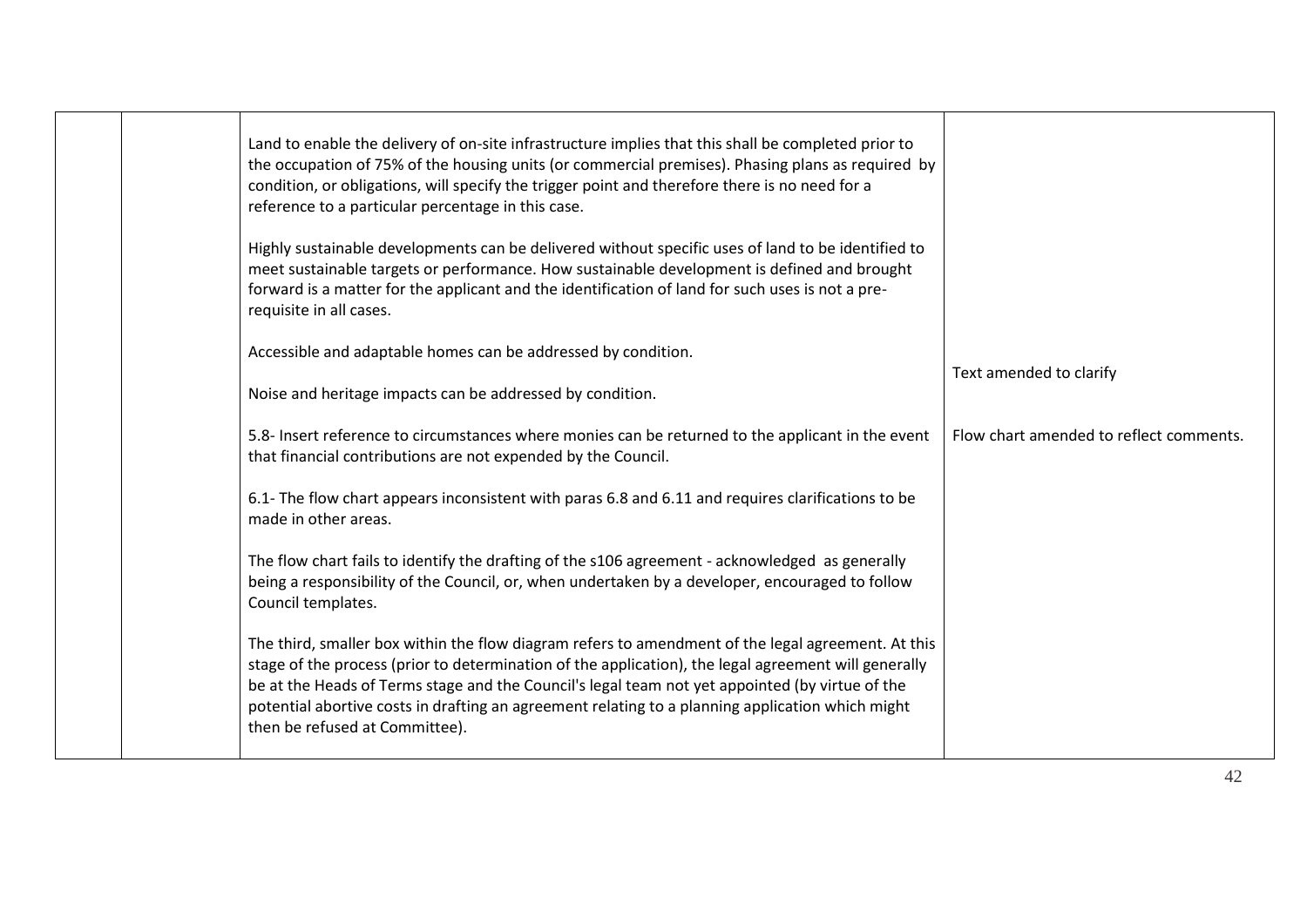| Reference to "any amended plans will require reconsultation" is misleading. Minor amendments<br>dealing with matters of factual accuracy for example would not be required to be reconsulted: this<br>is within the gift of the Council and therefore suggest the rewording to refer to "may require<br>reconsultation. | Resources do not allow us to do this as a<br>matter of course. If a developer requests<br>confirmation it is provided. |
|-------------------------------------------------------------------------------------------------------------------------------------------------------------------------------------------------------------------------------------------------------------------------------------------------------------------------|------------------------------------------------------------------------------------------------------------------------|
| The last flow diagram box should include reference to the Council confirming to the applicant/<br>developer that the financial contribution it made under CIL or s106 has been expended as<br>intended.                                                                                                                 |                                                                                                                        |
|                                                                                                                                                                                                                                                                                                                         | Amended to reflect a timescale to be agreed                                                                            |
| 6.5- Add a reasonable time period after a favourable resolution at Committee to resolve s106<br>drafting and engross the same. This could be "6 months, or otherwise agreed between the                                                                                                                                 | between the parties.                                                                                                   |
| parties". Notwithstanding this, EDDC are requested to consider how it prescribes these procedures<br>to comply with paragraph 205 of the NPPF.                                                                                                                                                                          | Agreed                                                                                                                 |
| 6.8- If it is usual for the Council to prepare the s106, this action should be specified within the flow<br>chart under paragraph 6.1: this would also specify that the agreement can be drafted by the                                                                                                                 |                                                                                                                        |
| developer as may be required.                                                                                                                                                                                                                                                                                           | Text has been amended                                                                                                  |
| 6.16- As drafted, this paragraph implies that paragraph 204 of the NPPF refers to the CIL<br>Regulations "Tests of Lawfulness". This is not accurate. Parag 204 of the NPPF refers to the tests<br>which apply to planning obligations. While there is an obligation to pay any CIL, CIL is not a                       |                                                                                                                        |
| planning obligation as set out by s106 of the Planning Act.                                                                                                                                                                                                                                                             | <b>Text clarified</b>                                                                                                  |
| 6.17- Reference is made to affordable housing and "tariff style" contributions. This is ambiguous in<br>that affordable housing is delivered by s106 and not CIL. It is not clear what is meant by the term<br>"tariff style contributions".                                                                            | <b>Text clarified</b>                                                                                                  |
| The Draft SPD (para 6.18 tables), by reference to CIL applying to schemes comprising one or more<br>dwellings, appears to set out the CIL thresholds and not the requirements of s106. This requires                                                                                                                    |                                                                                                                        |
| clarification.                                                                                                                                                                                                                                                                                                          | Not agreed- the Council will consider the<br>requirements of a whole site to avoid a                                   |
| 6.20- In the event of contiguous parcels of land being progressed separately via full planning                                                                                                                                                                                                                          | situation where subdivision avoids the need                                                                            |
| applications by each controlling interest, the delivery of affordable housing, or other obligation,                                                                                                                                                                                                                     |                                                                                                                        |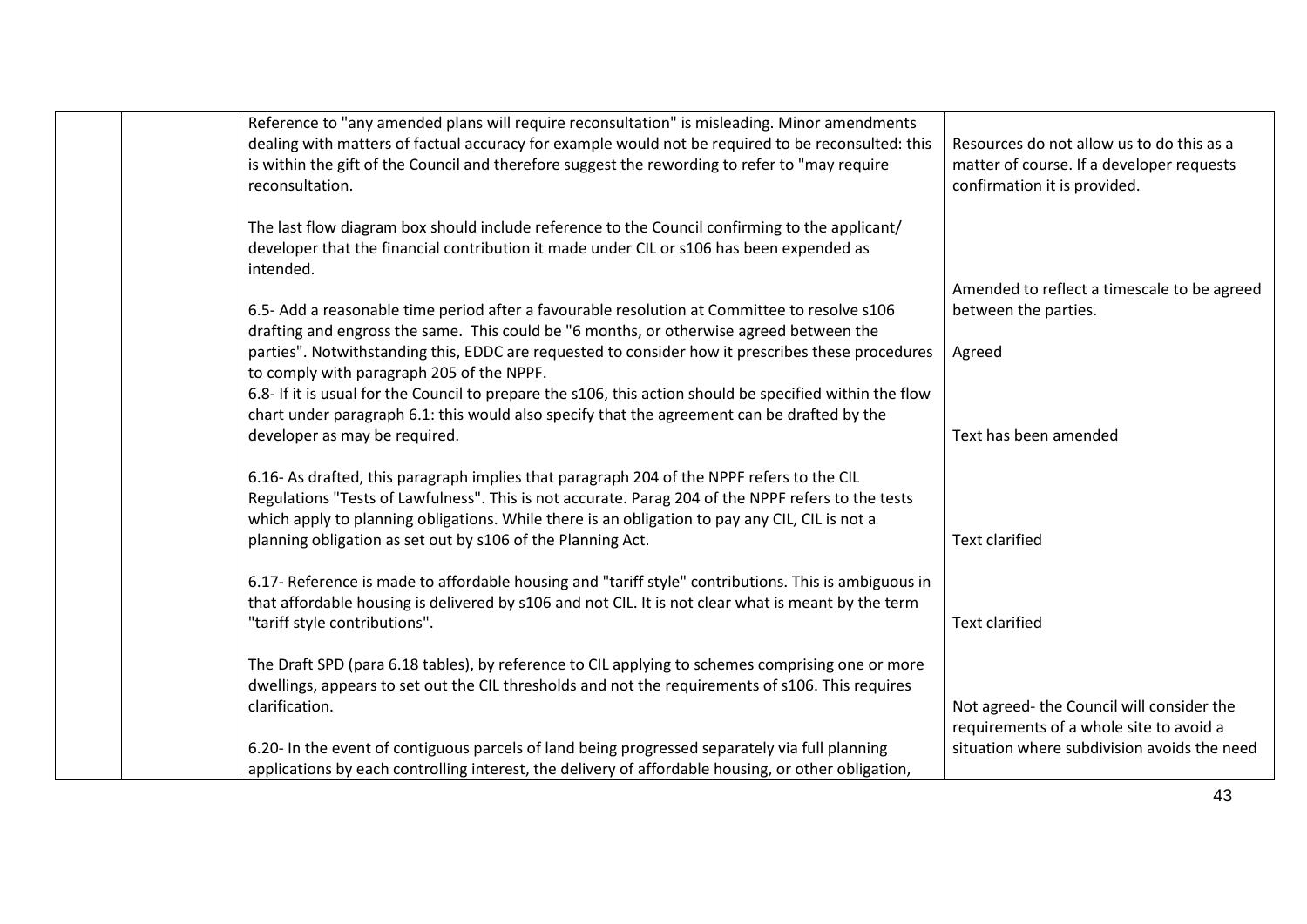| would only be justified in the event that the Council had demonstrable evidence that each part of<br>the phased development scheme was to come forward by each separate party: it would be<br>unreasonable to impose onerous obligations on the first part of the scheme in the event that<br>subsequent phases do not materialise. The paragraph should be clarified in the context that the<br>Council has demonstrable evidence that confirms subsequent phases of a development will be<br>brought forward by different parties.                                                                                                                                                                                                                                                                                         | for contributions, not necessarily by<br>different parties.                                                           |
|------------------------------------------------------------------------------------------------------------------------------------------------------------------------------------------------------------------------------------------------------------------------------------------------------------------------------------------------------------------------------------------------------------------------------------------------------------------------------------------------------------------------------------------------------------------------------------------------------------------------------------------------------------------------------------------------------------------------------------------------------------------------------------------------------------------------------|-----------------------------------------------------------------------------------------------------------------------|
| 6.25- Options 1 and 3 are appropriate. Option 2 is not supported. There is not just one type of<br>Outline application, some have more detail than others. There can also be details of scale and<br>appearance set out in approved documents (e.g. DAS) which allow viability to be undertaken even<br>where the application is say Outline with all matters reserved, for example.                                                                                                                                                                                                                                                                                                                                                                                                                                         | Para 6.21 relates to viability and the Viability<br>guidance to applicants which addresses the<br>representors point. |
| 6.27- The last sentence advises that the Council will advise whether sufficient information has<br>been made available to assess the viability of the proposed scheme. This is retrospective advice<br>after submission. Given that the Council require Viability Assessments to be submitted to enable<br>validation of the application, the onus should be on the Council to provide clear advice as to the<br>requirements of the assessment at the pre-application stage. Reference should be made to the<br>Council offering constructive pre-application advice in relation to the content of a Viability<br>Assessment to enable the validation of the application and an expedient determination of the<br>same.                                                                                                     | Option 2 has been deleted and the section<br>reworded to make it more positive.                                       |
| 6.28- This paragraph states that "it is not possible to provide overarching priority list of planning<br>obligations that may be sought.". There will be instances where a developer submits a<br>comprehensive pre-application submission that will enable a comprehensive and coordinated<br>response at pre-application stage to enable the developer to meet the validation checklist<br>requirements. As drafted, this scenario is not provided for, with a blanket statement that appears<br>to abdicate the Councils responsibilities in this area. Insert text to acknowledge that<br>comprehensive pre- application submissions can enable the Council to offer a constructive,<br>coordinated and comprehensive response in relation to likely s106 obligations required for a<br>particular development proposal. | Minor text amendment made to clarify that                                                                             |
|                                                                                                                                                                                                                                                                                                                                                                                                                                                                                                                                                                                                                                                                                                                                                                                                                              | the guidance cannot provide an overarching                                                                            |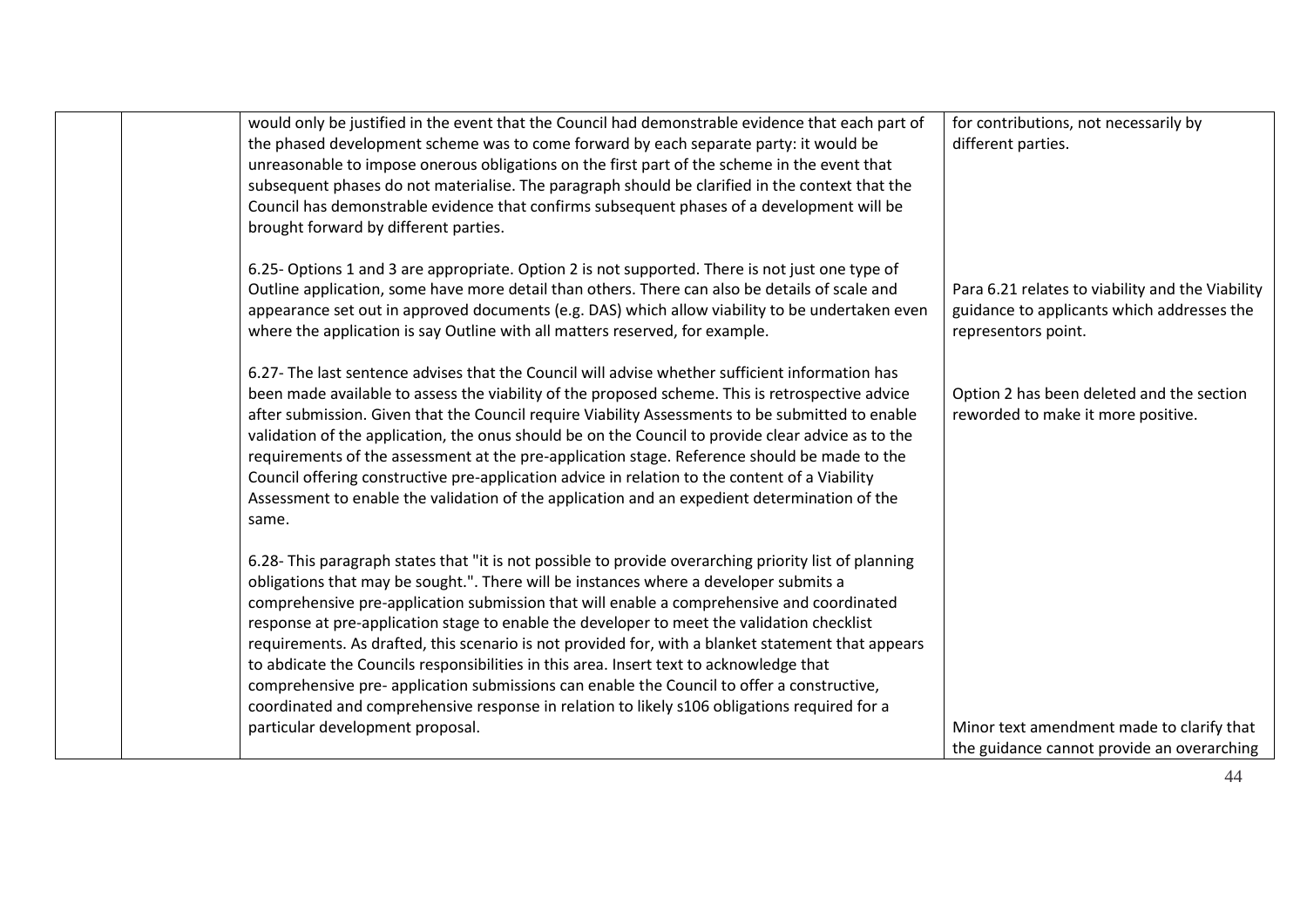|      |                  | 7.2- Second bullet point refers to the Councils preference for "commencement of development" as<br>being the trigger for s106 delivery. This is misleading: s106 obligations can be varied, specific to<br>the site and development proposed and could include open and phased trigger points during<br>construction and beyond.<br>7.6- This paragraph seeks to apply an "upward only" approach to the indexation of financial<br>contributions. It is unreasonable for the Council to impose such a restriction: reducing indices over<br>time could influence the decision to proceed with a development project, or phase of<br>development, removing a reason for the development being stalled (See para 205 NPPF). Remove<br>the last sentence of para 7.6 as a mechanism to enhance the prospects of potentially stalled<br>developments being brought forward in accordance with the provisions of para 205 NPPF.<br>Glossary- Affordable Housing should reflect that as defined by HM Government or the Courts:<br>reference to amendments in definitions should be referred to within the SPD: Starter Homes, and<br>other Government backed initiatives over time have the potential to influence housing funding<br>and delivery over time to meet strategic requirements. | priority list of planning obligations as this will<br>vary by site.<br>This sets out the established trigger points<br>usually used by the Council. Text does not<br>require amendment to accommodate<br>unusual situations.                                 |
|------|------------------|-----------------------------------------------------------------------------------------------------------------------------------------------------------------------------------------------------------------------------------------------------------------------------------------------------------------------------------------------------------------------------------------------------------------------------------------------------------------------------------------------------------------------------------------------------------------------------------------------------------------------------------------------------------------------------------------------------------------------------------------------------------------------------------------------------------------------------------------------------------------------------------------------------------------------------------------------------------------------------------------------------------------------------------------------------------------------------------------------------------------------------------------------------------------------------------------------------------------------------------------------------------------------------------------|--------------------------------------------------------------------------------------------------------------------------------------------------------------------------------------------------------------------------------------------------------------|
|      |                  |                                                                                                                                                                                                                                                                                                                                                                                                                                                                                                                                                                                                                                                                                                                                                                                                                                                                                                                                                                                                                                                                                                                                                                                                                                                                                         | The text specifically states "as defined in the<br>NPPF" which reflects current Government<br>Policy.                                                                                                                                                        |
| 7717 | Cavanna<br>Homes | Paragraph 6.23 of the draft SPD conflicts with National Planning Practice Guidance and planning<br>appeal decisions in relation to the appropriate use of overage as it will be sought in all cases. In<br>addition it contradicts EDDC's own Viability Guidance Note 2.<br>Policy "Strategy 34" does not explicitly state that overage will be sought in all cases. It states that<br>overage will be sought, without confirming scenarios - i.e. whether overage will apply before the<br>development commences or if the development is not completed after a certain time. It does not<br>clarify the scenarios where overage will be sought either.                                                                                                                                                                                                                                                                                                                                                                                                                                                                                                                                                                                                                                | See comments in response to Planning<br>Issues on behalf of Churchill Retirement<br>Properties (6753) in relation to overage and<br>David Lock (3209) about open book<br>assessments, and further detail set out in<br>the SPC of 20 <sup>th</sup> Feb 2017. |